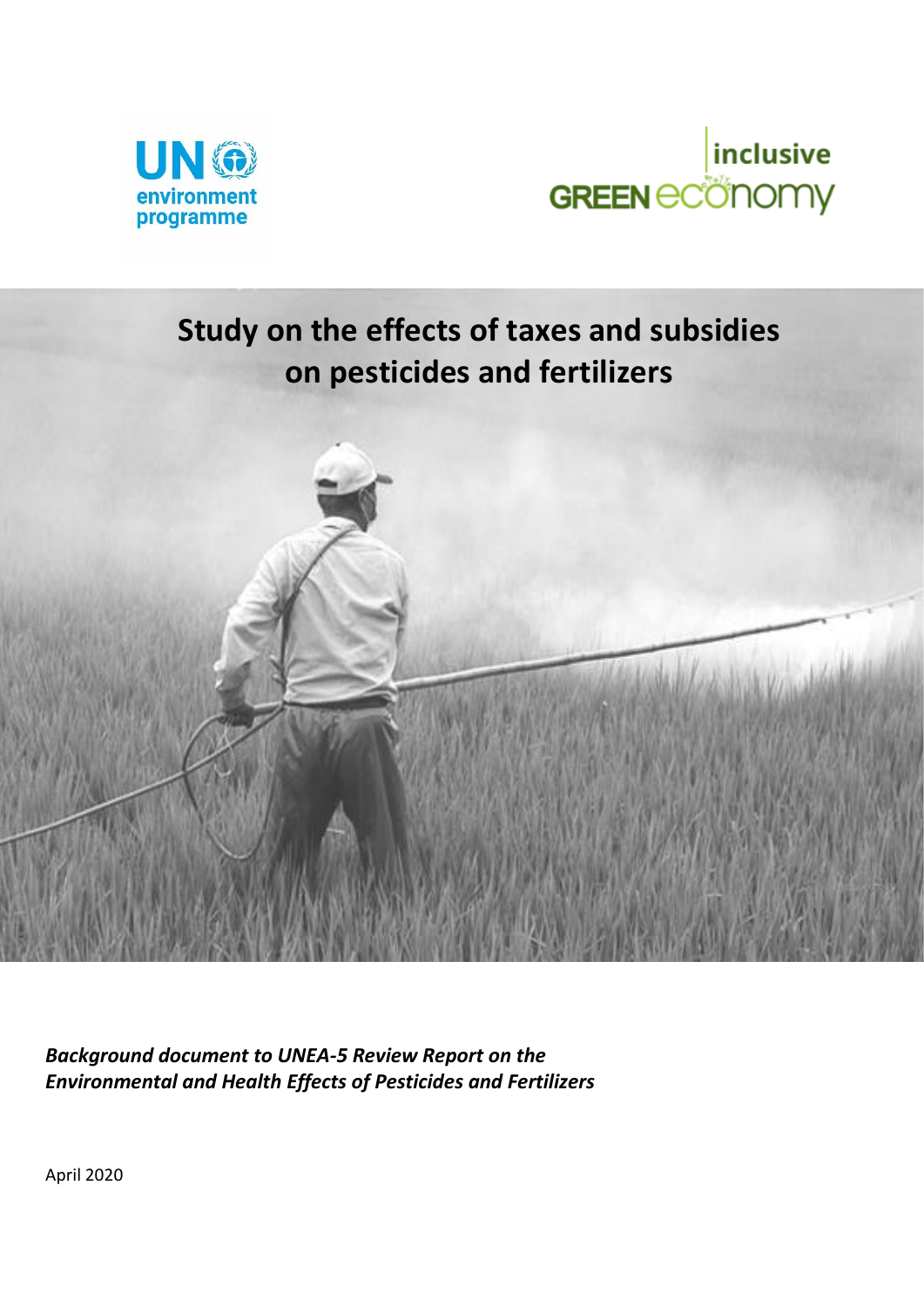Cover page photo credit: Zefe Wu as published o[n Pixabay](https://pixabay.com/photos/herbicide-avignon-in-rice-field-587589/)

\_\_\_\_\_\_\_\_\_\_\_\_\_\_\_\_\_\_\_\_\_\_\_\_\_\_\_\_\_\_\_\_\_\_\_\_\_\_\_\_ *Copyright © United Nations Environment Programme, 2020*

This publication may be reproduced in whole or in part and in any form for educational or non-profit purposes without special permission from the copyright holder, provided acknowledgement of the source is made. The United Nations Environment Programme would appreciate receiving a copy of any publication that uses this publication as a source.

No use of this publication may be made for resale or for any other commercial purpose whatsoever without prior permission in writing from the United Nations Environment Programme.

#### **Disclaimer**

The designations employed and the presentation of the material in this publication do not imply the expression of any opinion whatsoever on the part of the United Nations Environment Programme concerning the legal status of any country, territory, city or area or of its authorities, or concerning delimitation of its frontiers or boundaries. Moreover, the views expressed do not necessarily represent the decision or the stated policy of the United Nations Environment Programme, nor does citing of trade names or commercial processes constitute endorsement.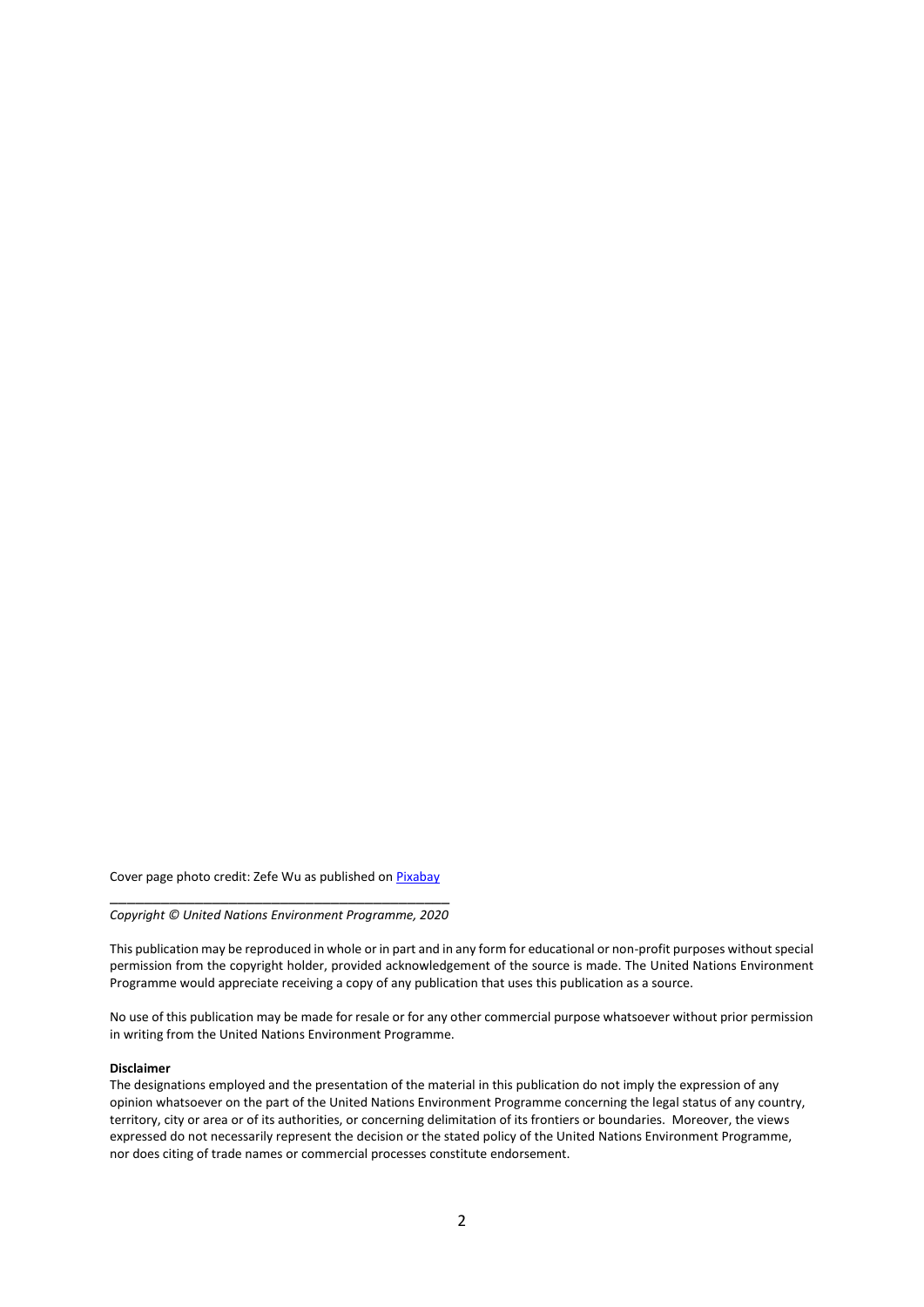### <span id="page-2-0"></span>**Acknowledgments**

This study was undertaken in the context of a United Nations Environment Programme (UNEP) project on Environment, Health and Pollution as well as a project on Enhancing Knowledge and Capacity for Inclusive Green Economies. This study was prepared by a team of researchers and consultants. The preliminary research and literature review for the study was conducted by Marian Mraz, Senior Economist at the Institute of Environmental Protection. The drafting of the study and analysis was led by Sirini Withana together with Teodora Cakarmis in the Economy Division of UNEP. The study was led and carried out by Joy Kim, Senior Economic Affairs Officer at the Economy Division of UNEP, under the overall supervision of Steven Stone, Chief of the Resources and Markets Branch of the Economy Division of UNEP. Administrative support was provided by Rahila Somra, Fatma Pandey and Desiree Leon.

The authors gratefully acknowledge the contribution of peer reviewers including Harold van der Valk from Falconsult and Lydia Wairegi from the International Institute of Tropical Agriculture. Within UNEP, Gamini Manuweera, Maria Cristina Zucca and Joy Kim provided valuable inputs and guidance to support the development of the study. The layout and design of the study and the bibliography was prepared by Teodora Cakarmis.

The study was undertaken in the context of a UNEP-led project on Environment, Health and Pollution which seeks to provide the needed understanding, capacities and tools to help countries and stakeholders take effective action to address pollution. As part of this project, a series of studies have been carried out which explore the effective use of fiscal policies for pollution reduction. These fiscal studies contribute to the Implementation Plan 'Towards a pollution-free planet' adopted at the Third UN Environment Assembly (UNEA-3) which identifies stimulating good practices through fiscal policy as an accelerator for implementation.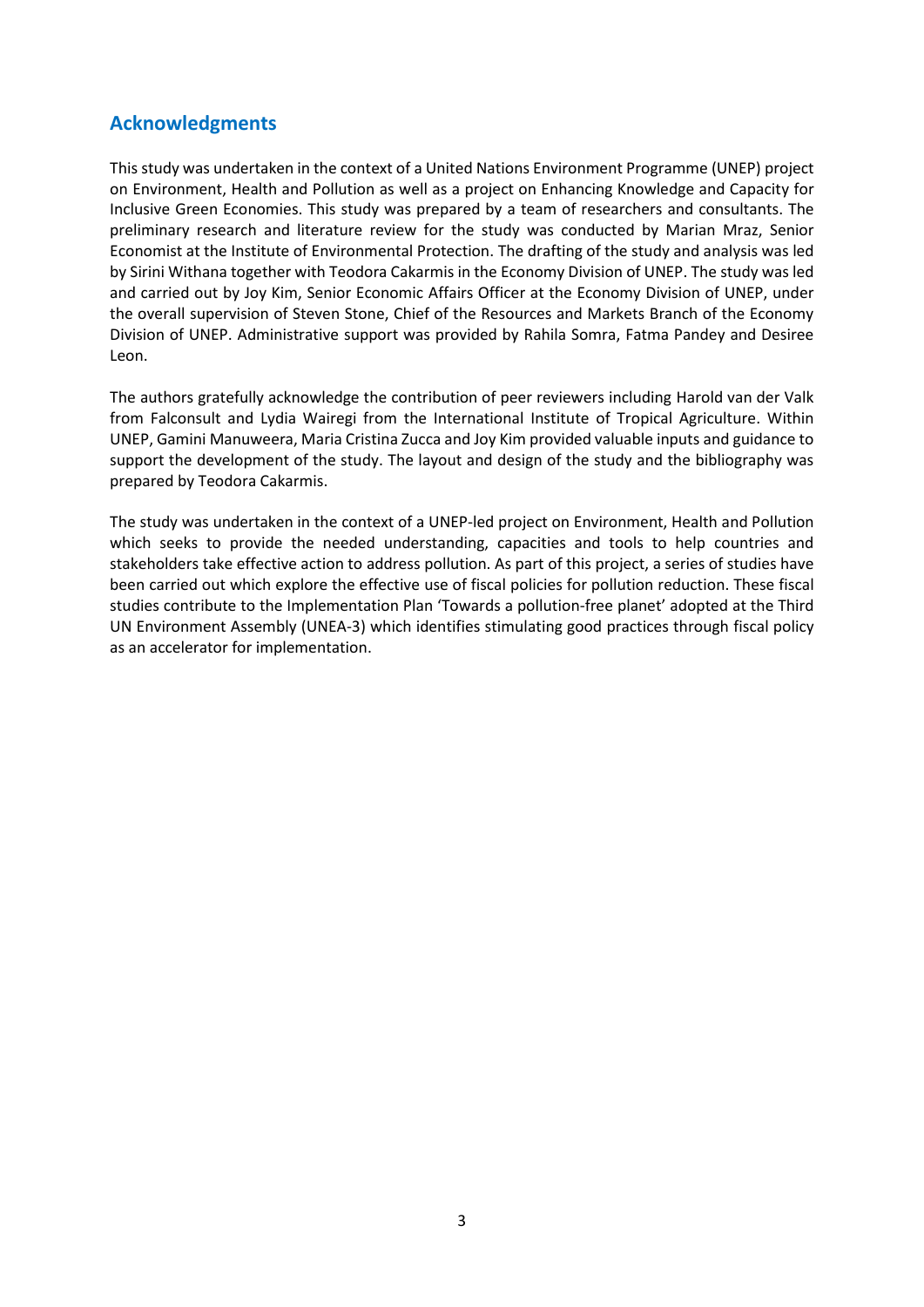# **Table of contents**

| 1.                                                                                                       |  |
|----------------------------------------------------------------------------------------------------------|--|
| 1.1 Brief background on environmental and health impacts of fertilizers and pesticides 10                |  |
| 1.2 Overview of the use of fiscal policy instruments for fertilizers and pesticides 11                   |  |
|                                                                                                          |  |
| Fiscal policy instruments for fertilizers and pesticides: Objectives, rationale and policy context<br>2. |  |
| 15                                                                                                       |  |
| 2.1 Policy objectives and rationale for fertilizer and pesticide subsidy programs  15                    |  |
| 2.2 Policy objectives and rationale for taxes on fertilizers and pesticides 16                           |  |
|                                                                                                          |  |
|                                                                                                          |  |
|                                                                                                          |  |
| Global scale and trends in the use of taxes and subsidies for fertilizers and pesticides  23<br>3.       |  |
|                                                                                                          |  |
|                                                                                                          |  |
|                                                                                                          |  |
|                                                                                                          |  |
|                                                                                                          |  |
| Understanding impacts of taxes and subsidies on pesticides and fertilizers 29<br>4.                      |  |
| 4.1 Insights on the impacts and effectiveness of subsidies for pesticides and fertilizers  29            |  |
| 4.1.1 Insights on social impacts including on poverty reduction and gender dynamics 30                   |  |
|                                                                                                          |  |
|                                                                                                          |  |
|                                                                                                          |  |
| 4.2 Insights on the impacts and effectiveness of taxes on pesticides and fertilizers 35                  |  |
| 5.                                                                                                       |  |
|                                                                                                          |  |
| 5.2 Insights on the design of subsidies and taxes on pesticides and fertilizers 41                       |  |
| 6.                                                                                                       |  |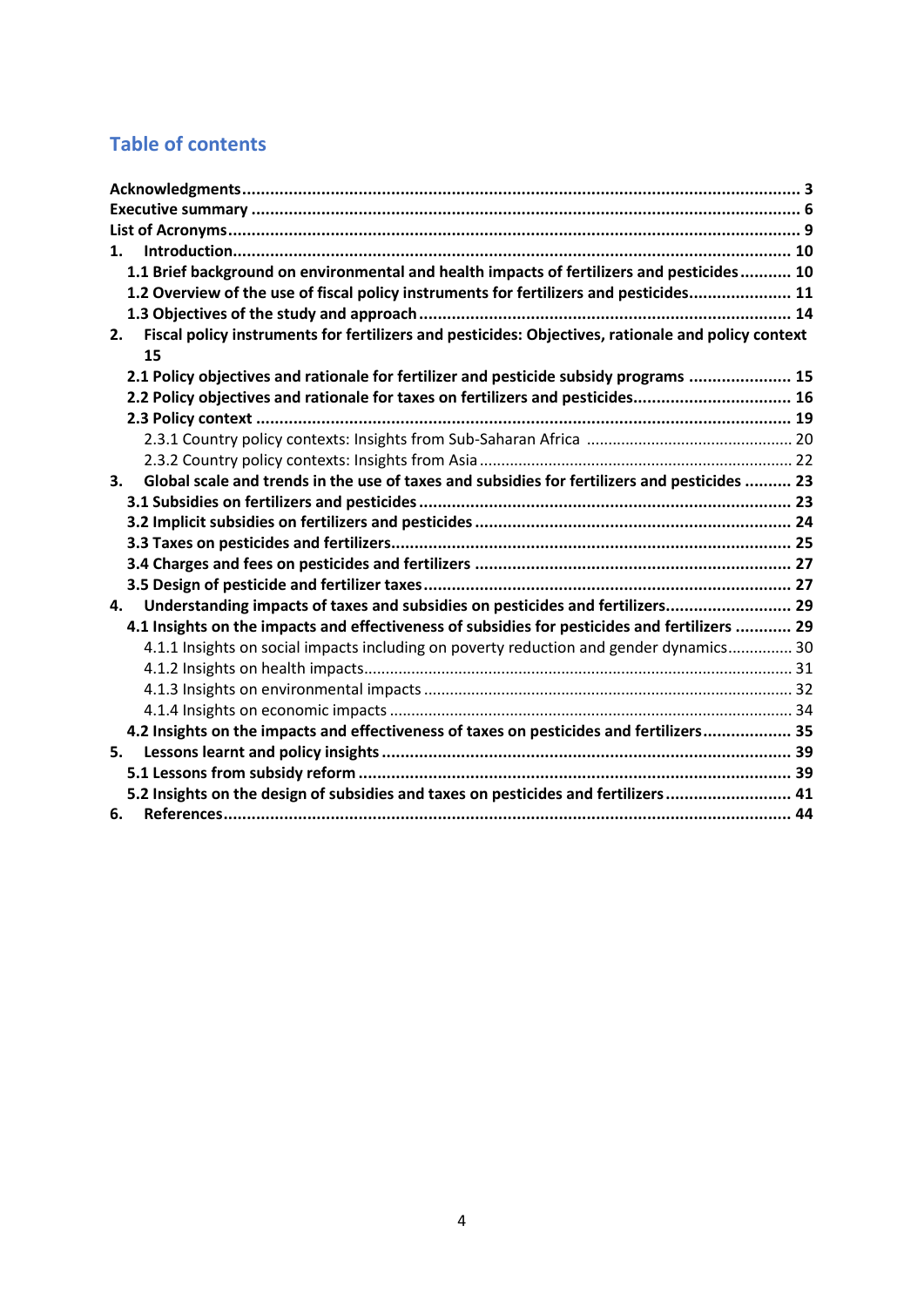# **List of figures**

| Figure 1: Gross Production Value of Agriculture and Fertilizer Consumption in India and China (1960- |  |
|------------------------------------------------------------------------------------------------------|--|
|                                                                                                      |  |
|                                                                                                      |  |
|                                                                                                      |  |

# **List of tables**

| Table 1: Overview of policy objectives and rationale for the use of fertilizer and pesticide subsidies 15 |  |
|-----------------------------------------------------------------------------------------------------------|--|
| Table 2: Reduction commitments on pesticide use by certain countries which have adopted pesticide         |  |
|                                                                                                           |  |
| Table 3: Options for the use of revenues from taxes, charges and fees on pesticides and fertilizers . 18  |  |
|                                                                                                           |  |
|                                                                                                           |  |
| Table 6: Share of GHG emissions from synthetic fertilizers in total agricultural emissions (CO2eq)  33    |  |
|                                                                                                           |  |

# **List of boxes**

| Box 5: Understanding key factors affecting how subsidy programs impact fertilizer and pesticide use |  |
|-----------------------------------------------------------------------------------------------------|--|
|                                                                                                     |  |
|                                                                                                     |  |
| Box 7: Fertilizer Subsidy Savings through Zero Budget Natural Farming, Andhra Pradesh  34           |  |
|                                                                                                     |  |
|                                                                                                     |  |
|                                                                                                     |  |
|                                                                                                     |  |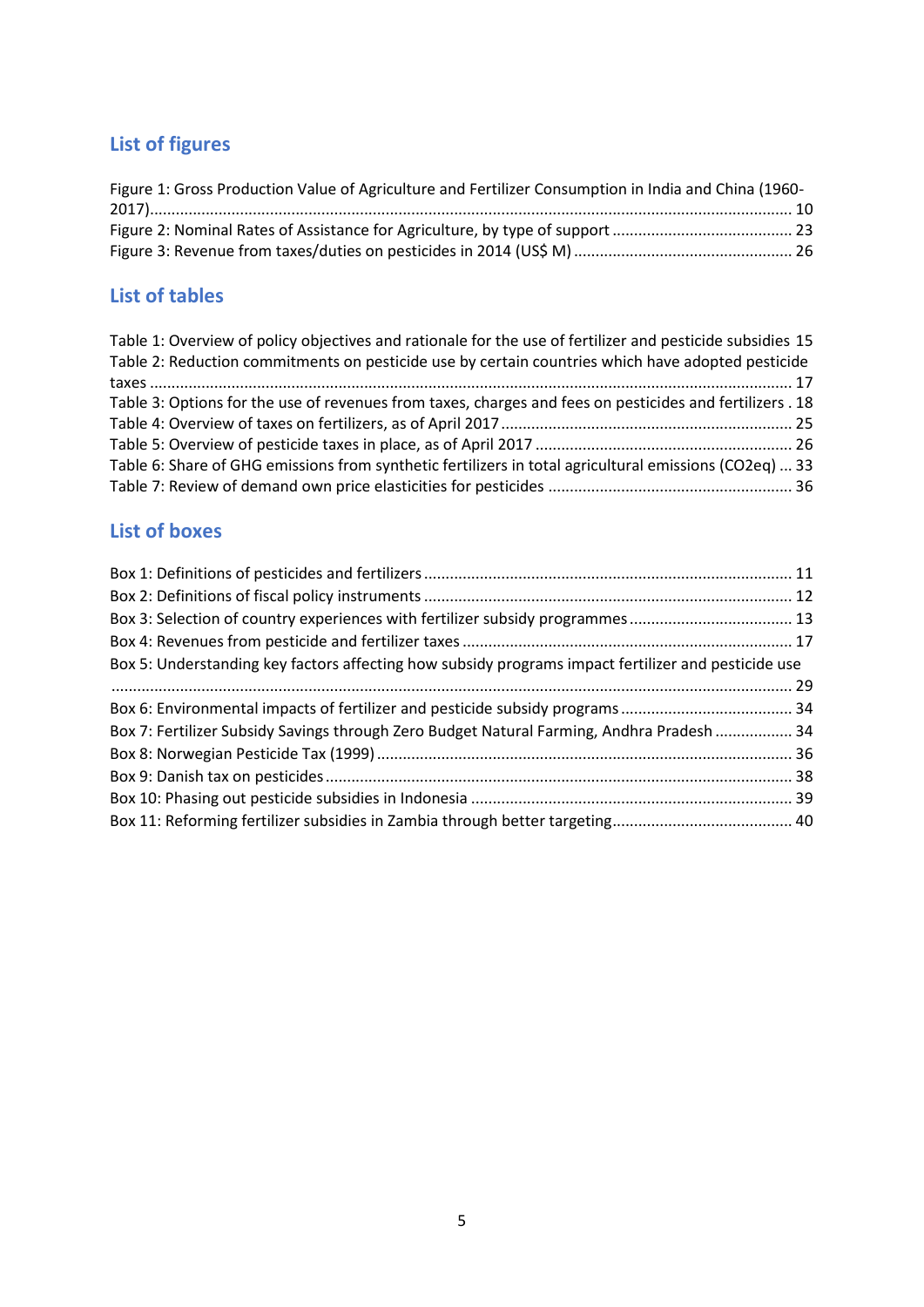### <span id="page-5-0"></span>**Executive summary**

With the world population expected to reach almost 9.7 billion by 2050, a key question is how to sustainably improve agricultural productivity to meet increasing demand for food. Historically, pesticides and fertilizers have been perceived as key agricultural inputs, capable of generating and maintaining high yields from available agricultural land and increasing agricultural productivity. However, pesticides and fertilizers contain toxic content which can adversely affect the environment and human health. In particular, the over- or misuse of pesticides and fertilizers can lead to run-off, leaching and consequent nutrient surpluses in soil and water. This has negative impacts on human health including through the consumption of contaminated drinking water and death by self-poisoning from pesticides, particularly in low- and middle-income countries, with corresponding economic costs.

The use of agricultural inputs is stimulated through various policies, including different types of fiscal policy instruments. Certain fiscal policies can support agricultural development, for example through public investments in innovation, infrastructure and services. Such support can create enabling conditions for the agricultural sector more broadly and/or strengthen capacities to address environmental challenges, for instance providing incentives for resource-efficient or climate-smart practices. However, the ineffective/inefficient design and implementation of certain fiscal policies can also create perverse incentives that exacerbate the adverse environmental and health impacts associated with the over- or misuse of pesticides and fertilizers.

Countries have adopted various fiscal instruments that affect the use of pesticides and fertilizers such as direct agricultural input subsidies, taxes, charges and fees, and implicit subsidies from tax exemptions and reductions. The approach taken differs between developed and developing countries. Following a long period of distortionary agricultural commodity price support, in the 1990s developed countries started moving towards less or non-distortive farm income support. In general, developed countries no longer provide significant direct subsidies to fertilizers and pesticides. Some developed countries have introduced taxes on fertilizers and pesticides, reflecting concerns with the environmental and health impacts of pesticide and fertilizer use. At the same time, increasing concerns of food security and rising energy prices have placed agricultural input subsidies at the centre of agricultural development strategies in non-OECD countries with many developing countries relying heavily on agricultural input subsidies, especially for fertilizers. Despite concerns with the design and implementation of such programs, many developing and emerging economies continue to use such distortionary and costly input subsidies. In addition to these explicit subsidies, several countries including many developed economies apply reduced VAT rates to fertilizers and pesticides. Without specific conditions, such tax exemptions act as an implicit subsidy and may go against commitments in other areas including to reduce pollution.

Agricultural input subsidies for fertilizers and pesticides are used to meet different policy objectives which range from short-term responses to enhance food security, income and avoid poverty traps; maintain affordable prices of major crops, avoid high costs of agricultural inputs; to long-term structural objectives such as addressing market imperfections and supporting the adoption of new technologies. However, available evidence suggests most of these programs have only partially achieved their intended objectives and have resulted in unintended negative socio-economic and environmental impacts. In general, input subsidies lower costs to producers which increase the risk of their over- or misuse, with potentially harmful consequences for farmers' and consumers' health and the environment. Available literature suggests agricultural input subsidies lower the per unit variable cost of inputs and create strong incentives for increasing the intensity of their use, leading to an increase in nitrogen runoff at farm level and subsequent deterioration of water quality as well as increases in GHG emissions at the national level. In terms of wider social impacts, available evidence suggests larger farms (often headed by men) benefit more from subsidy programs than small farmers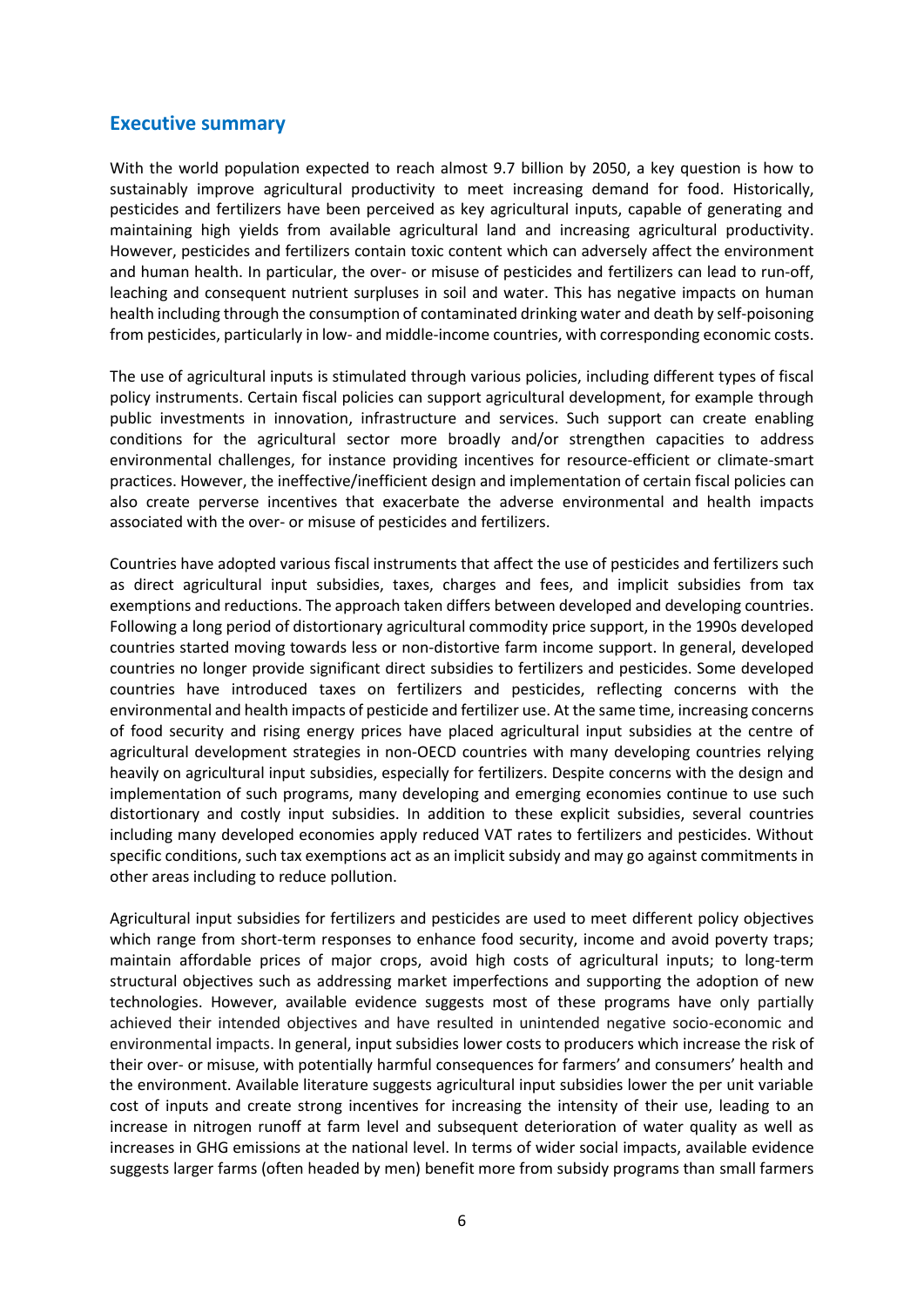which are often owned by women and landless tenants. Moreover, studies suggest subsidy programs have had a limited effect on poverty incidence among smallholder farm households, have generally failed to accomplish widespread distributional benefits and other policy instruments, such as investments in R&D and infrastructure may be more effective in reaching poverty reduction objectives. In terms of economic costs**,** input subsidies account for a large share of public resources and reduce funds for other development priorities. Furthermore, as agricultural input subsidies are in direct competition with investments with positive marginal returns, empirical evidence suggests they undermine welfare maximization.

Many countries have taken steps towards reforming their producer subsidy programs. In general, transitioning from input subsidies to de-coupled agricultural support reduces environmental degradation and pollution and consequently improves human health outcomes. Growing recognition of the high fiscal costs of subsidy programmes and the need to rationalise fiscal expenditures have provided the strongest incentive to reform input subsidy programs in many countries. Reform efforts have also been driven by increasing awareness of the limitations of central planning approaches, pressure from international organizations such as the World Bank and the IMF, changes in macroeconomic and trade policy, growing recognition of distributional impacts and limited effectiveness of the subsidy programs. These reform efforts provide insights for other countries considering reform including among others the importance of a well-managed process of phasing out/reforming input subsidies and designing self-sustaining agronomic practices with a long-term horizon.

Taxes on pesticides and fertilizers are another important fiscal policy instrument which can create incentives for producers and consumers to shift their behaviour towards less polluting products or substances, stimulating innovation and driving cost-effective reductions in pollution while generating revenues which can be used for different purposes. Despite this potential, in practice the use of such taxes on pesticides and fertilizers remains limited to date reflecting various challenges including political barriers and difficulties in setting the right tax rate and tax base among others. The adoption of such taxes is further complicated by the fact that both pesticides and fertilizers are dispersed nonpoint pollutants and the approach to taxing diffuse pollutants is still quite recent with most countries relying more on command and control or voluntary measures. Beyond general ad-valorem taxes, only a handful of countries levy taxes on pesticides and fertilizers with the intention of reducing pollution. Nordic countries have been front runners in the application of such taxes, driven by underlying objectives of supporting soil conservation, diversifying the crop structure, reducing pollution and addressing environmental and public health risks inherent in pesticide use. Beyond taxes, some countries apply charges and fees to pesticides and fertilizers, mostly to finance the administration of regulatory and registration frameworks. Some countries also use fiscal incentives such as tax reductions and exemptions for organic fertilizers and/or pesticide products applicable under organic farming practices to encourage the use of less polluting alternatives.

The effectiveness of these taxes varies across countries and depends on how they are designed including the structure of incentives created, tax rates adopted, the demand price elasticity, and precision in targeting among other factors. For example, the banded pesticide tax system in Norway is considered effective as it not only encourages the more conservative use of pesticides but also provides an incentive to use less harmful products. Similarly, the pesticide tax in Denmark has led to a significant reduction in the sales of pesticides and a reduction in pesticide load on human health, nature and groundwater for all cases except fungicides where the health indicator is positive. There is also evidence that suggests using fertilizer taxes (or phasing out VAT exemptions) on chemical fertilizers decreases their overall use with reported improvements in groundwater quality, reductions in the excessive application of fertilizers as well as in phosphorus and cadmium content. These country experiences provide some insights on good practices in the effective design of such taxes. For example, tax rates should reflect damage/risks to the environment and human health, as in the case of the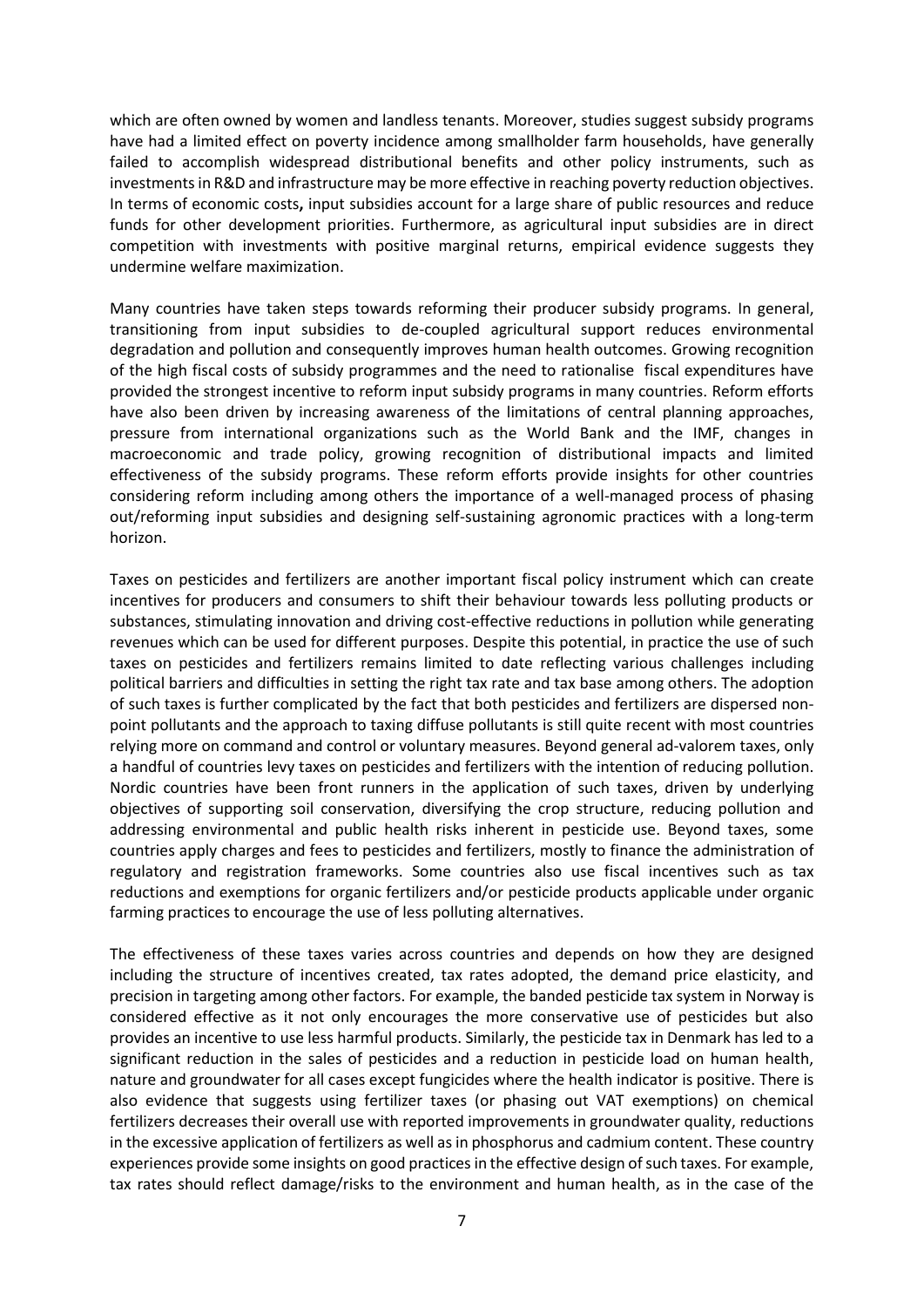banded pesticide tax system in Norway. Assessing the toxicity of a commodity is also useful for setting clear targets and measuring impact. For example, pesticide load indicator is a measure of the load on human health, nature and groundwater and used to set objectives of the Danish pesticide tax.

Based on available literature and country experiences, it is apparent that the efficiency and effectiveness of agricultural input subsidies largely depends on how subsidy programs are designed and implemented. A critical first step in the design of subsidy programs is identifying clear policy objectives. The approach to subsidy implementation will largely depend on the final policy objective. Clear targeting of input subsidies is another critical factor determining their effectiveness. It is important that support is repurposed/reformed in a way that rewards sustainable behaviour or creates positive incentives. For example, in contrast to input subsidies, agri-environmental payments for complying with fertiliser application constraints have been shown to decrease levels of nitrogen application and improve environmental outcomes.

Political economy considerations are other critical factors in the effectiveness of pesticide and fertilizer taxes. The introduction of such fiscal instruments faces numerous barriers. Most concerns are based on competitiveness grounds while distributional aspects also play an important role. Addressing such concerns are critical to ensure political feasibility and often requires close engagement with affected stakeholders. How revenues from such taxes are used and how this is communicated can determine the political acceptability of a measure. Current taxes on fertilizers and pesticides often include a mechanism to redistribute tax revenues as a form of compensation for farmers (e.g. in Austria). Earmarking tax revenue for further environmental uses and/or rebating it to the affected population and/or the sector have been found to increase public acceptance as with the case of the Danish pesticide tax where revenues from the pesticide tax are reimbursed to the agricultural sector and helped reduce resistance to the tax among farmers. Communication campaigns financed by tax revenues can also help build public support for policies aimed at decreasing the use of fertilizers and pesticides.

Although the use of such taxes has been limited to a handful of countries to date, growing recognition of the environmental and health costs from uncontrolled use of fertilizers and pesticides will provide further pressure for more efficient policies to address these impacts. In this context, well-designed taxes on pesticides and fertilizers can play an important role going forward. When carefully designed, such instruments can provide a cost-effective tool to prevent and reduce pollution and associated health impacts from the use of pesticides and fertilizers, as part of a wider toolbox of complementary policies. Working together this toolbox can effectively stimulate the systemic and behavioural changes needed to prevent and reduce pollution and associated health impacts. Such fiscal instruments can be linked with farmer training and education programs to improve the efficiency with which farmers use fertilizers and pesticides in the context of more comprehensive soil fertility management and integrated pest management programs. Such fiscal instruments could also contribute to other policy objectives including on climate change by helping to reduce GHG emissions from the agriculture sector. This contribution to wider policy objectives could result in increasing up-take of such instruments in the years ahead. There is also scope for wider use of other types of fiscal incentives such as reduced tax rates on organic fertilizers and/or pesticide products applicable under organic farming practices to encourage the adoption of sustainable farming practices and reward certain types of activities as part of a comprehensive approach to a sustainable food systems transformation.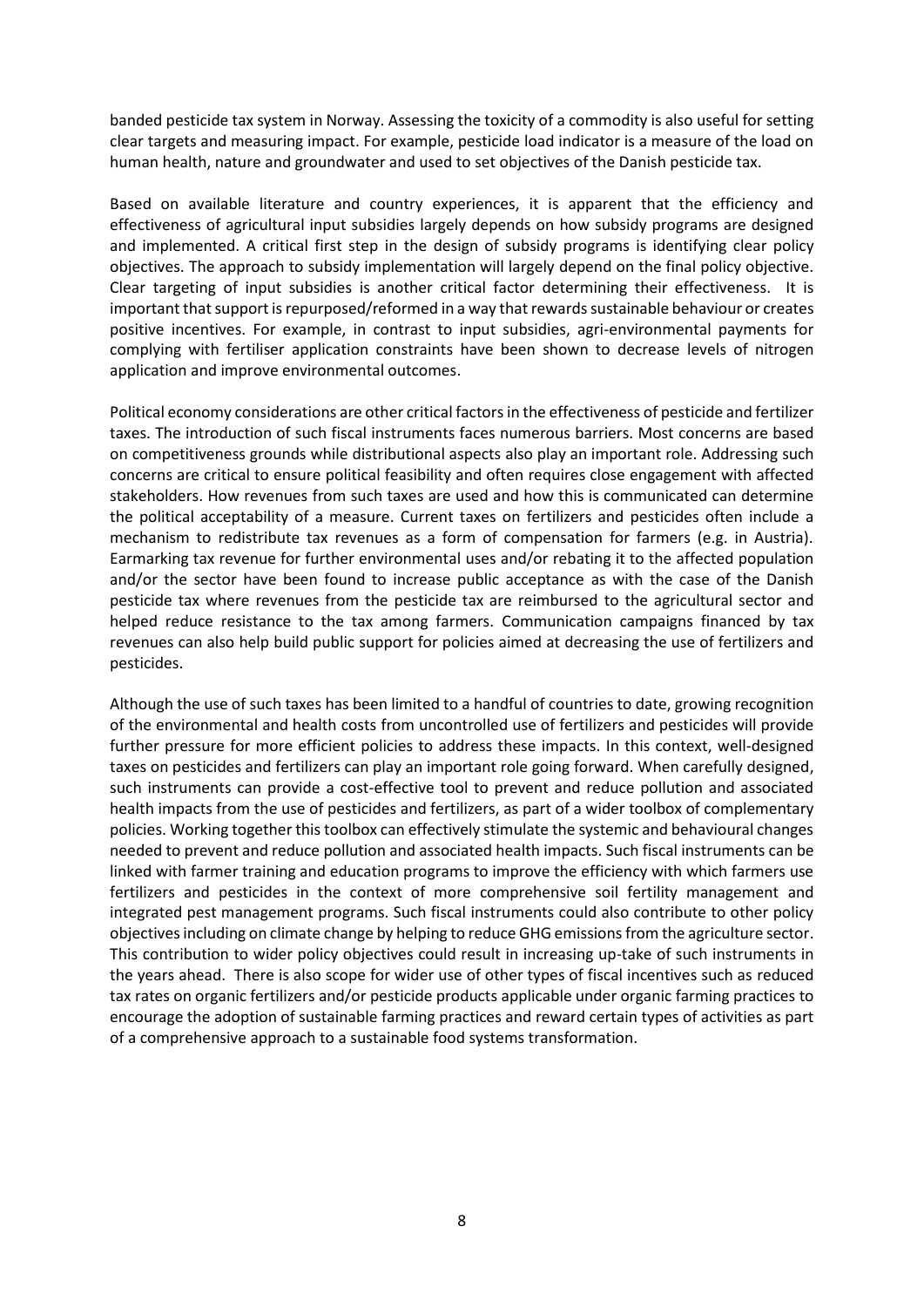#### <span id="page-8-0"></span>**List of Acronyms**

| <b>FOB</b>      | Free on Board                                              |
|-----------------|------------------------------------------------------------|
| <b>FAO</b>      | Food and Agriculture Organization of the United Nations    |
| GDP             | <b>Gross Domestic Product</b>                              |
| <b>GHG</b>      | Greenhouse gas                                             |
| <b>GSSE</b>     | General System Services Estimate (as defined by the OECD)  |
| IMF             | <b>International Monetary Fund</b>                         |
| <b>IPCC</b>     | International Panel on Climate Change                      |
| <b>MPS</b>      | <b>Market Price Support</b>                                |
| N               | Nitrogen                                                   |
| $N_2O$          | Nitrogen Oxide                                             |
| NO <sub>3</sub> | <b>Nitrate</b>                                             |
| <b>OECD</b>     | The Organisation for Economic Co-operation and Development |
| <b>PSE</b>      | Producer Support Estimate (as defined by the OECD)         |
| <b>SDG</b>      | Sustainable Development Goals                              |
| <b>TSE</b>      | Total Support Estimate (as defined by the OECD)            |
| <b>UNEA</b>     | United Nations Environment Assembly                        |
| <b>UNEP</b>     | United Nations Environment Programme                       |
| <b>VAT</b>      | Value-added Tax                                            |
| <b>WHO</b>      | <b>World Health Organisation</b>                           |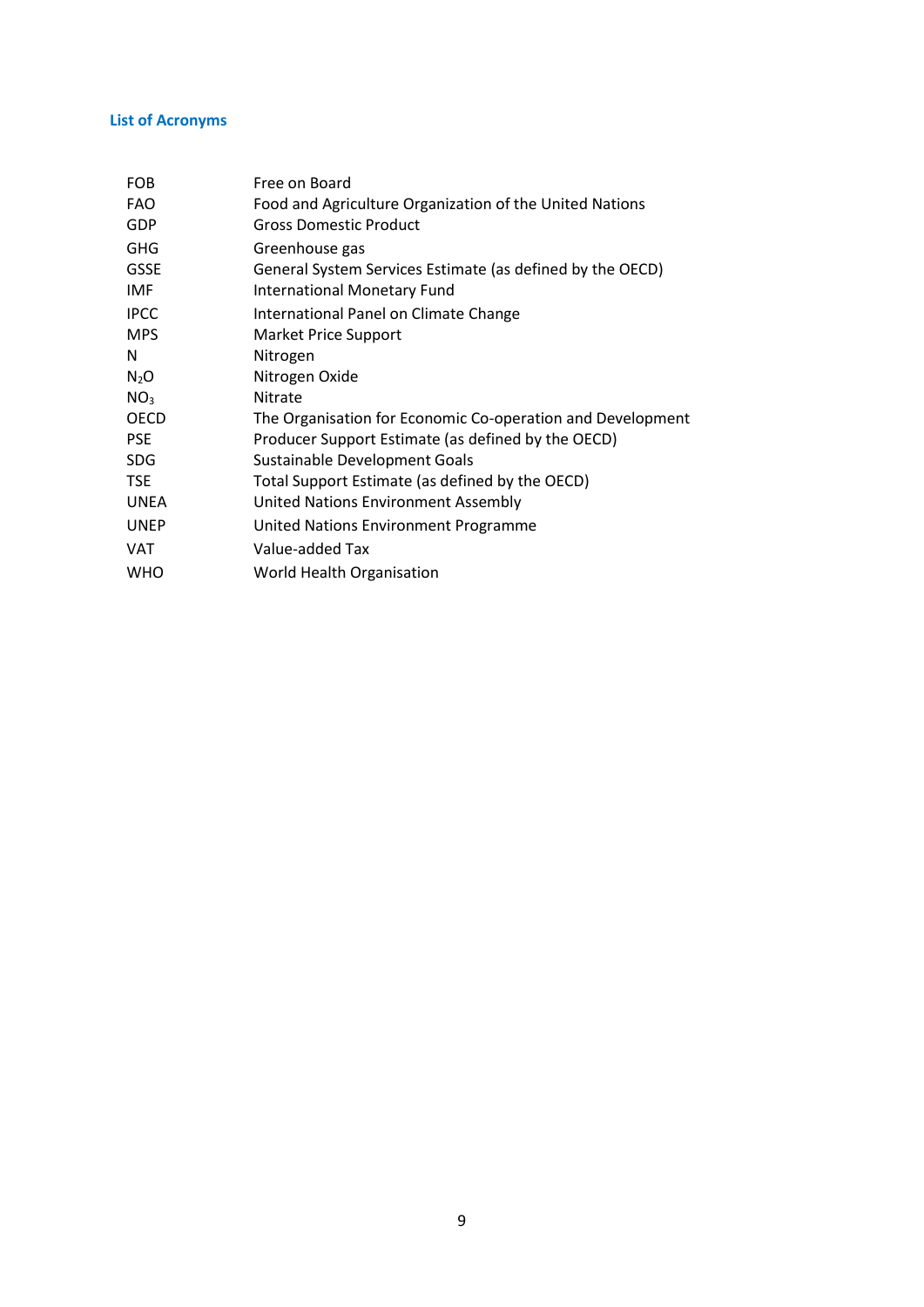### <span id="page-9-0"></span>1. Introduction

### <span id="page-9-1"></span>1.1 Brief background on environmental and health impacts of fertilizers and pesticides

Current projections indicate that the world population will reach almost 9.7 billion by 2050, implying a 50 percent increase in the demand for food, relative to demand in 2012 (United Nations Department of Economic and Social Affairs Population Dynamics 2019, FAO 2017). Moreover, around 90 percent of the expected population increase will take place in developing countries and economies in transition, which are relatively more affected by food insecurity. As three out of four poor people in developing countries live in rural areas and depend directly or indirectly on agriculture for their livelihood, the sector remains critical in both ensuring countries' food security and in providing a source of income for significant parts of the population. In this context, a key question is how to sustainably improve agricultural productivity to meet increasing demand?

Historically, pesticides and fertilizers (see Box 1) have been perceived as key agricultural inputs, capable of generating and maintaining high yields from available agricultural land and increasing agricultural productivity. Hence, the use of agricultural inputs has been stimulated through various policies, with fiscal policy instruments playing an increasingly important role. In several countries the use of pesticides and fertilizers, in combination with high yield seed varieties and advanced irrigation technology, led to dramatic increases of land productivity, rural income and food production. For example, West African cotton-producing countries tripled their yields from about 310 to 970 kg/ha between 1960-1985 by increasing fertilizer use combined with related intensification practices (Pieri 1989). Similarly, China and India nearly tripled their food production between 1965–2000 by, among others, adopting more resilient seed varieties, modernizing agricultural practices and boosting the use of fertilizer (International Center for Soil Fertility and Agricultural Development (IFDC), 2006). Although it is impossible to isolate the effects of increased fertilizer use on agricultural productivity, Figure 1 below demonstrates the overall positive relationship between a rise in fertilizer consumption and overall gross production value for agriculture in India and China between 1960-1985 (FAOSTAT 2019).



<span id="page-9-2"></span>

**Source:** FAOSTAT 2019.

REPAUSING UPO 13, 2020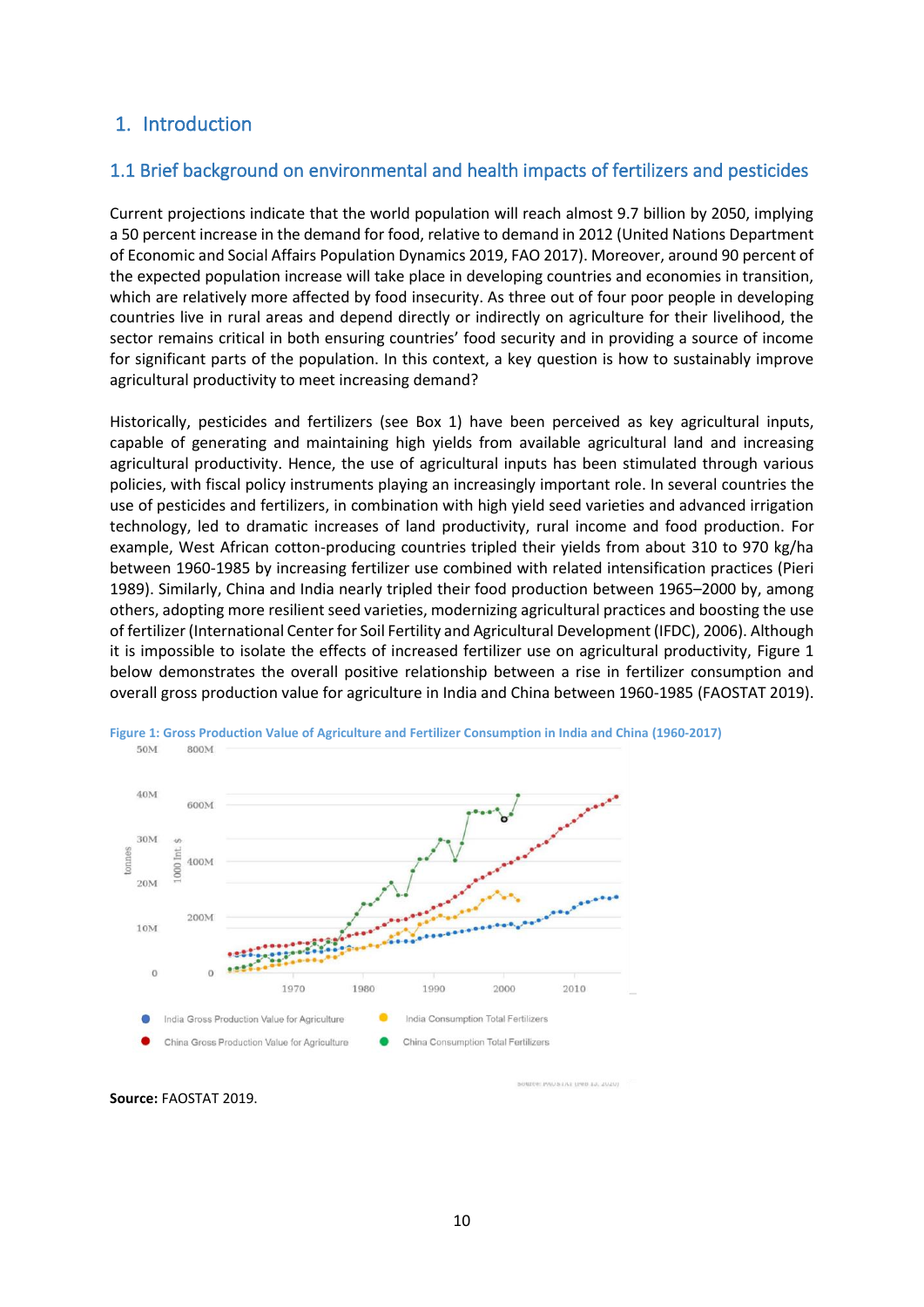#### <span id="page-10-1"></span>**Box 1: Definitions of pesticides and fertilizers**

Pesticide: means any substance, or mixture of substances of chemical or biological ingredients intended for repelling, destroying or controlling any pest, or regulating plant growth (FAO and WHO 2014).

In general, pesticides help preserve food and protect crops from excessive damage by pests and diseases and can protect human and livestock health from vector-borne diseases. Pesticides also play important roles in the protection of fresh produce during transport over long distances, in ensuring that shipments of fresh food do not carry unwanted pests and diseases into importing countries and in the preservation of stored bulk foods such as grains (Rotterdam Convention Secretariat 2017). Intensification of agricultural production has thus far involved increased use of pesticides that aim to control pests and diseases - which are considered one of the major causes of yield losses.

**Fertilizer**: a substance that is used to provide nutrients to plants, usually via application to the soil, but also to foliage or through water in rice systems, fertigation, hydroponics or aquaculture operations. (FAO 2019). In the International Code of Conduct for the sustainable use and management of fertilizers, the term is used to refer to a chemical or natural substance or material that is used to provide nutrients to plants. Thus, multiple nutrient types and sources are considered in the Fertilizer Code including chemical and mineral fertilizers; organic fertilizers such as livestock manures and composts; and sources of recycled nutrients such as wastewater, sewage sludge, digestates and other processed wastes.

There are different types of fertilizers loosely categorized into organic and inorganic, based on their source and production. Typically, organic fertilizers include animal manure, household wastes, plant materials (including crop residues), and compost made from one or more of these sources. In addition to providing nutrients, organic fertilizers contribute to soil quality by improving the structure, chemistry, and biological activity level of soil. Mineral fertilizers include two broad groups: straight fertilizers (containing one of the three major nutrients) and complex fertilizers (containing at least two out of the three major nutrients). Using both organic and inorganic fertilizers can improve long-term integrated soil fertility management.

At the same time, pesticides and fertilizers contain toxic content which can adversely affect the environment and human health, generating negative externalities such as soil and water contamination and impacts on human health (UNEP 2017). According to the WHO, pesticides are among the leading causes of death by self-poisoning, particularly in low- and middle-income countries. The use of illegal pesticides, which are estimated to make up 25 percent on the global pesticide market, may contain unapproved/unknown impurities and can lead to significantly negative effects on farm yield, farmer health, and environmental systems (TRACIT 2019). The use of fertilizers can also damage aquatic ecosystems, while fertilizer production is very energy intensive, adding to its environmental impact. There are also associated economic costs. For example, the estimated annual illness costs of acute poisonings in Nepalese farmers due to pesticide use was nearly one third of total annual healthcare costs. In Parana, Brazil, for each dollar spent on pesticides, approximately \$1.28 may be spent on health care and sick leave arising from occupational poisoning (WHO 2016).

These negative externalities are often not visible as they are not traded in the market and do not have a market price (TEEB 2015). This non-internalisation of externalities leads to under-pricing which has significant socioeconomic and environmental impacts, influencing the decisions and actions of individual farmers, fishers, businesses, and consumers, as foods produced with large environmental, economic, and social costs often appear cheaper than those produced more sustainably.

### <span id="page-10-0"></span>1.2 Overview of the use of fiscal policy instruments for fertilizers and pesticides

Governments world-wide intervene in agricultural markets using a range of regulatory and fiscal policy instruments (see Box 2). Subsidies and taxes are widely employed across countries in various forms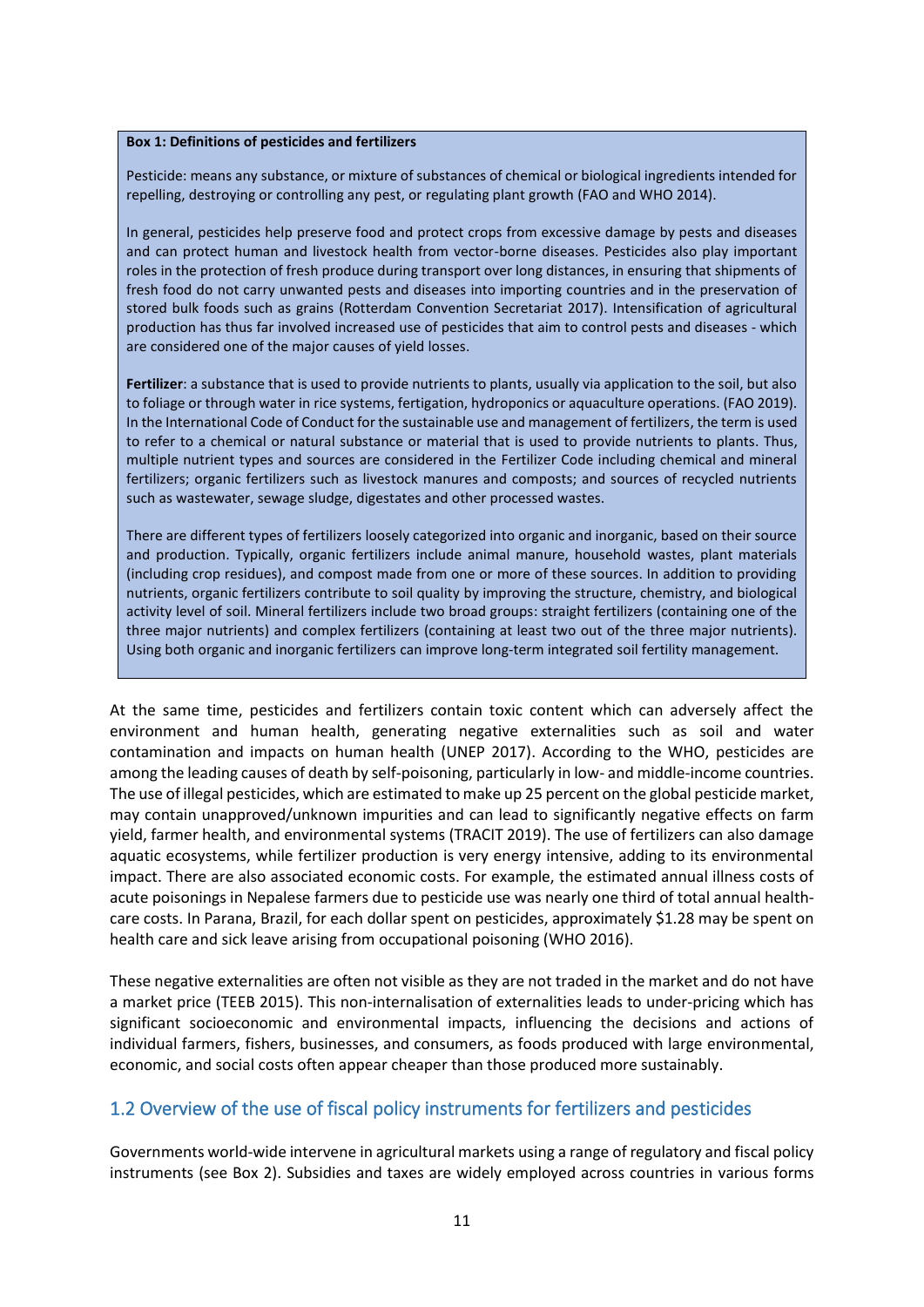and with diverse objectives ranging from revenue collection, to market steering, correction of existing market imperfections and addressing externalities. By lowering the costs of production, subsidies aim to increase output of a specific commodity or non-competitive industry. However, subsidy programs may lead to excessive market entry and insufficient exit which in the case of fertilizers and pesticides could prop-up demand and lead to higher emissions and associated externalities. In contrast, taxes increase the final price of production and as such discourage production which in the case of fertilizers and pesticides tend to reduce emissions/externalities in the long run.

Certain types of fiscal policies can support agricultural development, for example through public investments in R&D, innovation and infrastructure and through public financing of services that create enabling conditions for the agricultural sector overall. Such so-called General Services Support (GSS) in the OECD's framework of measuring agricultural support, on average accounts for 4 per cent of total support to the sector (OECD 2019). Sometimes support is tied to specific production practices to encourage producers to adopt practices that may improve the environmental performance of farming or animal welfare, e.g. in Chile, the European Union (under the CAP), Switzerland and the United States (OECD 2019). However, only a limited amount of current support generates such positive externalities and a large share of support is considered potentially environmentally-harmful with the most distorting agricultural support measures (based on output and variable input use) accounting for as much as 70 percent of gross producer transfers, including budgetary transfers and those resulting from Market Price Support (OECD 2019).

#### <span id="page-11-0"></span>**Box 2: Definitions of fiscal policy instruments**

**Taxes** are compulsory unrequited payments to general government. Taxes are unrequited in the sense that benefits provided by government to taxpayers are not normally in proportion to payments (OECD n.d. a).

**Taxes and charges** are all compulsory, unrequited payments whether the revenues accrue directly to the government budget or are destined for particular purposes (e.g. earmarking) (EC 1997).

**Environmental taxes** are taxes imposed for environmental reasons, e.g. to provide an incentive to reduce certain emissions to an optimal level or taxes on environmentally harmful products (OECD n.d. b).

**Subsidies** are measures that keep prices for consumers below market levels or keep prices for producers above market levels or that reduce costs for both producers and consumers by giving direct or indirect support. Subsidies can be paid per amount or value of output usually from the public treasury. Subsidies can also take the form of price guarantees, raising producer prices over the free market price, as is common with agricultural price support schemes, as well as cost-reducing measures. Finally, the definition embraces all transfers to producers, regardless of whether they are targeted on products or simply take the form of cash sums pay-able to producers.

**Environmentally harmful subsidies** are subsidies deemed harmful to the environment if they "encourage more environmental damage to take place than what would occur without these subsidies". In other words, they lead to levels of waste and emissions that are higher than what they would be without the support measure (OECD 1998).

**Agricultural input subsidies** can differ in terms of a) the point of application of the subsidy (e.g., farmer, trader, domestic fertilizer producer), b) the form of the subsidy (e.g. cash payment, voucher / coupon, reduced market price, transport subsidy) and c) the type of the subsidy (e.g. direct or indirect), see Dalrymple (1975), Hamilton and Kunte (1997). Other forms of subsidies include exchange rate adjustments, subsidized interest rates on credits to purchase fertilizers or pesticides, higher write-offs allowed for farmers on fertilizer related costs, combination of favourable exchange rates, tariff and tax exemptions and preferential rail freight rates or port fees.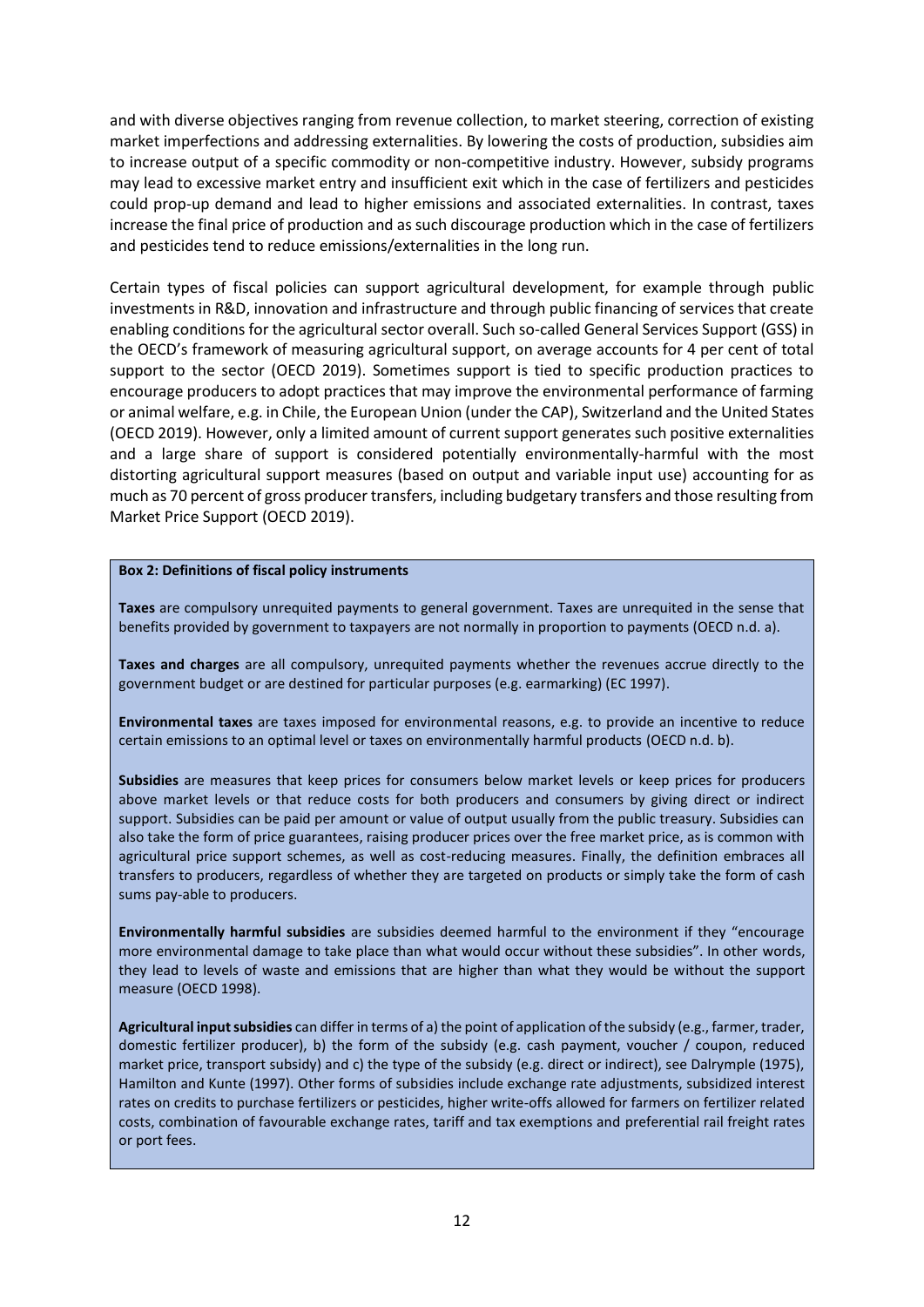**Tax exemptions** are another common example of a hidden subsidy. Many developed countries and an increasing number of developing countries exempt or reduce (zero rate) general and import taxes on fertilizers and pesticides

The approach taken, the way taxes and/or subsidies are levied and how they affect agricultural markets differs between developed and developing countries. Following a long period of distortionary agricultural commodity price support, in the 1990s developed countries started moving towards less or non-distortive farm income support, leading to a reduction in the most distorting support from over 80 percent in 1990 to around 50 percent 2015 (OECD 2019). A few developed countries such as Finland, Sweden and Austria have also introduced taxes<sup>1</sup> on fertilizers and pesticides, reflecting concerns with environmental and health impacts of pesticide and fertilizer use.

At the same time, increasing concerns of food security and rising energy prices placed agricultural input subsidies at the centre of agricultural development strategies in non-OECD countries with many developing countries relying heavily on subsidies for agricultural inputs such as fertilizers, pesticides, seeds and credits. Developing countries continue to use distortionary and costly input subsidies partly offsetting remaining taxes levied on agricultural output. Moreover, in many developing countries, much of the taxation remains implicit in the form of price controls, manipulated exchange rates and heavy tariff protection among others.

Input subsidies are explicit or implicit payments reducing the price paid by farmers for variable inputs such as fertilisers, feed, seeds, pesticides, energy, water, transportation or insurance. Fertilizer subsidies account for the largest share of agricultural input subsidies (Gregory et al., 2000; Debrah and Breman, 2002). Reportedly, around half of the world's fertilizer consumption is subsidized in some way. Countries have been using fertilizer subsidy programs since the 1950s (see Box 3). Some countries also subsidize the production of agricultural inputs, e.g. China provides subsidies to transport and production of fertilizers, see Segura et al. (1986), World Bank (1989). This study mainly focuses on input subsidies to farmers for the purchase of fertilizers and pesticides given the focus of available literature<sup>2</sup>. It is worth noting however that in practice, subsidy programs often target a package of inputs (including hybrid seeds, fertiliser and irrigation) rather than one specific input (Baltzer, 2011). The study also explores country experiences with the use of taxes on fertilizers and pesticides.

#### <span id="page-12-0"></span>**Box 3: Selection of country experiences with fertilizer subsidy programmes**

- In *sub-Saharan Africa* large-scale universal subsidy programmes for fertilizer use were pursued from the early 1960s to the 1980s by several governments in Benin, Burkina Faso, Burundi, Cameroon, Chad, Djibouti, Ethiopia, Ghana, Kenya, Lesotho, Madagascar, Malawi, Mali, Mozambique, Namibia, Nigeria, Rwanda, Senegal, Seychelles, Sudan, South Sudan, Tanzania, Togo, Zambia and Zimbabwe.
- Similarly, several countries in *Asia* developed fertilizer subsidy programs for farmers including Afghanistan, Bangladesh, Cambodia, China, India, Indonesia, Iran, Korea, Nepal, Pakistan, Philippines, Vietnam and Sri Lanka. Among emerging economies, Russia has a fertilizer subsidy program and Malaysia offers a small subsidy program.
- In *South America,* relatively few countries have direct subsidy programs including Chile (which was one of the first countries to adopt a general fertilizer subsidy in 1952), Jamaica and Uruguay. Mexico has a small fertilizer subsidy program. Brazil and Venezuela also subsidize the use of fertilizers.
- In *developed countries*, subsidies have been quite small recently, representing only about \$US 5.5 million out of total agricultural support of \$US 140 billion in the EU (Mamun, Martin and Tokgoz

<sup>1</sup> Finland, Sweden and Austria introduced taxes on fertilisers as early as 1976, 1985 and 1986 respectively, with rates of taxation varying from 10% to 72% of the fertiliser price.

<sup>&</sup>lt;sup>2</sup> There are other important farm inputs targeted by the subsidies in several countries such as e.g. seeds.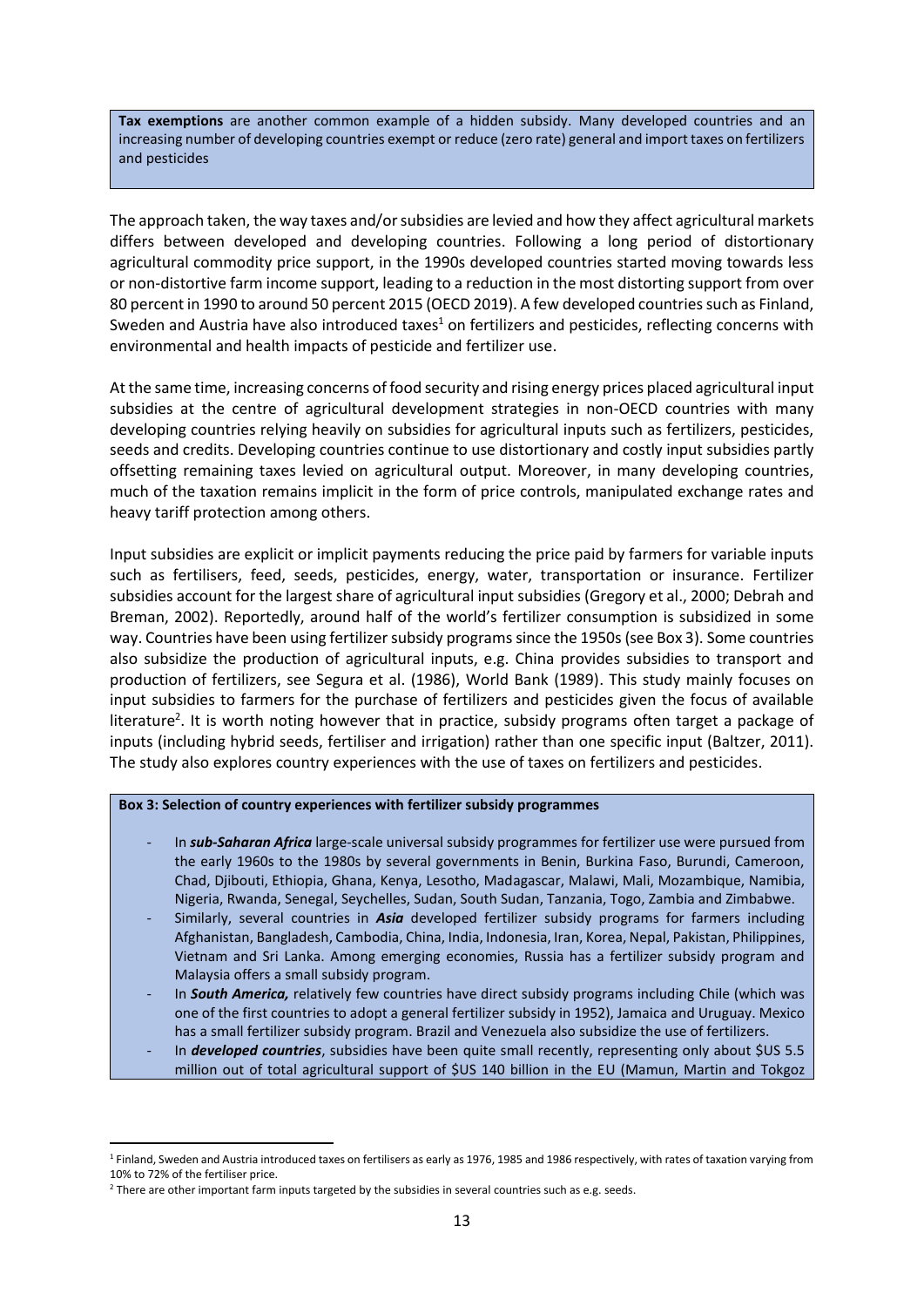2019). Iceland, where the government provides financial assistance to farmers for the purchase of fertilisers, is an exception<sup>3</sup>.

### <span id="page-13-0"></span>1.3 Objectives of the study and approach

This study aims to improve understanding of the scope and effects of subsidies and taxes on fertilizers and pesticides globally based on a review of available literature. Based on a review of existing research, the study provides an overview of the scale and role of fiscal policy instruments, such as taxes and subsidies, in countries' regulatory frameworks on pesticides and fertilizers and their impact on the availability, access and use of fertilizers and pesticides by farmers around the world. Drawing on available literature, the study evaluates the contribution of tax and subsidy programs to different policy objectives to assess the effectiveness and efficiency of such instruments in providing access to agricultural inputs and their role in encouraging their (in)appropriate use. The study provides insights from country experiences with using such fiscal instruments and in reforming inefficient/ineffective fiscal policies in the agriculture sector, comparing different policy designs adopted to identify good practices and lessons learnt on how to reform inefficient/ineffective subsidies and introduce taxes to reduce pollution and associated human health impacts from the use of pesticides and fertilizers in the agriculture sector. The study serves as a background document to a UNEA-5 Review Report on Environmental and Health Effects of Pesticides and Fertilizers (2020 forthcoming).

The report is structured into five chapters. The introduction sets the scene for the analysis, briefly outlining some of the environmental and health impacts associated with the mis-/over- use of pesticides and fertilizers and a brief overview of the use of fiscal policy instruments for fertilizers and pesticides. Chapter 2 offers an overview of fiscal instruments (taxes and subsidies) commonly employed to (dis)incentivise pesticide and fertilizer application and sets out the policy objectives, rationale and wider context for their use. Chapter 3 maps out the global scale and trends in the use of such instruments. Based on available literature, Chapter 4 outlines some key insights on the impacts and effectiveness of taxes and subsidies on pesticides and fertilizers including social, health, environmental and economic impacts. Based on the literature reviewed in the report, Chapter 5 sets out some key lessons learnt and insights on the design of subsidies and taxes as a complimentary tool aimed at incentivizing optimal and responsible pesticide and fertilizer application. This chapter also points to persisting knowledge / data gaps and areas for further research.

<sup>3</sup> Since 1990 the *Soil Conservation Service of Iceland* covers 85% costs if farmers use their machinery, time and skills on land improvement projects. Currently only minority of farmers participates in this program, see Arnalds and Thorsson (2012) [http://www.soilconservation.eu/assets/newsletter\\_2\\_2012.pdf](http://www.soilconservation.eu/assets/newsletter_2_2012.pdf) and OECD (2014), Environmental performance reviews: Iceland 2014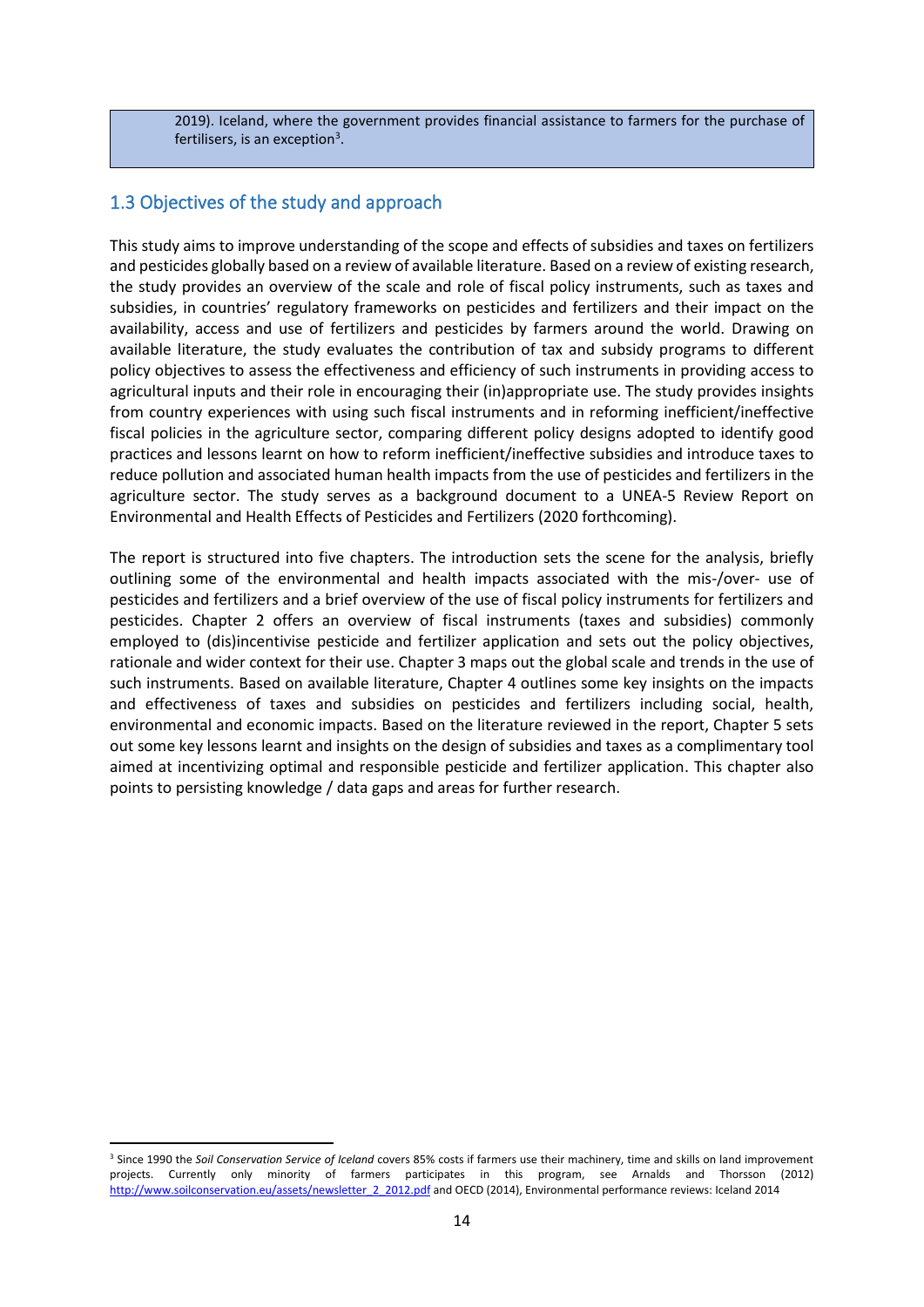# <span id="page-14-0"></span>2. Fiscal policy instruments for fertilizers and pesticides: Objectives, rationale and policy context

### <span id="page-14-1"></span>2.1 Policy objectives and rationale for fertilizer and pesticide subsidy programs

The policy objectives behind agricultural input subsidy programs vary considerably across countries depending on their macroeconomic situation, degree of inequality, and environmental conditions<sup>4</sup>. The timeframe of subsidy programs is another important consideration. While some countries mainly intend to address pressing short-terms issues or increase a country's food self-sufficiency, others focus on more long-term structural objectives. The choice between short and long-term policy objectives is critical. While the long-term focus is in general preferable, in low-income countries due to weak institutions and endemic market failures; price support, price stabilisation, and input subsidies have been used as ways of addressing short-term objectives on income, poverty and food security, with a perspective to promote long-term economic development. Some of the main policy objectives behind agricultural input subsidy programs are set out below in Table 1.

| <b>Policy objective</b>                                                                                | <b>Rationale</b>                                                                                                                                                                                                                                                                                                                                                                                                  | <b>Example</b>                                                                                                                                                                                                                                                                                                                                                                                                          |
|--------------------------------------------------------------------------------------------------------|-------------------------------------------------------------------------------------------------------------------------------------------------------------------------------------------------------------------------------------------------------------------------------------------------------------------------------------------------------------------------------------------------------------------|-------------------------------------------------------------------------------------------------------------------------------------------------------------------------------------------------------------------------------------------------------------------------------------------------------------------------------------------------------------------------------------------------------------------------|
| Short-term response to<br>enhance food security,<br>agricultural production and<br>avoid poverty traps | In many least developed countries,<br>large agricultural subsidy programs<br>seek to boost food production and<br>income of rural subsistence farmers,<br>often as a response to unexpected<br>external events such as droughts or<br>sudden<br>food<br>shortages.<br>These<br>programs involve targeting specific<br>vulnerable groups such as low-income,<br>small-scale and risk-averse farmers <sup>5</sup> . | Legislative framework for the<br>agricultural input subsidy program<br>in Malawi (2005) underlined the<br>importance of social objectives such<br>as poverty reduction and the<br>provision of safety nets for poor and<br>farmer<br>vulnerable<br>populations<br>among its key goals.                                                                                                                                  |
| <b>Maintain affordable prices</b><br>of fertilizers and major<br>crops                                 | Agricultural and energy commodity<br>prices are typically highly volatile. The<br>stimulation of demand through subsidy<br>programs is expected to decrease<br>vulnerability<br>to commodity price<br>fluctuations<br>world<br>markets.<br>on<br>Historically, world energy (fossil fuels)<br>price volatility was an important trigger<br>of government subsidy programs in<br>several countries.                | Ghana launched its fertilizer subsidy<br>program in 2008 following a sudden<br>food price increase. Other countries<br>responded with a combination of<br>input subsidies such as fertilizer<br>price controls or fixed the price of<br>fertilizers as in Bangladesh for<br>example. Some countries, such as<br>India and Nepal consistently adopt<br>policies to maintain fertilizer prices<br>around a desired level. |
| Avoid high costs of<br>agricultural inputs                                                             | countries,<br>several<br>purchasing<br>In.<br>fertilizers, particularly related transport<br>costs, represent a significant cost to<br>farmers.                                                                                                                                                                                                                                                                   | Banful (2010) estimates transport<br>costs in sub-Saharan Africa can<br>reach around 50 percent of fertilizer<br>costs. This is much higher than, for<br>example,<br>Thailand,<br>in<br>where<br>transport represents 20 percent of<br>fertilizer<br>retail<br>the<br>price<br>(Chemonics/IFDC 2007, Morris et<br>al. 2007).                                                                                            |
| <b>Address market</b>                                                                                  | There are a myriad of market failures                                                                                                                                                                                                                                                                                                                                                                             |                                                                                                                                                                                                                                                                                                                                                                                                                         |
| imperfections                                                                                          | agricultural markets face in developing<br>countries including limited access to                                                                                                                                                                                                                                                                                                                                  |                                                                                                                                                                                                                                                                                                                                                                                                                         |

<span id="page-14-2"></span>**Table 1: Overview of policy objectives and rationale for the use of fertilizer and pesticide subsidies**

<sup>&</sup>lt;sup>4</sup> Bardhan and Moorkherjee (2011)<sup>4</sup>, World Bank (2007)

<sup>5</sup> Sachs 2005; Carter and Barrett 2006; Sanchez et al. 2007; 2009; Denning et al. 2009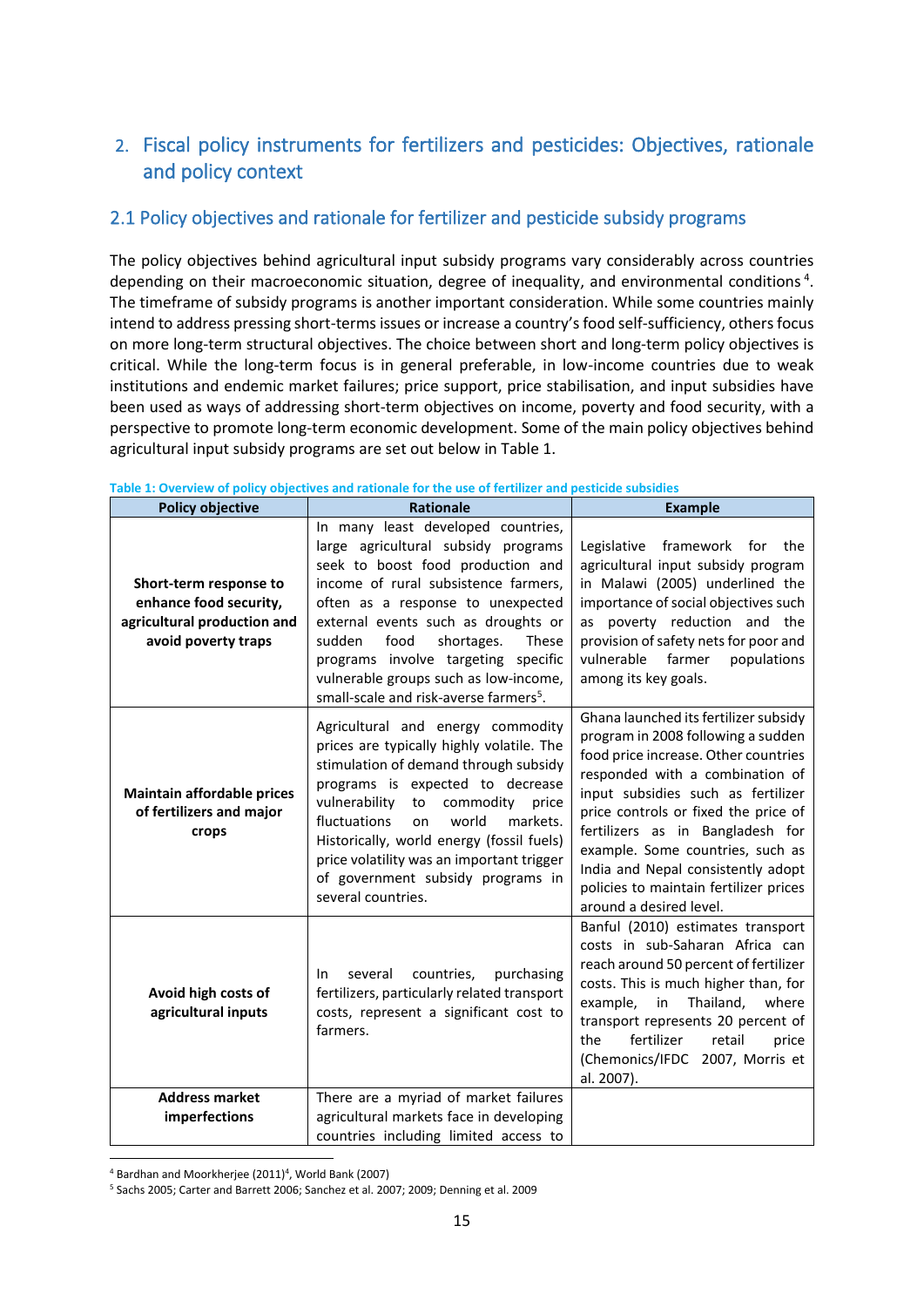|                                | information, access to credit, and risk<br>aversion. Constrained access to credit is<br>recognized as a priority to support<br>agricultural input purchases as risk-<br>averse farmers may otherwise be |                                                                     |
|--------------------------------|---------------------------------------------------------------------------------------------------------------------------------------------------------------------------------------------------------|---------------------------------------------------------------------|
|                                | discouraged from using fertilizers up to<br>the optimal level.                                                                                                                                          |                                                                     |
|                                | The adoption of new agricultural                                                                                                                                                                        | Induced technological and                                           |
|                                | technologies is critical for increasing<br>outputs efficiently. Thus, some                                                                                                                              | institutional innovation was very<br>effective in stimulating rural |
| <b>Economic transformation</b> | countries use subsidies to kick start                                                                                                                                                                   | development through the 1960s                                       |
|                                | innovation and stimulate market                                                                                                                                                                         | and 1970s in Asia (Ruttan and                                       |
|                                | development                                                                                                                                                                                             | Hayami (1984), Hazell (2010).                                       |

### <span id="page-15-0"></span>2.2 Policy objectives and rationale for taxes on fertilizers and pesticides

Taxes on pesticides and fertilizers create incentives for producers and consumers to shift their behaviour towards less polluting products or substances, stimulating innovation and driving costeffective reductions in pollution. In practice, although the use of taxes on fertilizers and pesticides has been increasing it remains limited to a handful of countries, moreover the use of taxes on fertilizers declined in the 1990s (OECD 2017).

Most taxes on pesticides and fertilizers have been introduced as part of a broader policy framework for the sustainable use of pesticides and fertilisers in agriculture, complementing regulatory frameworks and standards on chemical and toxic content (e.g. nitrogen and phosphorous in fertilizers). In the European Union (EU), for example, fertilizer taxes and charges were implemented mainly to support implementation of the EU Nitrates and Water Directive (1991) or regulation of nitrates content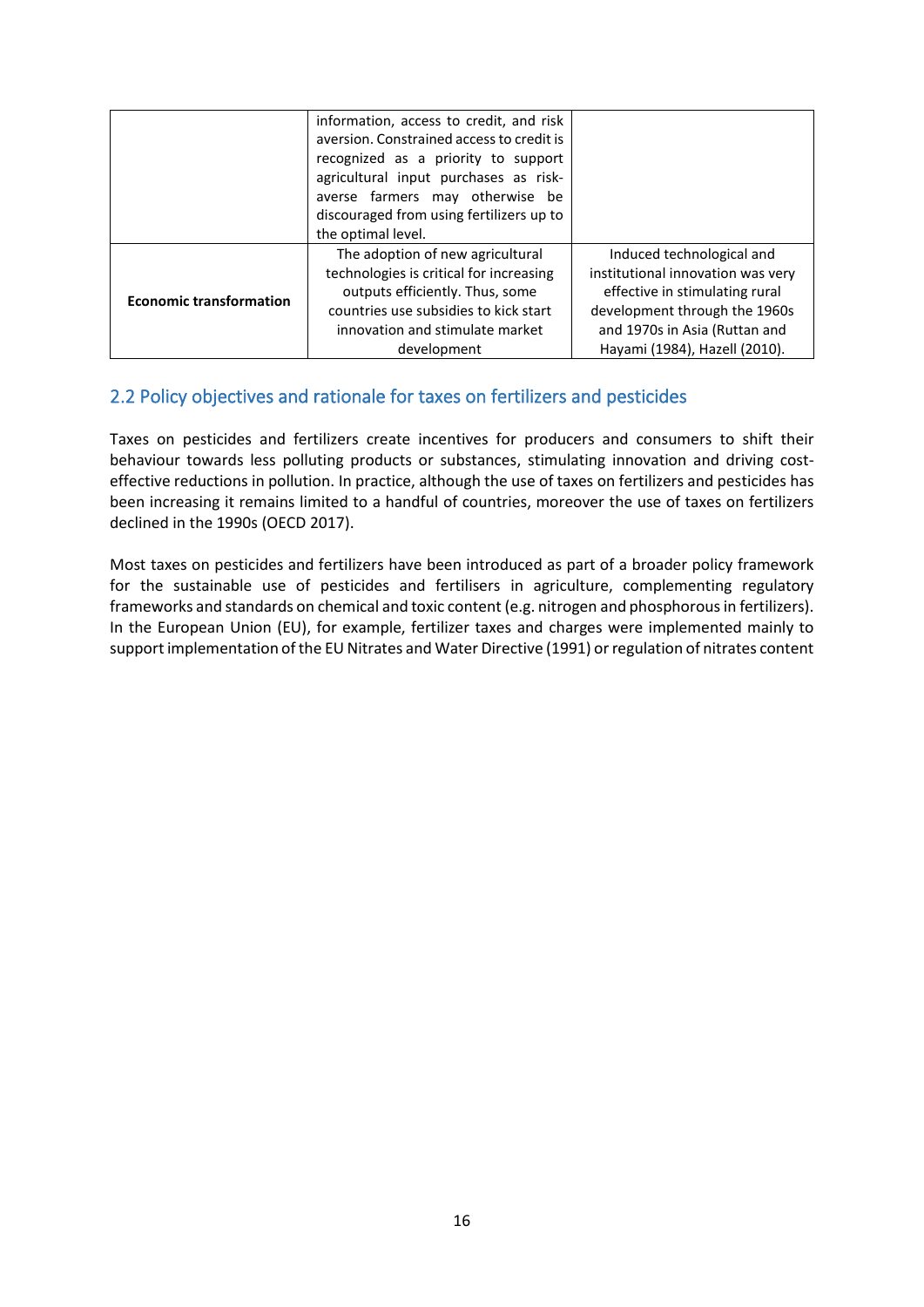in EU waters. However, out of the six Northern European countries<sup>6</sup> that implemented fertilizer taxes in the 1980s and the 1990s only the Danish tax remains in place (OECD 2017).

The **underlying objectives** behind the adoption of taxes on pesticides and fertilizers varies from supporting soil conservation, to diversifying the crop structure, and reducing pollution caused by the pesticides and fertilizers run-off. The need to address environmental and public health risks is an important driver in several countries with reduction commitments referring to a range of indicators including health and environmental risks inherent in pesticide use (Norway, Switzerland), pesticide load<sup>7</sup> (Denmark), volume or quantity of the pesticides use per annum (Finland, France, Sweden), see Table 2 for an overview.

| Country                   | <b>Reduction target</b> | <b>Deadline</b> | <b>Base year</b>    |  |
|---------------------------|-------------------------|-----------------|---------------------|--|
| Denmark <sup>8</sup>      | 40 % (PLI = $1.96$ )    | 2015            | 2011                |  |
| Finland                   | 50 %                    | mid 1990        | average 1987 - 1991 |  |
| France                    | 50 %                    | 2025            |                     |  |
| Norway <sup>9</sup>       | 50 %                    |                 |                     |  |
| Sweden <sup>10</sup>      | $50 \% + 50 \%$         | 1990 / 1996     | average 1981 - 1985 |  |
| Switzerland <sup>11</sup> | $30 \% + 25 \%$         | 2027            | 2012 - 2015         |  |

<span id="page-16-0"></span>**Table 2: Reduction commitments on pesticide use by certain countries which have adopted pesticide taxes**

**Raising additional fiscal revenues** is another factor driving the introduction of pesticide and fertilizer taxes. Countries use revenues raised from pesticide and fertilizer taxes in different ways (see Table 3). However, the scale of revenues raised from such instruments remains small to date (see Box 4) reflecting various factors including the low tax rates applied and the limited responsiveness of farmers to changes in price (elasticity of demand). While demand for fertilizers and pesticides is relatively inelastic in general, empirical studies indicate that demand for nitrogen and for pesticides is inelastic in the short-term, while in the long term, demand tends to become less inelastic (Aubertot et al. 2005), Carpentier 2010, Dutarte et al 2014) with variations across crops and farming types.

#### <span id="page-16-1"></span>**Box 4: Revenues from pesticide and fertilizer taxes**

In EU countries, revenues from environmental taxes have oscillated between 4% and 11% of overall tax revenues since 1995<sup>12</sup>. Taxes on pesticides and fertilizers are reported as part of countries taxes on pollution and reached a maximum of 5% of overall revenues from environmental taxes.

In Austria<sup>13</sup> revenues from fertilizer tax increased between 1986/87 and 1993/94 reaching 53.6 and EUR 85.5 million respectively.

<sup>8</sup> [https://ieep.eu/uploads/articles/attachments/504788d7-db01-4dd8-bece-](https://ieep.eu/uploads/articles/attachments/504788d7-db01-4dd8-bece-ee7b9e63979e/DK%20Pesticide%20Tax%20final.pdf?v=63680923242)

- [ee7b9e63979e/DK%20Pesticide%20Tax%20final.pdf?v=63680923242](https://ieep.eu/uploads/articles/attachments/504788d7-db01-4dd8-bece-ee7b9e63979e/DK%20Pesticide%20Tax%20final.pdf?v=63680923242)
- [https://ec.europa.eu/food/sites/food/files/plant/docs/pesticides\\_sup\\_nap\\_dan-rev\\_en.pdf](https://ec.europa.eu/food/sites/food/files/plant/docs/pesticides_sup_nap_dan-rev_en.pdf)

[http://ec.europa.eu/environment/enveco/taxation/pdf/ch17\\_pesticides.pdf](http://ec.europa.eu/environment/enveco/taxation/pdf/ch17_pesticides.pdf)

<http://www.europarl.europa.eu/cmsdata/149097/EC%20overview%20report%20on%20sust%20pesticides%202017.pdf> <sup>9</sup>[https://www.regjeringen.no/globalassets/upload/lmd/vedlegg/brosjyrer\\_veiledere\\_rapporter/action\\_plan\\_on\\_reducing\\_risk\\_connected\\_](https://www.regjeringen.no/globalassets/upload/lmd/vedlegg/brosjyrer_veiledere_rapporter/action_plan_on_reducing_risk_connected_to_the_use_of_pesticides_2004_2008.pdf) to the use of pesticides 2004 2008.pdf

<sup>6</sup> Austria, Denmark, Finland, the Netherlands, Norway and Sweden.

<sup>7</sup> Pesticide load indicator PLI is the total load for the year divided by the area under conventional agriculture in 2007, see <https://www2.mst.dk/Udgiv/publikationer/2012/03/978-87-92779-96-0.pdf>

<sup>&</sup>lt;sup>10</sup> The first Swedish NAPs adopted during the 1980s focused on the reduction of overall pesticide use. In the context of the current NAP the reduction of the environmental risk associated to the application of pesticides is more important. Hence the policy goals are defined in terms of reduction of residues in surface water or food and the establishment of less pesticide dependent farming techniques. 11 See[: https://www.newsd.admin.ch/newsd/message/attachments/49600.pdf](https://www.newsd.admin.ch/newsd/message/attachments/49600.pdf)

<sup>&</sup>lt;sup>12</sup> Data are considered excluding imputed social contributions. For data see Eurostat, Environmental tax revenues: [https://ec.europa.eu/eurostat/data/database?node\\_code=env\\_ac\\_tax](https://ec.europa.eu/eurostat/data/database?node_code=env_ac_tax)

<sup>&</sup>lt;sup>13</sup> [http://ec.europa.eu/envronment/enveco/taxation/pdf/ch9\\_fertilisers.pdf](http://ec.europa.eu/envronment/enveco/taxation/pdf/ch9_fertilisers.pdf) More analysis on the Austrian fertilizer tax can also be found in *Hofreither and Sinabell (1998)*.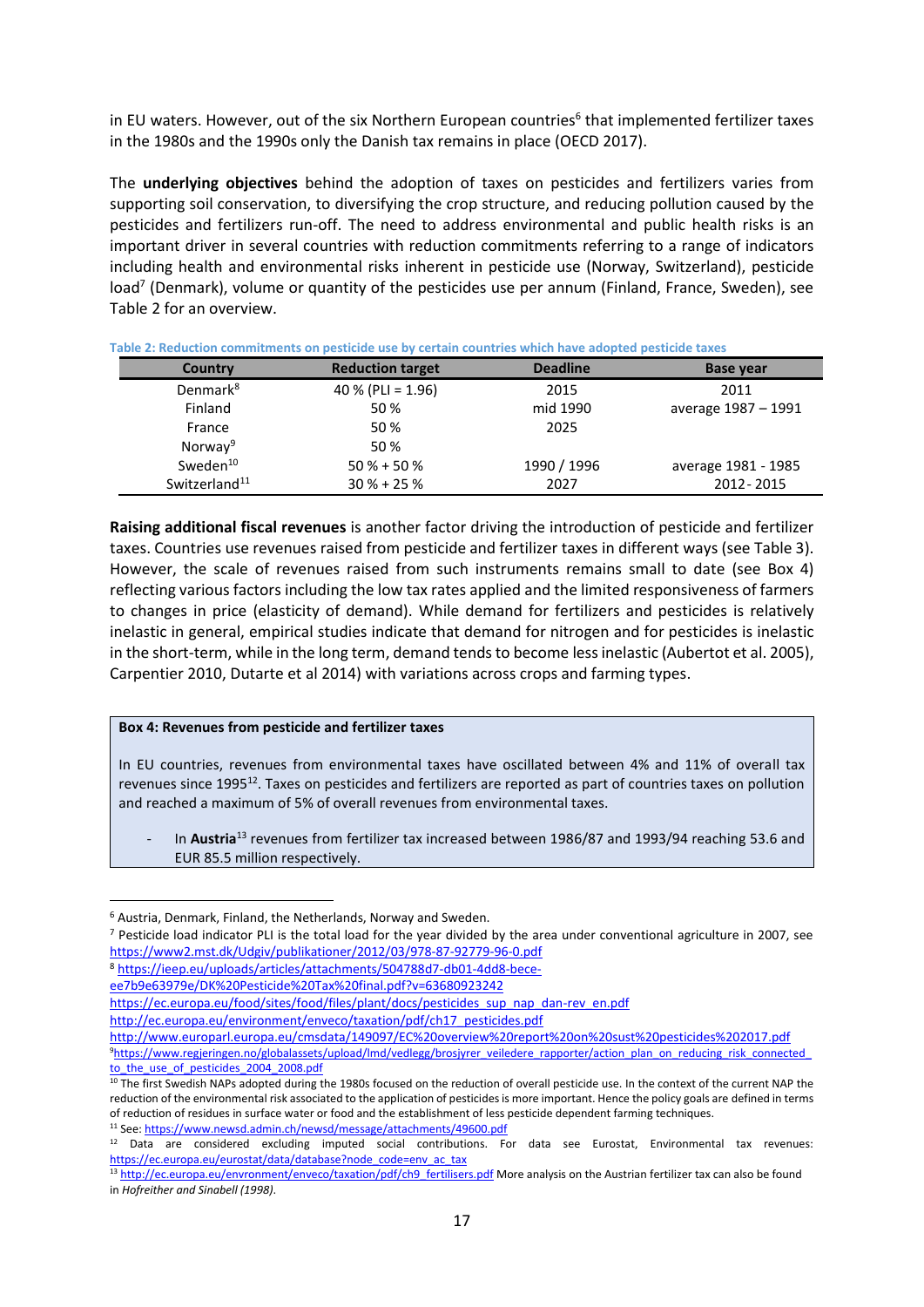- In Finland<sup>14</sup> annual revenues from the administrative charge on pesticides and the tax on fertilizers together have oscillated between EUR 8 and 88 million. The fertilizer tax accounts for the biggest share of this total tax revenue. Since the fertilizer tax was abolished, annual revenues declined to EUR 2 million $15$ .
- Annual revenues from the price regulation charge in **Sweden** in 1985 and 1988 reached EUR 31 million and EUR 56 million<sup>16</sup> respectively.
- In **Denmark** annual revenues from the pesticide tax were around EUR 60 67 million during 2007 2010<sup>17</sup>. Expected annual revenues from the tax introduced in 2013 were between EUR 67 million and EUR 87 million<sup>18</sup>, see *Danish Economic Councils (2015)<sup>19</sup>.*
- **Norway's** pesticide tax raises around EUR 7.2 million per annum<sup>20</sup>.

| <b>Revenue use option</b>                   | <b>Description</b>                                                                                                                             | <b>Country examples</b>                                                                                                                                                                                                                                                                                                                                                                                                                                                                                                                                                                   |  |  |
|---------------------------------------------|------------------------------------------------------------------------------------------------------------------------------------------------|-------------------------------------------------------------------------------------------------------------------------------------------------------------------------------------------------------------------------------------------------------------------------------------------------------------------------------------------------------------------------------------------------------------------------------------------------------------------------------------------------------------------------------------------------------------------------------------------|--|--|
| <b>Tax shift</b>                            | Some countries use revenues to<br>reduce other taxes or support<br>subsidies                                                                   | In Denmark, revenues from pesticides<br>fertilizers taxes<br>used<br>are<br>to<br>compensate for reduced income from<br>lower land tax for farmers<br><b>Austria and Finland use fiscal revenues</b><br>fertilizers<br>fund<br>from<br>taxes<br>to<br>agricultural export subsidies                                                                                                                                                                                                                                                                                                       |  |  |
| <b>Raise revenues for</b><br>general budget | In a few countries revenues<br>accrue directly to state budget                                                                                 | Sweden<br>$\overline{\phantom{a}}$<br><b>Netherlands</b><br>Norway (tax revenues accrue to general<br>$\blacksquare$<br>budget, but around 90% are reimbursed<br>back to farmers)                                                                                                                                                                                                                                                                                                                                                                                                         |  |  |
| Cover costs of<br>pesticide control         | Some countries use revenues to<br>finance<br>pesticide<br>registration<br>schemes                                                              | Sweden<br>introduced<br>pesticide<br>$\equiv$<br>a<br>registration charge consisting of annual<br>(1.8 % of sales value) and application<br>charges in 1986 to cover costs of<br>pesticide control by the<br>National<br>Chemical Inspection <sup>21</sup> .<br>A fee of 3% of pesticide wholesale price<br>was introduced in Denmark to cover the<br>costs of pesticide control.<br>Finland applies an administrative charge<br>$\overline{\phantom{a}}$<br>to finance the control and registration<br>costs associated with the use of<br>pesticides at 3.5% since 1998 <sup>22</sup> . |  |  |
| <b>Earmarking</b><br>(full or partial)      | Some<br>countries<br>earmark<br>revenues from pesticide/fertilizer<br>charges<br>and<br>towards<br>taxes<br>specific projects, e.g. to address | Norway <sup>23</sup><br>Kenya <sup>24</sup>                                                                                                                                                                                                                                                                                                                                                                                                                                                                                                                                               |  |  |

#### <span id="page-17-0"></span>**Table 3: Options for the use of revenues from taxes, charges and fees on pesticides and fertilizers**

<sup>14</sup> [https://core.ac.uk/download/pdf/16390346.pdf,](https://core.ac.uk/download/pdf/16390346.pdf) see also here: Per Mickwitz (1998) Implementation of key environmental principles. <sup>15</sup> No specific data on revenues from the pesticide tax are available since 2008.

<sup>&</sup>lt;sup>16</sup> See Chapter 9 Fertilizers, page 137. Tax revenues from pesticide charge and fertilizer tax were reported within the period 1980 and 2007. Subsequently the classification was changed without specific reference to the taxes on environmentally related taxes on agricultural inputs. For data see: http://pxnet2.stat.fi/PXWeb/pxweb/en/StatFin\_Passiivi/StatFin\_Passiivi\_\_ymp\_\_vev/statfinpas\_yev\_pxt\_901\_201300.px/ <sup>17</sup> [https://mst.dk/media/mst/69742/1.%20Lea\\_pr%C3%A6sentation%20af%20afgiften%20og%20strategi.pdf](https://mst.dk/media/mst/69742/1.%20Lea_pr%C3%A6sentation%20af%20afgiften%20og%20strategi.pdf)

<sup>18</sup> [https://ieep.eu/uploads/articles/attachments/504788d7-db01-4dd8-bece-](https://ieep.eu/uploads/articles/attachments/504788d7-db01-4dd8-bece-ee7b9e63979e/DK%20Pesticide%20Tax%20final.pdf?v=63680923242)

[ee7b9e63979e/DK%20Pesticide%20Tax%20final.pdf?v=63680923242](https://ieep.eu/uploads/articles/attachments/504788d7-db01-4dd8-bece-ee7b9e63979e/DK%20Pesticide%20Tax%20final.pdf?v=63680923242)

<sup>19</sup> Danish Economic Councils (2015) Økonomi og Miljø 2015. Danish Economic Councils, Copenhagen

<sup>20</sup> <https://www.pan-europe.info/old/Archive/publications/PesticideTax.htm>

<sup>&</sup>lt;sup>21</sup> For details see page 9[9 http://ec.europa.eu/environment/enveco/taxation/pdf/ch8\\_pesticides.pdf](http://ec.europa.eu/environment/enveco/taxation/pdf/ch8_pesticides.pdf)

<sup>&</sup>lt;sup>22</sup> Schou and Streibig, Pesticide taxes in Scandinavia<http://files.foes.de/de/downloads/tagungvilm2005/scandinaviastudy.pdf>

<sup>&</sup>lt;sup>23</sup> Nordic Council of Ministers (2001), An evaluation of the impact of green taxes in Nordic countries, page 81, quoted in Berg (1995, page 305), accessed here[: https://pure.au.dk/portal/files/56716516/NMR2001\\_566.pdf](https://pure.au.dk/portal/files/56716516/NMR2001_566.pdf)

<sup>&</sup>lt;sup>24</sup> Government of Kenya (2020), PCPB Fees,<http://www.pcpb.go.ke/pcpb-fees/>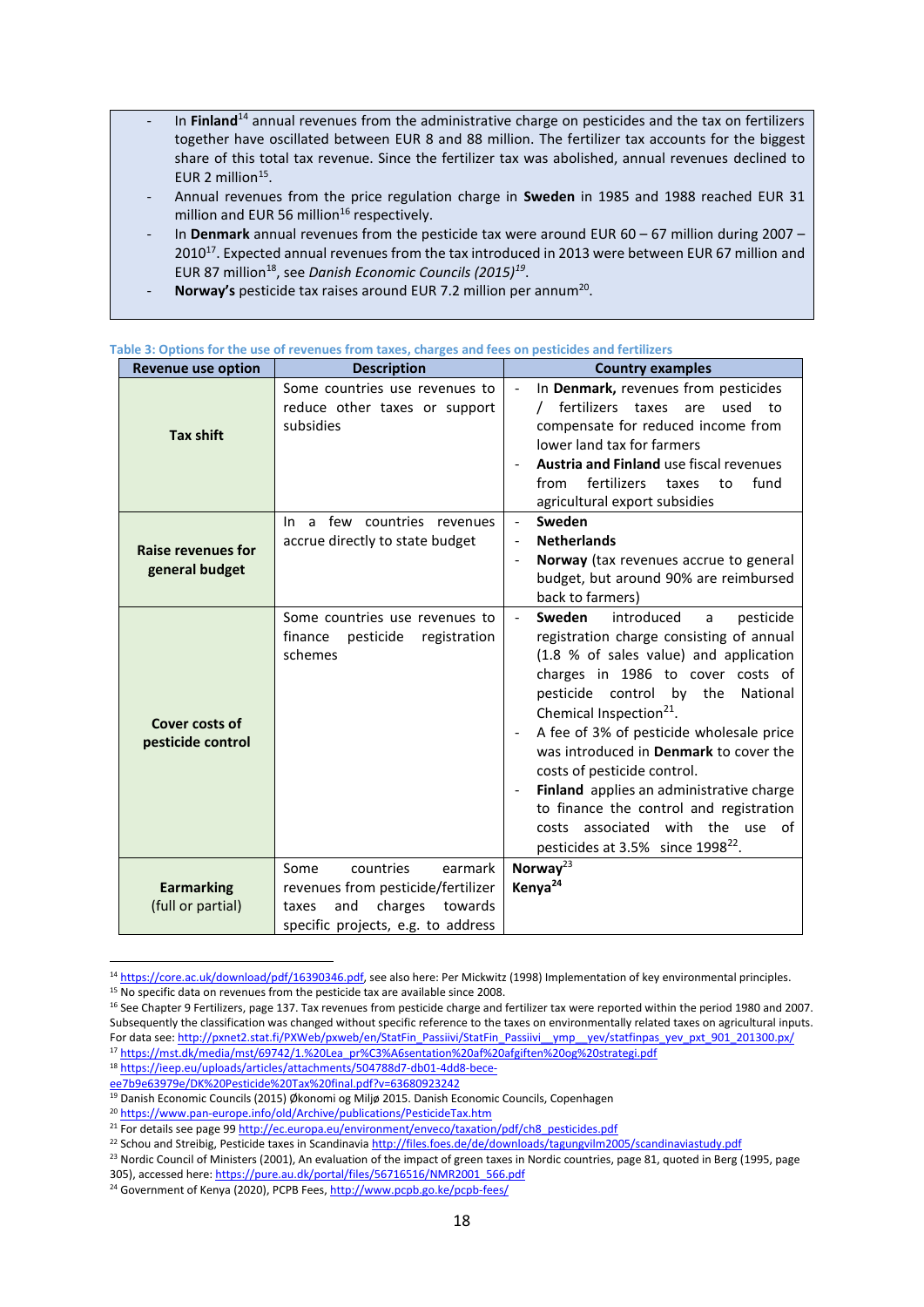| environmental impacts, support<br>sustainable<br>agriculture<br>more<br>practices, research on innovative<br>practices, improve efficiency,<br>communications/outreach<br>or                                                                                                                                                                               |                 |                                    |  |
|------------------------------------------------------------------------------------------------------------------------------------------------------------------------------------------------------------------------------------------------------------------------------------------------------------------------------------------------------------|-----------------|------------------------------------|--|
| activities, e.g. training<br>and<br>inspections                                                                                                                                                                                                                                                                                                            |                 |                                    |  |
| In some countries revenues are<br>channelled into a specific fund<br>under the regulatory control of<br>farmers associations and used to<br>finance agricultural<br>and<br>environmental<br>projects<br>supporting the objectives of<br>pesticide / fertilizer policies.<br>These funds serve as a form of<br>affected<br>compensation to<br>$farmers25$ . | <b>Denmark</b>  |                                    |  |
| In some countries, revenues are<br>attributed to specific ministries.<br>Particularly suitable could be<br>ministries in charge of agriculture,<br>the environment and health.                                                                                                                                                                             | Ministers 2007) | Mozambique (Mozambique, Council of |  |

These different revenue use options reflect governments response to some of the concerns associated with pesticide and fertilizer taxes and public support which varies among different groups and countries. Typically, NGOs and the scientific/academic community are strong supporters of such taxes while farmers associations generally resist proposals to adopt taxes on fertilizers and pesticides. Most concerns are based on competitiveness grounds while distributional aspects also play an important role. As a result of these concerns, current taxes on fertilizers and pesticides often include a mechanism to redistribute tax revenues (e.g. in some countries financing export subsidies) as a form of compensation for farmers (e.g. in Austria). Such revenue redistribution mechanisms can help ensure political viability of the tax by addressing its distributional impacts and contribute to policy goals, see e.g. Andersen (1994)<sup>26</sup>.

Some countries offer further **fiscal incentives to encourage organic farming practices**through reduced tax rates. For example, Norway fully exempts from taxes any pesticide product applicable under organic farming practices. In Denmark organic farms are entitled to receive benefits from tax revenues. France introduced a combined tax system with preferential treatment of organic farming practices, whereby a reduced tax rate on pesticides is applied in organic farming<sup>27</sup>. Italy, Germany, France, and Austria apply a lower VAT on organic fertilizers compared to chemical ones.

### <span id="page-18-0"></span>2.3 Policy context

Governments with support of UN agencies and other global initiatives<sup>28</sup> attempt to address some of the key issues linked to unsustainable use of fertilizers including existing nutrient imbalances, excessive, insufficient or polluting use of fertilizers<sup>29</sup>. **International initiatives** such as the Brundtland Report and the Rio Conference highlight the role of economic instruments in achieving the sustainable

<sup>&</sup>lt;sup>25</sup> Note also that Denmark was facing EC state aid case in 1995.

<sup>&</sup>lt;sup>26</sup> Andersen M.S., (1994), Governance by green taxes. Making pollution prevention pay, Manchester University Press

<sup>&</sup>lt;sup>27</sup> See Art. 278 bis Code général des impôts.

<sup>&</sup>lt;sup>28</sup> See e.g. International Code of Conduct for the Use and Management of Fertilizers

<sup>29</sup> <http://www.fao.org/global-soil-partnership/resources/highlights/detail/fr/c/1141549/>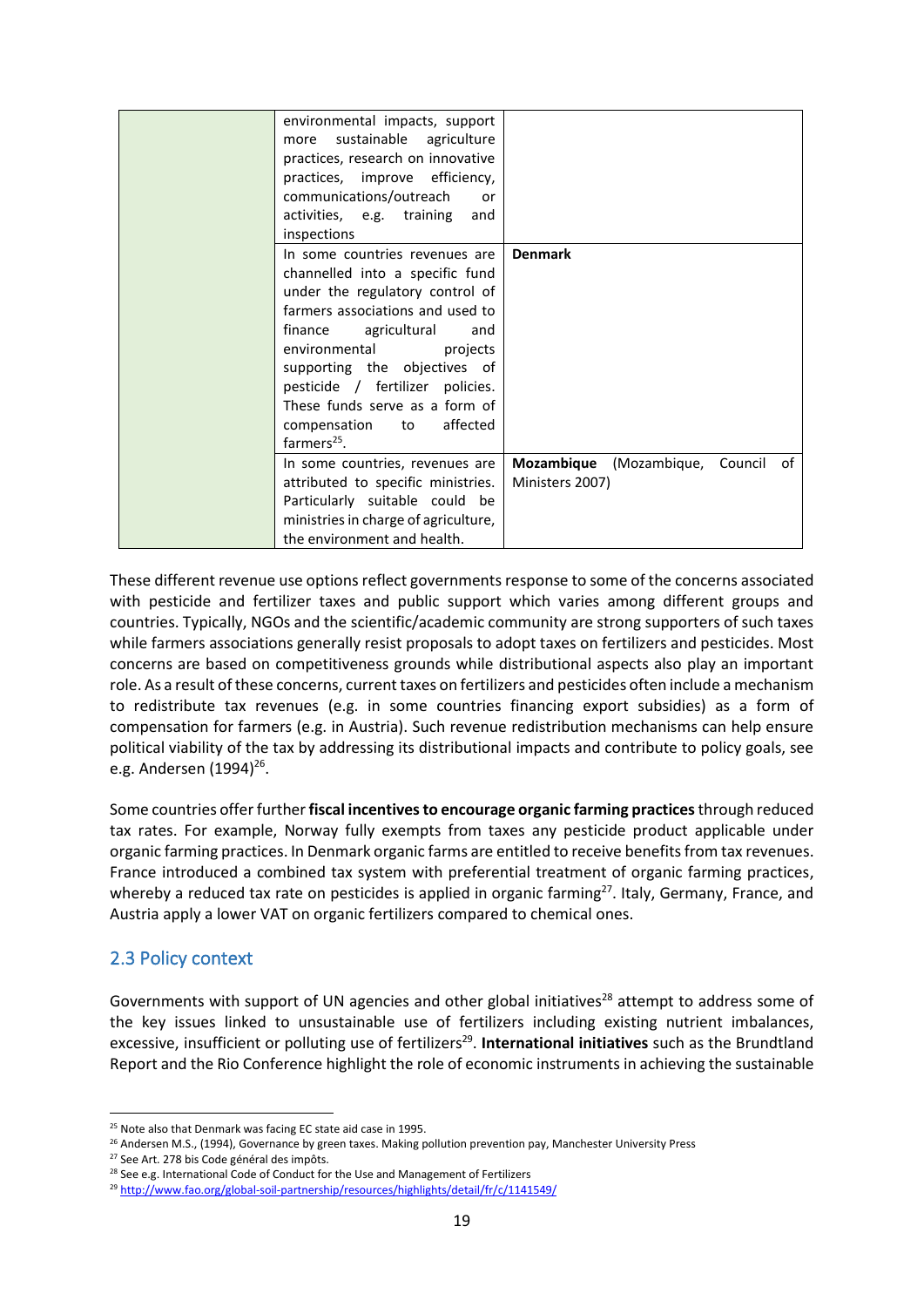use of agrochemicals, noting that the use of subsidies stimulating the use of fertilizers and pesticides should not be excessive or unjustified.

In contrast, **regional initiatives** such as the *Millennium villages program* and the *Alliance for green revolution in Africa* support calls for increasing agricultural production and fertilizer use in sub–Saharan Africa with the support of government subsidy programs if necessary. For example, at the *Africa Fertilizer Summit* in Abuja in 2006, the *Abuja Declaration on Fertilizer for Green Revolution* called for an increase in fertilizer use in member states to 50 kg/ha by 2015 with participating governments committing to adopting a *smart subsidy* plan and investing 10% of their national budgets in agriculture by 2008. The *Malabo Declaration* signed in 2014 in Equatorial Guinea reiterated national public spending targets and called for enhanced investments in agriculture to end poverty and hunger. Similarly, regional initiatives such as *Green revolutions* in Asia and Latin America have strongly relied on a combination of public spending on infrastructure investments and agricultural input subsidies. These regional initiatives have contributed to the wide popularity of subsidy programs in many developing countries (Denning et al. 2009). For example, in 2011 10 sub-Saharan African were spending over US\$ 1 billion annually on fertilizer subsidies (Jayne and Rashid 2013)<sup>30</sup>.

#### <span id="page-19-0"></span>2.3.1 Country policy contexts: Insights from Sub-Saharan Africa

#### *1960s-1970s: State-led development*

Large-scale subsidy programs were a prominent feature of agricultural development policies in developing countries between the 1960s and 1970s. This period was characterized by heavy government intervention and control in many **sub-Saharan African countries** with state-led development strategies granting a pivotal role to governments in the economy. Government agricultural policies were characterised by controlled input (and output) marketing systems in which farmers were supplied with agricultural inputs (fertilizers, pesticides, seeds) at controlled and subsidised prices.

In the early 1960s, governments in many sub-Saharan African countries committed to increase agricultural production mostly through **agricultural input subsidy programs<sup>31</sup>**. Before the introduction of market reforms, 22 out of 26 sub-Saharan countries had fertilizer subsidies (World Bank 1994*).* Some of these programs were implemented in response to world price shocks and were usually implemented in an ad-hoc fashion, driven mostly by short term objectives (e.g. to increase production of food crops such as maize, rice). Fertilizer subsidies were typically the major component of large subsidy programs.

Governments also introduced **price controls and subsidies on fertilizer retail prices** setting administrative prices which were often pan-territorial and pan-seasonal. Subsidies were provided to various groups along the fertilizer marketing chain, particularly farmers followed by distributors and manufacturers. From 1975, an increasing number of agricultural input subsidies in sub-Saharan Africa were applied at the level of input distributor leading to declines in subsidies provided directly to farmers. Subsidy programs also became more selective in terms of addressing specific type of farmers (e.g. smallholders) or specific crops.

Such programs were often **combined with heavily subsidised credit** to farmers with negative interest rates in real terms, e.g. in Malawi, fertilizer subsidies were coupled with subsidized credit in 1970s and 1980s. Most credit was received by estates, large farmers, or commercial cash crop growers, not small farmers. Fertilizers provided as aid-in-kind by donors, often made up all or a substantial part of fertilizer imports. Additional incentives for fertilizer use stemmed from **overvalued local currencies** which

<sup>&</sup>lt;sup>30</sup> These countries include Burkina Faso, Burundi, Chad, Djibouti, Ethiopia, Ghana, Kenya, Lesotho, Malawi, Mali, Mozambique, Namibia, Nigeria, Rwanda, Senegal, Seychelles, South Sudan, Tanzania and Zambia.

<sup>&</sup>lt;sup>31</sup> This included Burkina Faso, Burundi, Chad, Djibouti, Ethiopia, Ghana, Kenya, Lesotho, Malawi, Mali, Mozambique, Namibia, Nigeria, Rwanda, Senegal, Seychelles, South Sudan, Tanzania and Zambia.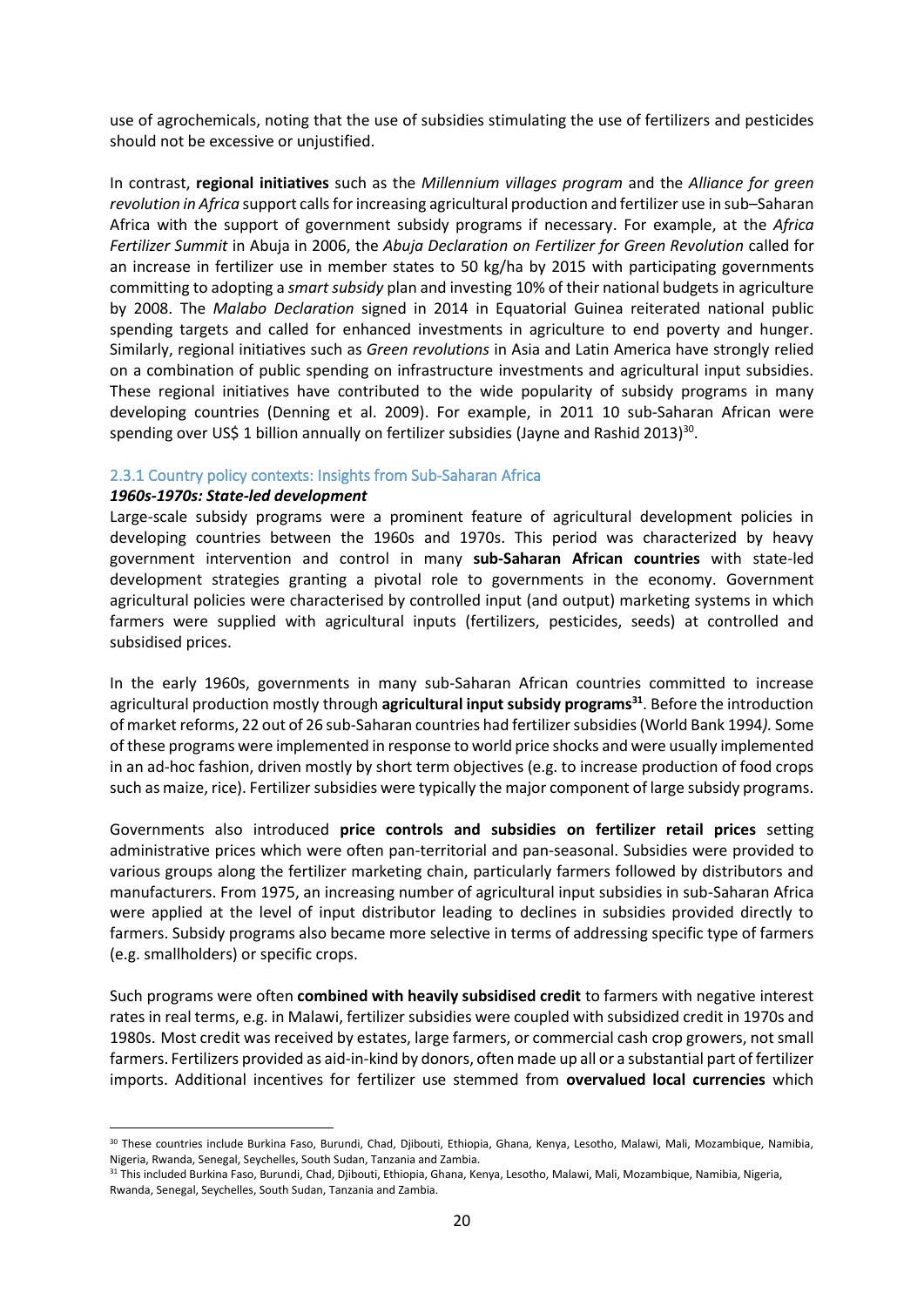provided an implicit subsidy for fertilizer imports which were also sometimes given preference in the allocation of scarce foreign exchange resources.

This first generation of agricultural input subsidies were not targeted, but rather implemented as **price support for specific crops** and distributed as part of the large-scale government programs either across the board or to a category of farmers. After initial increases in employment and GDP growth, by the mid-1970s government interventions became increasingly dysfunctional. Rather than helping African countries to achieve economic diversification and growth, they led to unsustainable macroeconomic instability and high debt burdens.

#### *1980s-1990s: Neo-liberal thinking*

In the 1980s, widespread recognition of the problems with ineffective, unsustainable and often counter-productive state intervention in developing countries, particularly in Africa and to some extent in Asia, led to a shift in international development policy thinking towards a Washington consensusbased reliance on liberalized markets (Williamson 1989). Against this wider shift in development policy thinking, there was a **growing recognition of the failures of subsidy programs to deliver on objectives and their unsustainable budgetary costs**. For example, agricultural credit subsidies provided through agricultural banks and other state organisations were widely considered to have been generally ineffective in achieving stated objectives—reducing rural poverty and food insecurity while increasing total agricultural output (Morris et al. 2007). In many cases, the programs were costly, exceeding the value of output produced (Howard and Mungoma 1997, World Bank 2007b) and contributing to government budget deficits and macroeconomic imbalances, thus considered unsustainable (Adams et al., 1984; Von Pischke et al., 1983).

Recognition of these failings led to a shift in focus from dispersing cheap credit to creating sustainable institutions (Meyer, 2011). This scepticism of agricultural subsidies is supported by analysis of the efficiency and effectiveness of agricultural subsidies in post-green revolution Asian countries (see for example Rashid et al. 2008, Wiggins and Brooks 2012 and declining returns to subsidies in India reported by Fan et al. 2007. Apart from **environmental problems** with the intensive use of water and fertiliser encouraged by energy and fertiliser subsidies, subsidies were seen to either offer **negative or lower economic returns** than public investments in agriculture.

**Subsidy programmes were phased out in the 1980s in the context of implementing structural adjustment programs.** This was followed by a period of policy liberalization to the 1990s with markets for producing agricultural inputs such as fertilizers and pesticides privatized and liberalized in many African countries. Existing fertilizer promotion schemes were reformed with the removal of price controls, reduction or elimination of subsidies and a withdrawal of public agencies and parastatals from their procurement and distribution roles in the market. However, in many countries, the emerging private markets were unable to respond in a timely and appropriate manner to the reforms, thereby leading to high costs and unreliable supply, with demand for fertilizers declining, leading to subsequent reversals in certain countries. For example, in Malawi the phasing out its fertilizer subsidy program in the early 1990s contributed to a severe food crisis caused by the constrained uptake of fertilizers by poor farmers leading the government to subsequently re-introduce agricultural subsidies in 1998.

#### *1990s-to date: A shift towards SMART subsidies*

Renewed interest in agricultural input subsidies in sub-Saharan Africa re-emerged in the 1990s. Unlike the first generation of agricultural input subsidies, governments started to implement more targeted subsidy programs operating within an open market environment. These '**smart subsidy' programs** redefine the role for the public sector, by targeting input subsidies to selected farmers, while allowing the private sector to freely distribute inputs on commercial terms and are part of a broader market strengthening/development strategy, targeting specific farmers and promoting economic efficiency by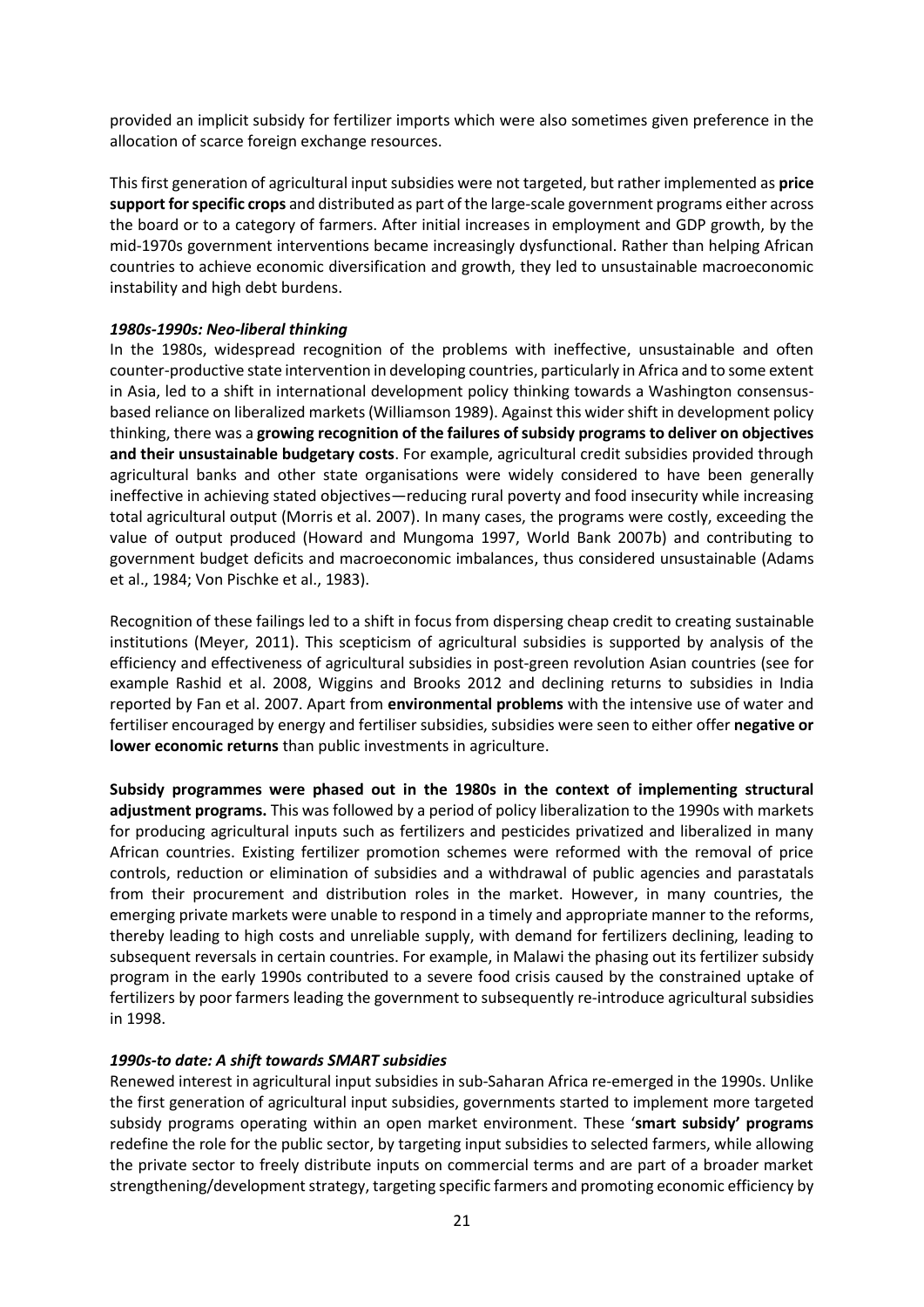reducing existing market barriers. State distribution programs attempt to target farmers lacking the income to purchase fertilizer at market prices, while the private sector reaches farmers with commercial demand. This approach has been pursued for example in Zambia, Nigeria, Zimbabwe among others. Malawi served as a showcase for a new wave of smart subsidy programmes that has emerged across sub-Saharan Africa since 2007.

From early 2000, the combined effect of production stagnation, declining fertility and rising food insecurity triggered renewed interest in using agricultural input subsidies as a tool for addressing food insecurity. In 2010, at least 10 SSA countries adopted programs costing USD0.6-1.0 billion per year and representing 14-26 percent of public expenditures on agriculture in these countries (Jayne et al. 2018). Note that governments typically pursued a range of policies. Therefore, the measure of the scale of subsidies might include some bias. Additional implicit subsidies were provided through overvalued exchange rates and subsidized interest rates for the credit.

Implementation of the subsidy programs varied among the countries with the private sector largely side-lined in several countries, see Minde et al (2008), Morris et al (2007), Minde and Ndlovu (2007) For example, in Malawi the private retailers, who were supposed to benefit from the scheme and expand their activities were in fact in most years excluded from the distribution of fertilizers<sup>32.</sup> Similarly, in Zambia private retailers were never involved in the subsidy program. In both countries, farmers could effectively obtain fertilizer only from government-arranged depots. In contrast, in Kenya private retailers were involved in the fertilizer distribution program. Overall, the new subsidy programs did not live up to their 'market smart principles' and have several design shortcomings including unclear or complex objectives, failure to diagnose the characteristics of the economy and identify market failures/externalities, and their ineffectiveness in reaching targeted farmers, among others. While a clear exit strategy is a key design principle of subsidy programs, this is often neglected in practice. Empirical studies suggest current programs are more 'sticky' than 'smart' due to a power trap (elite capture) as the lion's share of benefits from subsidy programs benefit diverters. Thus, the second generation of subsidies have only partially achieved their intended impacts and have led to several unintended negative impacts (Holden 2018).

#### <span id="page-21-0"></span>2.3.2 Country policy contexts: Insights from Asia

In the 1960s, **Asian governments** introduced **generous subsidy programs mainly on pesticides and fertilizers** to address missing/imperfect markets as part of the 'Green Revolution'<sup>33</sup>. For example, in Afghanistan from late 1960s-early 1970s, subsidy rates were around 50% of fertilizer costs. In Indonesia, subsidy rates varied among different fertilizers and oscillated around 40% of total farmer costs. Somewhat lower rates were offered in South Korea which started at 10% in the late 1960s and slowly increased. In India, a subsidy program for nitrogenous fertilisers (urea) was adopted in 1977 (Rashkit, 2018) while at the same time subsidies to phosphatic and potassic fertilisers were withdrawn. These subsidies contributed to a radical increase in fertilizer use among Asian countries and have been important drivers of the Asian "green revolution", supporting rising agricultural yields and food security. Expanded use of fertilizers combined with improved seed varieties, irrigation and other chemical inputs led to dramatic increases in crop yields.

Agricultural input subsidies mainly on fertilizer but also pesticides became a major development policy instrument in rural areas between 1960 – 1980. However, there were also negative environmental impacts associated with the subsidy programs including the excessive and inappropriate use of fertilizers and pesticides that pollute waterways and destroy insects and other wildlife, input pricing and subsidy policies that reduced the price of modern inputs and encouraged excessive use.

<sup>32</sup> Certain input wholesalers were allowed to sell fertilizer directly to farmers during the 2006/2007 and 2007/2008 seasons, while retail shops were prohibited from doing so in all years of the program. Since 2007/2008, farmers have been able to redeem their subsidy. vouchers in exchange for fertilizer only from government and/or national cooperative depots (Dorward and Chirwa 2011). <sup>33</sup> Holden 2018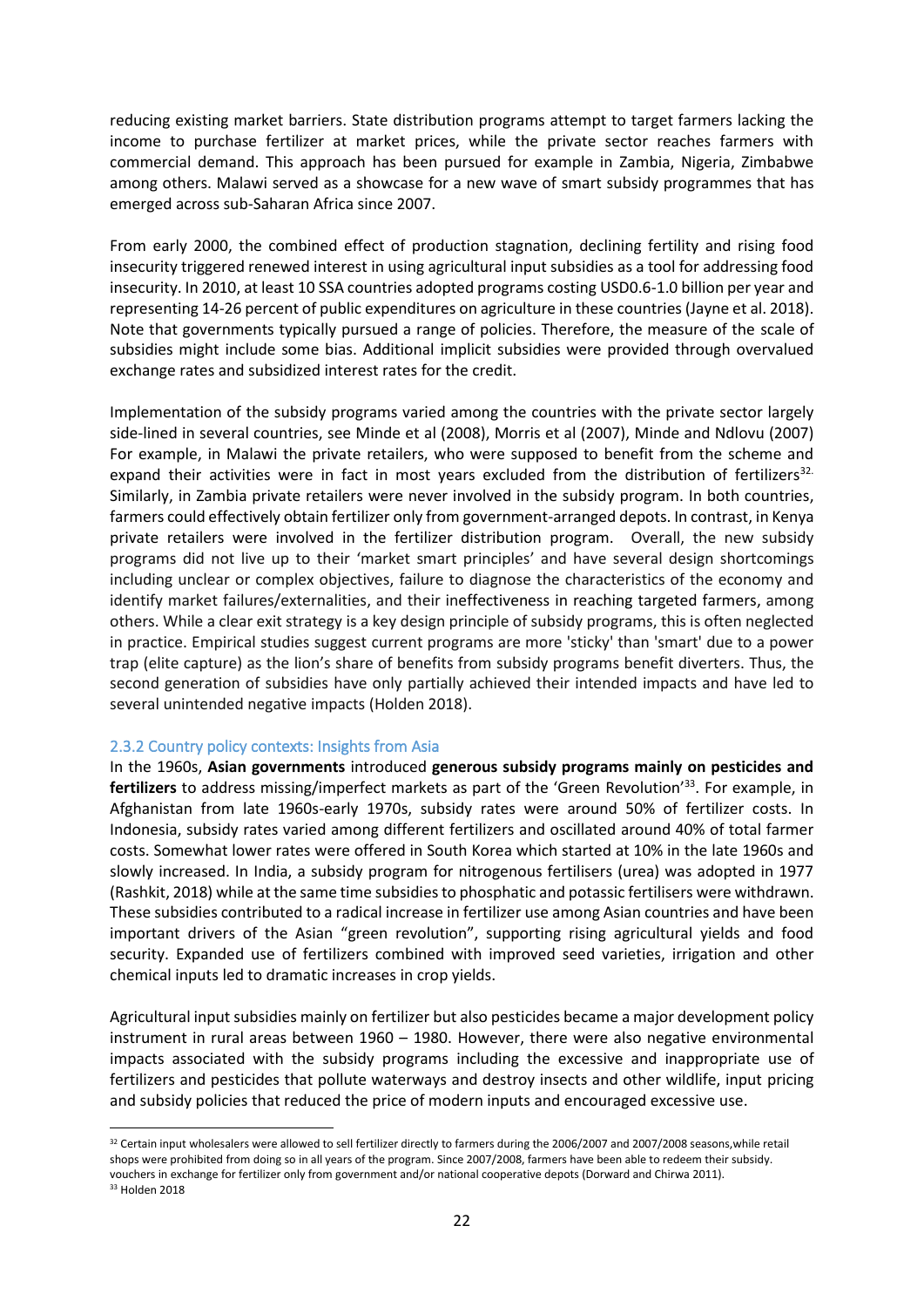# <span id="page-22-0"></span>3. Global scale and trends in the use of taxes and subsidies for fertilizers and pesticides

This chapter reviews some key global trends in the use of taxes and subsidies on pesticides and fertilizers. Main features of such instruments such as choices on tax base, tax rates and use of tax revenues are also presented. Based on literature reviewed, the socio-economic and environmental impacts of taxes and subsidies on pesticides and fertilizers including their contributions to stated policy objectives are discussed in Chapter 4.

### <span id="page-22-1"></span>3.1 Subsidies on fertilizers and pesticides

Historically, **developed countries** employed agricultural subsidies mostly in the form of distortive price support for both domestic production and exports (see Maene, 2000*)*. Following agreement under the Uruguay Round of multilateral trade negotiations in the early 1990s, developed countries gradually reformed their agricultural support, which have shifted from domestic support measures considered to distort production and trade (the amber box in WTO terminology) towards measures that are considered to not or only minimally distort trade such as income support for farmers (the green box) (see World Trade Organization 1995, FAO 1994, 1998, Bumb et al. 2001). This shift has resulted in a sharp decline in assistance provided through market price support and an increase in decoupled subsidies (i.e. subsidies which are not based on current output levels) - see Figure 2. Similarly, subsidies coupled to output or input use declined from almost 7 percent of agricultural production value in 1991 to 2.6 percent in 2016 (Mamun, Martin and Tokgoz 2019). In general, developed countries do not provide significant direct subsidies to fertilizers and pesticides.



<span id="page-22-2"></span>

In contrast, **developing countries have relied more heavily on input subsidies**, especially fertilizer subsidies (see Gregory et al., 2000; Debrah and Breman, 2002). Fertilizer subsidies were prevalent in the 1950s and 1960s, concentrated mostly on export crops. Rising fertilizer prices following the 1974 energy crisis (which saw the price of urea increase from \$48/tonne in 1970 to over \$300/tonne in 1974) led many developing countries to introduce fertilizer subsidies. By 1980 all primary fertilizer-using developing countries including India, China, Indonesia, Egypt, Turkey, Nigeria, Kenya, Tanzania, Zambia, Brazil, Mexico, and Venezuela, were subsidizing the use of fertilizers. Subsidy rates for fertilizers in the early 1980s were rarely below 30 percent and in some cases reached up to 80-90

**Source:** Mamun, Martin and Tokgoz 2019, pp. 6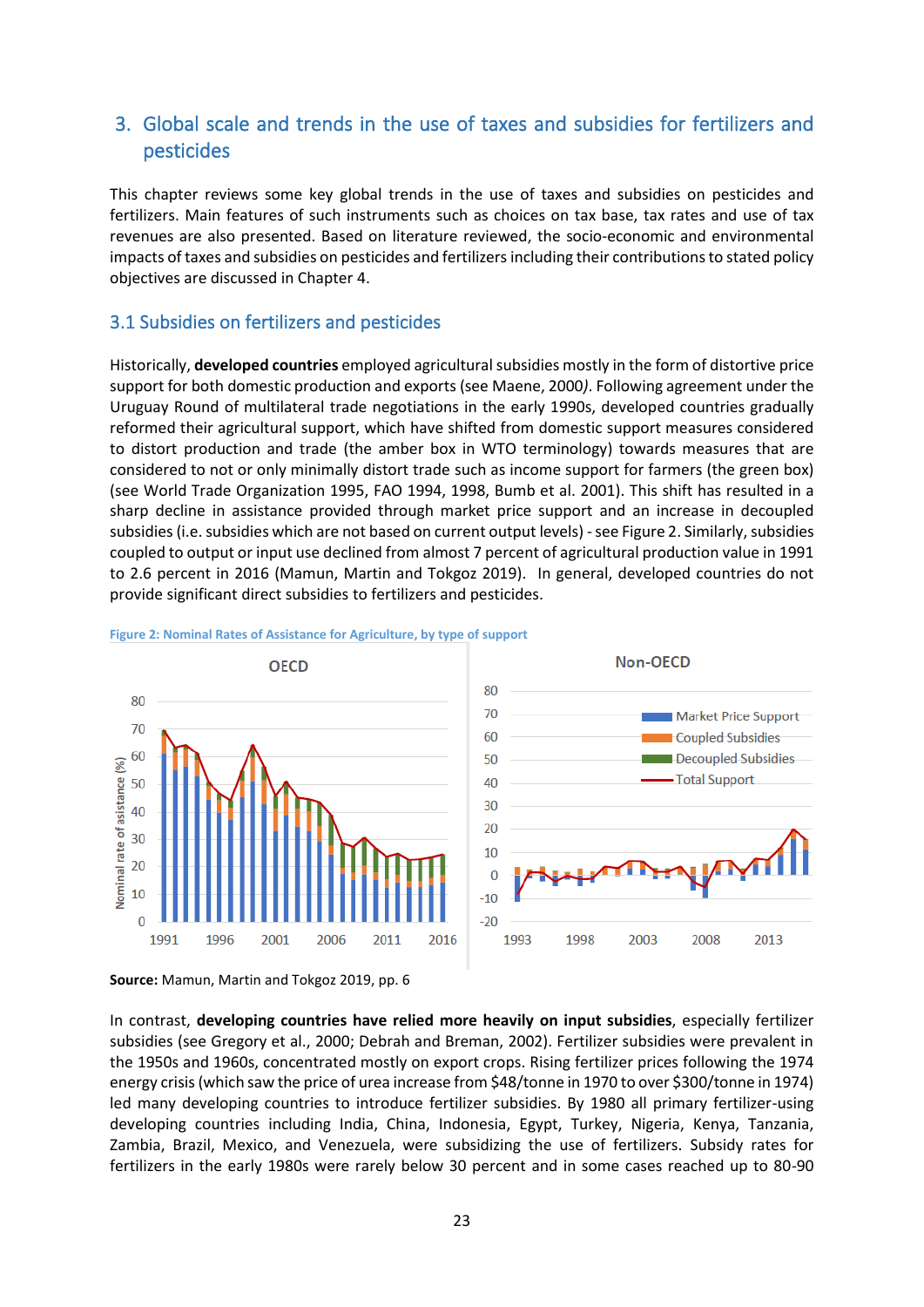percent (e.g. in Nigeria) of farm gate prices. Rates of 50-70 percent were common (e.g. in Saudi Arabia and Venezuela farmers paid half the ex-factory or landed cost price, urea was sold at 56 percent below production cost in Sri Lanka and at 60 percent below production cost in Gambia). By the late 2000s, 10 SSA countries were spending over US\$800 million annually on input subsidy programs. Indonesia alone was spending about US\$221 million in fertilizer subsidies<sup>34</sup>. Currently, coupled subsidies<sup>35</sup>, account for about a quarter of total support provided to the agriculture sector in non-OECD countries (Mamun, Martin and Tokgoz 2019). Such subsidies are a significant fiscal burden in many countries, for example China spent US\$16.6 billion under its Input Subsidy Program in 2014 and India spent close to US\$ 11.5 billion in 2016. These large subsidies have also contributed to adverse environmental and climate effects. For instance, in 2015, fertilizer emissions accounted for 17.8 and 29.2 percent of all agriculture related GHG emissions in India and China compared to the world average of 13.4 percent (Mamun, Martin and Tokgoz 2019). This share has only increased since 2005 for both countries.

Fertilizer subsidies have been popular with politicians as they provide a demonstrable way to show support to a concentrated group of constituents. Furthermore, as beneficiaries of input subsidy programs are easy to identify, whereas losers are the general public, these programs have proven notoriously difficult to reform. In the 1980s, many developing countries started to phase out these subsidies in the context of implementing structural adjustment programs (SAPs) and broader economic and political reforms towards market-based economies. At the turn of the century, a secondgeneration of subsidy programs were introduced with the aim of improving targeting and there has been a resurgence of input subsidy programs particularly in Africa even though evidence on the production and welfare impacts of these new subsidy programs remains sparse (Mamun, Martin and Tokgoz 2019). For example, in 2011, at least ten countries (accounting for over 60 percent of sub-Saharan Africa's population) spent roughly US\$ 1.05 billion (28.6 percent of their public expenditures on agriculture) on input subsidies(Jayne and Rashid 2013). Thus, fertilizer subsidies and input subsidies more broadly remain relevant in many developing countries.

### <span id="page-23-0"></span>3.2 Implicit subsidies on fertilizers and pesticides

Agricultural inputs are subject to general ad-valorem taxes as applied to other commodities. For example, EU Member States levy general taxes such as VAT on pesticides and fertilizers with standard rates varying between 17 percent and 25 percent. However, **several countries apply reduced VAT rates to fertilizers and pesticides** among other select goods and services. For example, Italy levies a reduced VAT rate on pesticides and fertilizers of 4 percent. Cyprus, Poland, Portugal, Romania, Slovenia and Spain apply reduced VAT rates on pesticides and fertilizers<sup>36</sup>. Switzerland<sup>37</sup> applies a reduced VAT rate on pesticides at 2.5 per cent. South Korea completely exempts fertilizers from VAT. There are a complex set of exemptions from sales taxes for pesticides and fertilizers across the US,<sup>38</sup> while Canada exempts some pesticides from the federal goods and services tax (GST)<sup>39</sup>. Some developing countries also exempt or reduce (zero rate) general and import taxes on fertilizers and pesticides, for example Thailand<sup>40</sup>, Kenya<sup>41</sup>, and India which pursued a policy of price controls for many years until world

<sup>34</sup> For references see *Tan (2005)* Decreasing environmental pollution through reducing environmentally damaging subsidies: The case of agricultural input subsidies

<sup>&</sup>lt;sup>35</sup> Coupled support policies include all payments tied to current production and/or crop area (OECD 2019). Examples of such policies include support coupled with input use, such as fertilizer subsidies for consumers.

<sup>&</sup>lt;sup>36</sup> [https://ec.europa.eu/taxation\\_customs/sites/taxation/files/resources/documents/taxation/vat/how\\_vat\\_works/rates/vat\\_rates\\_en.pdf](https://ec.europa.eu/taxation_customs/sites/taxation/files/resources/documents/taxation/vat/how_vat_works/rates/vat_rates_en.pdf) <sup>37</sup> See Art. 25 VAT Act

<sup>38</sup> <https://www.uaex.edu/farm-ranch/economics-marketing/docs/Presentation%201.pdf>

Also Arizona lawmakers approved tax exemption (sales tax) for pesticides and fertilizers. The measure will be further discussed in the Senate. <https://azcapitoltimes.com/news/2019/02/25/house-gives-preliminary-approval-of-tax-exemption-for-pesticides-fertilizers/>

<sup>39</sup> <https://www.canada.ca/en/revenue-agency/services/forms-publications/publications/gi-048/fertilizer-pesticides.html>

<sup>40</sup> [https://www.eylaw.com.hk/Publication/vwLUAssets/ey-thailand-tax-facts-2018/\\$FILE/ey-thailand-tax-facts-august-2018.pdf](https://www.eylaw.com.hk/Publication/vwLUAssets/ey-thailand-tax-facts-2018/$FILE/ey-thailand-tax-facts-august-2018.pdf)

<sup>&</sup>lt;sup>41</sup> Historically the agricultural pest control products (insecticides, rodenticides, fungicides, herbicide, anti-sprouting products and plant growth regulators, disinfectants and similar products) were subject to zero rate VAT until 2013. The Act 2013 (2nd September 2013) changed the tax status of agricultural pest control products from zero rate VAT to exempt until 3 April 2017. Subsequently the VAT status of such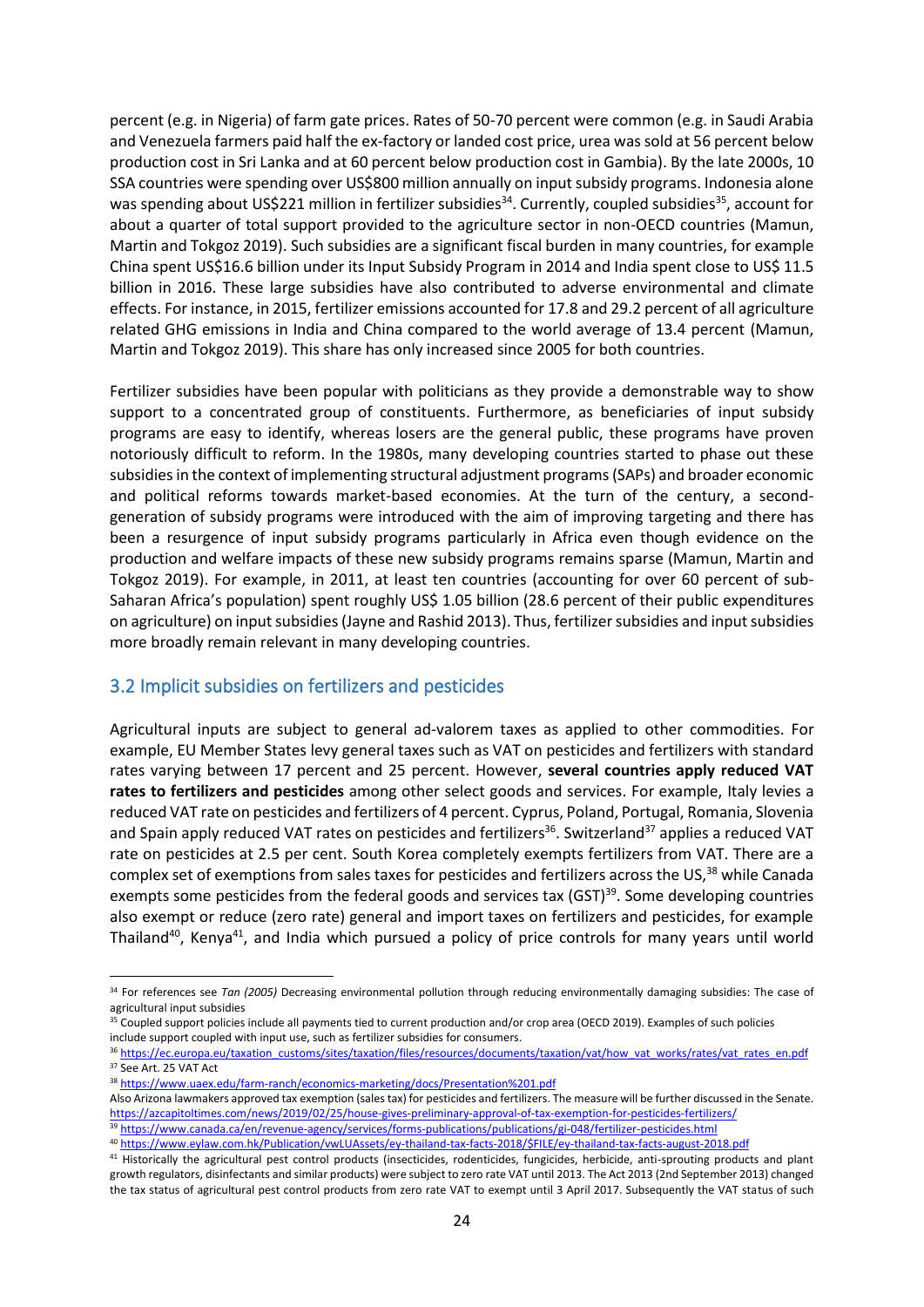fertilizer prices were nearly three times the price at which they were sold to farmers. A similar case is Mexico, where the losses made by selling fertilizer imports to farmers below production costs were absorbed by the local petrochemical monopoly. Without specific conditions, such tax exemptions act as an implicit/hidden subsidy and may go against countries' commitments in other areas including to reduce pollution.

### <span id="page-24-0"></span>3.3 Taxes on pesticides and fertilizers

Taxes on pesticides and fertilizers can incentivize producers and consumers to behave in a more environmentally sustainable way by placing an additional cost on the excessive use of fertilizers and pesticides to reflect negative externalities (OECD, 2018). Despite this potential, the use of taxes within regulatory frameworks for fertilizer and pesticides remains limited to date. Tables 4 and 5 provide an overview of countries that had instituted a tax, fee, duty or charge on pesticides and/or fertilizers. To date only a few countries have levied taxes on fertilizers and pesticides beyond the general form of advalorem taxes with the clear intention to reduce pollution. Nordic countries were front runners in the application of taxes to incentivise a reduction in pesticide use. France and Italy introduced taxes on pesticides in 1999 and 2001 respectively. The most recent country to adopt a tax on pesticides was Mexico in 2014. In addition, some countries have adopted other taxes, charges and levies, such as a differentiated import levy on pesticides in Mozambique which was primarily introduced for revenue raising purposes but could have co-benefits for the environment and health (Mozambique, Council of Ministers 2007). This section will focus on taxes introduced with the objective of reducing pesticide and fertilizer consumption and use. Tables 4 and 5 provide an overview of countries which have adopted such taxes on pesticides and fertilizers.

| <b>Country</b>  | Introduced in | <b>Abolished in</b> | <b>Tax design</b>  | <b>Revenue use</b> |
|-----------------|---------------|---------------------|--------------------|--------------------|
|                 |               |                     | ATS 3.5 per kg     | Support grain      |
| Austria         | 1986          | 1996                | nitrogen ATS 2.0   | production sector  |
|                 |               |                     | (~EUR 0.15) per    | through export     |
|                 |               |                     | kg phosphate       | subsidies          |
|                 |               |                     | DKK 5 per kg       |                    |
| Denmark         | 1998          |                     | nitrogen, with     | Reductions in      |
|                 |               |                     | broad exemptions   | land use tax       |
|                 |               |                     | for agriculture    |                    |
|                 |               |                     | Revised multiple   |                    |
| Finland         | 1976          | 1995                | times, level lower | Finance export     |
|                 |               |                     | than in Denmark    | subsidies          |
|                 |               |                     | and Austria        |                    |
|                 |               |                     | Tax per kg         |                    |
|                 | 1998          | 2005                | nitrogen and       |                    |
| The Netherlands |               |                     | phosphate in       | Feeds into         |
|                 |               |                     | excess of a        | general budget     |
|                 |               |                     | regulated          |                    |
|                 |               |                     | threshold          |                    |
|                 |               |                     | Ad valorem for     | Finance            |
| Norway          |               | 2000                | nitrogen-based     | environmentally    |
|                 | 1988          |                     | fertilizers,       | friendly           |
|                 |               |                     | gradually          | cultivating        |
|                 |               |                     | increased from     | practices and      |

#### <span id="page-24-1"></span>**Table 4: Overview of taxes on fertilizers, as of April 2017**

products changed to zero-rated through the Finance Act, 2017. From the tax law (amendment) Act 2018, agricultural pest control products have been deleted from second schedule Part A which subsequently subjects all pesticides to 16% VAT. <https://www.capitalfm.co.ke/business/2018/08/govt-urged-to-remove-newly-introduced-16-vat-on-pesticides/>

<http://farmbizafrica.com/pests/2223-government-urged-to-remove-the-newly-introduced-16-per-cent-vat-on-pesticides>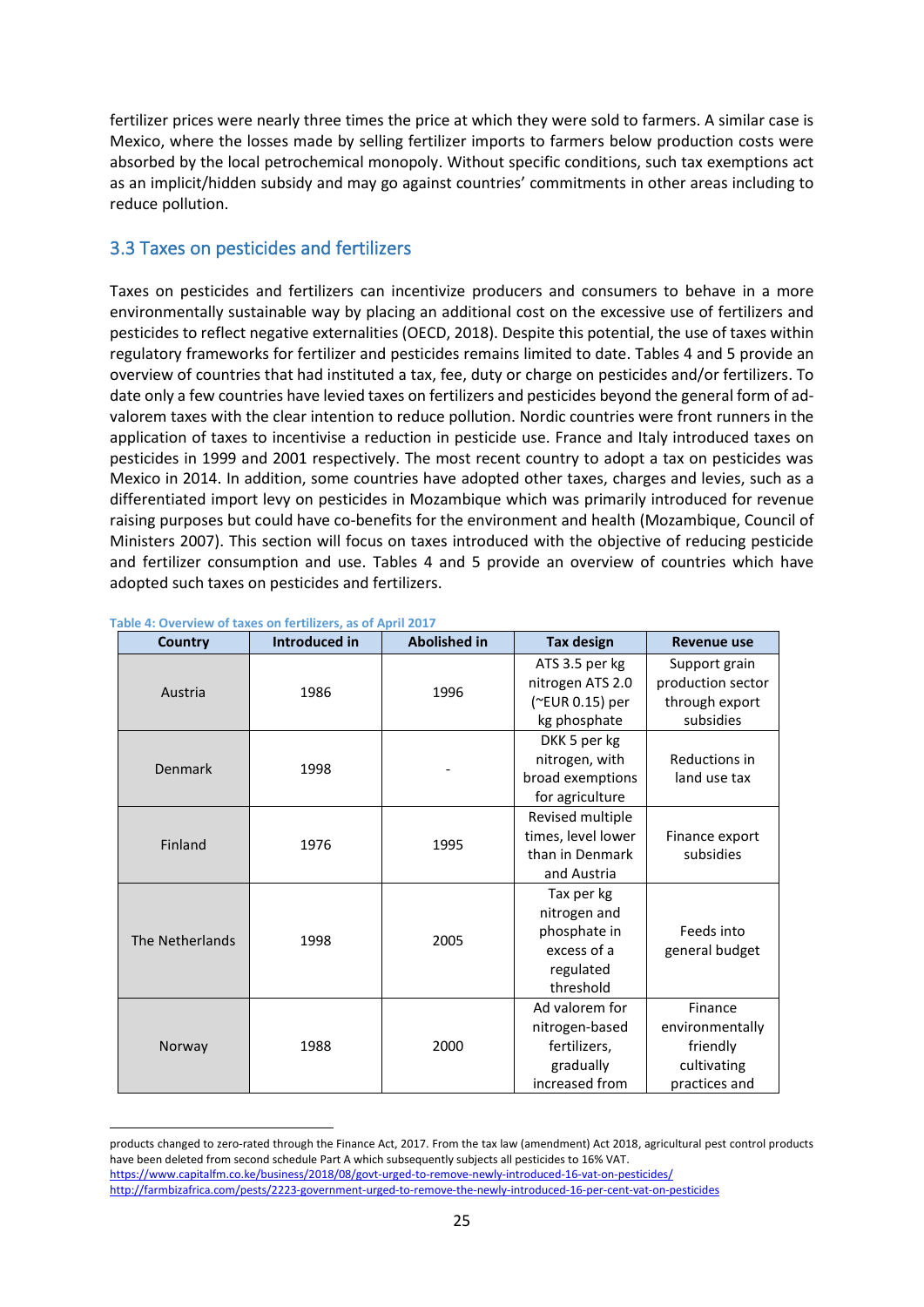|        |      |      | 1% to 20% in<br>1991                     | information<br>measures                                                                                       |
|--------|------|------|------------------------------------------|---------------------------------------------------------------------------------------------------------------|
| Sweden | 1984 | 2010 | $^{\sim}$ 20% of the<br>fertilizer price | Reduce negative<br>impacts of<br>chemical use in<br>agriculture,<br>finance R&D<br>measure for<br>agriculture |

Source: OECD 2017, p.40.

<span id="page-25-1"></span>**Table 5: Overview of pesticide taxes in place, as of April 2017**

| Country        | Introduced in | <b>Point of imposition</b> | <b>Revenue use</b>                      |
|----------------|---------------|----------------------------|-----------------------------------------|
| <b>Denmark</b> | 1996          | Producer/importer          | General budget                          |
| France         | 2000          | Retailer                   | Compensation<br>measures for<br>farmers |
| Mexico         | 2014          | Producer/importer          | General budget                          |
| Norway         | 1988          | Producer/importer          | General budget                          |
| Sweden         | 1984          | Producer/importer          | General budget                          |

Source: OECD 2017, p.41.

As taxes on fertilizers and pesticides are often incorporated in larger policy packages, such as the French General Tax on Polluting Activities, isolating the revenue from taxes on pesticides and fertilizers is particularly difficult. Estimating the revenues from taxes on pesticides was possible for only five countries in the OECD PINE database: Denmark, Italy, Mexico, Norway, and Sweden (Figure 3). In 2014, revenues from pesticide taxes amounted to US\$ 143.5 million in these five countries combined. In Denmark, 100 percent of the revenue from the pesticides tax is earmarked for environmental purposes and to compensate farmers with the tax revenue amounting to USD 78.1 million in 2016 (see box 6).



<span id="page-25-0"></span>**Figure 3: Revenue from taxes/duties on pesticides in 2014 (US\$ M)**

**Source:** Author's calculations based on OECD [PINE database](https://pinedatabase.oecd.org/Query_2.aspx?QryCtx=1&isid=478fe70e-901b-4386-92d1-1617ab3078bc)

Some countries use **fiscal incentives such as tax reductions to encourage the use of organic fertilizers and therefore reduce pollution.** For example, organic fertilizers in Italy, Germany, and Austria are subject to lower VAT rates than chemical fertilizers. France abandoned reduced VAT rates for pesticides and fertilizers in 2012 and introduced a combined tax system with preferential treatment of organic farming practices. Norway fully exempts any pesticide product applicable under organic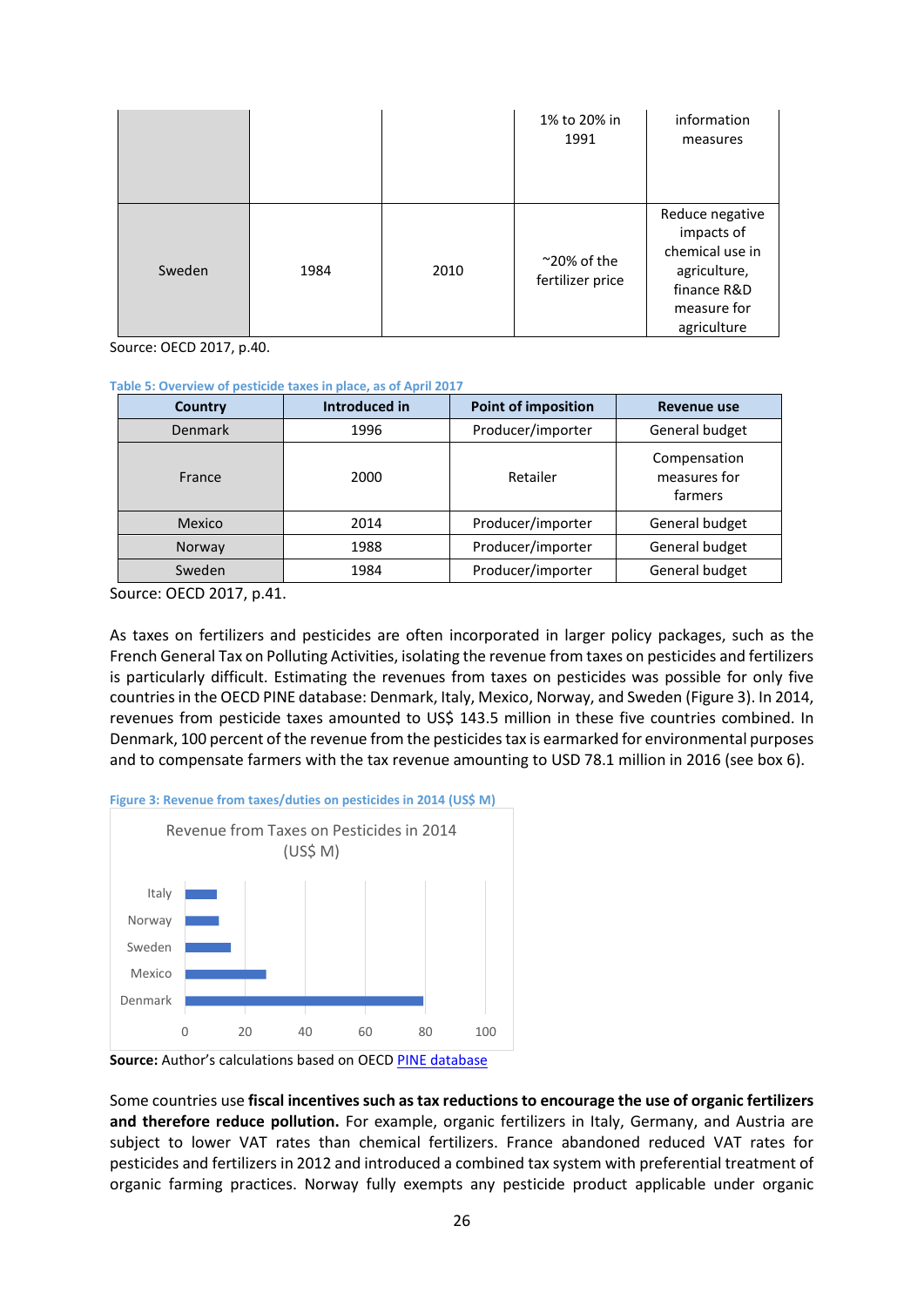farming practices from the tax. Meanwhile, organic farms are generally entitled to receive benefits from tax revenues in Denmark. The substitution of mineral fertilizers towards organic fertilisers, such as manure, can not only contribute to a reduction in polluting pollution run-off, but also to a reduction in N<sub>2</sub>O emissions. A strong tax rate differentiation could help make organic fertilizer relatively more attractive to farmers as cost-perception is a statistically significant determinant in the choice of fertilizer (Chen, Zeng, Xu and Fan 2018).

### <span id="page-26-0"></span>3.4 Charges and fees on pesticides and fertilizers

Beyond taxes, some countries apply other **charges and fees to pesticides and fertilizers, mostly to finance the administration of regulatory and registration frameworks**. Charges are treated differently in countries national accounts; however, the main distinguishing features between taxes and charges is the existence of a link between payment and service provided and the proportionality of the charge and costs of the service. Pesticides are typically subject to registration procedures and their use is subject to permission. Several countries charge registration fees to finance such regulatory frameworks. This includes European countries such as the UK<sup>42</sup>, Germany<sup>43</sup>, Sweden, as well as Australia, Canada and the US among others. Some countries apply import permit fees on pesticide and fertilizers. For example, Mozambique issues import permits with prices varying by pesticide toxicity class from 0.2 percent of the FOB Value for Class I pesticides (highly toxic) to 0.15 percent of the FOB value for Class II and III pesticides (moderately toxic and slightly toxic) (Mozambique, Council of Ministers 2007). In Kenya, an import fee of 0.8% of F.O.B. Value of pesticide imports is applied with part of the revenues used for training and inspections (Government of Kenya PCPB, 2020). Generally, such charges and fees are paid by the producer, distributor or importer of a given pesticide.

### <span id="page-26-1"></span>3.5 Design of pesticide and fertilizer taxes

Although the **form of taxes** varied among countries, the central tendency was to move from uniform ad-valorem taxes (for example, Sweden, Finland) towards specific differentiated taxes. Originally more countries (e.g. Denmark, Norway<sup>44,45</sup>, Finland) opted for ad-valorem formulation of pesticide taxes charged on pesticides wholesale / retail (import) price. Most of the ad-valorem tax rates were later transformed into a specific and differentiated tax. For example, in Denmark the transformed tax was differentiated into categories reflecting different pesticide environmental load<sup>46</sup> and calculated for each plant protection product<sup>47</sup>.

The **choice of tax base** varies considerably. For example, fertilizer taxes are levies on an ad-valorem basis, fertilizer volume, use of specific nutrients such as nitrogen and phosphorus or associated pollutant such as cadmium or excess use of nutrients above a specific threshold value. Pesticide taxes are levied on a dose of pesticide, kg of active ingredient, pesticide risk perception, or on an ad-valorem basis. Pesticide treatment frequency has also been considered as an alternative tax base. Sweden for example attempted to target the nutrient surpluses of nitrogen and phosphorus in soil. Norway and Denmark developed a banded tax addressing varying characteristics of pesticides in use.

 $42$  The consists of a fee for a registration of a new active ingredient and a general fee the companies have to pay towards the costs of postapproval monitoring of pesticides, see: <https://ec.europa.eu/environment/enveco/taxation/pdf/eimstudy.pdf>

<sup>43</sup> See Pflanzenschutz - Gebührenverordnung.

<sup>44</sup> [https://read.oecd-ilibrary.org/agriculture-and-food/evaluating-agri-environmental-policies/taxes-as-a-tool-to-reduce-health-and](https://read.oecd-ilibrary.org/agriculture-and-food/evaluating-agri-environmental-policies/taxes-as-a-tool-to-reduce-health-and-environmental-risk-from-pesticide-use-in-norway_9789264010116-21-en#page3)[environmental-risk-from-pesticide-use-in-norway\\_9789264010116-21-en#page3](https://read.oecd-ilibrary.org/agriculture-and-food/evaluating-agri-environmental-policies/taxes-as-a-tool-to-reduce-health-and-environmental-risk-from-pesticide-use-in-norway_9789264010116-21-en#page3)

<sup>45</sup> *Boecker and Finger (2016)* page 6, see als[o https://read.oecd-ilibrary.org/agriculture-and-food/evaluating-agri-environmental](https://read.oecd-ilibrary.org/agriculture-and-food/evaluating-agri-environmental-policies/taxes-as-a-tool-to-reduce-health-and-environmental-risk-from-pesticide-use-in-norway_9789264010116-21-en#page1)[policies/taxes-as-a-tool-to-reduce-health-and-environmental-risk-from-pesticide-use-in-norway\\_9789264010116-21-en#page1](https://read.oecd-ilibrary.org/agriculture-and-food/evaluating-agri-environmental-policies/taxes-as-a-tool-to-reduce-health-and-environmental-risk-from-pesticide-use-in-norway_9789264010116-21-en#page1)

<sup>&</sup>lt;sup>46</sup> The environmental load indicator reflected on the i) human health risks linked to the exposure ii) environmental load (toxicity to non-target organisms in the environment), iii) environmental impact (degradation, bioaccumulation, leaching to groundwater). See *MoT (2015), Pedersen and Nielsen (2016)*.

<sup>47</sup> See Danish Fourth Pesticide Action Plan (2010 – 2015)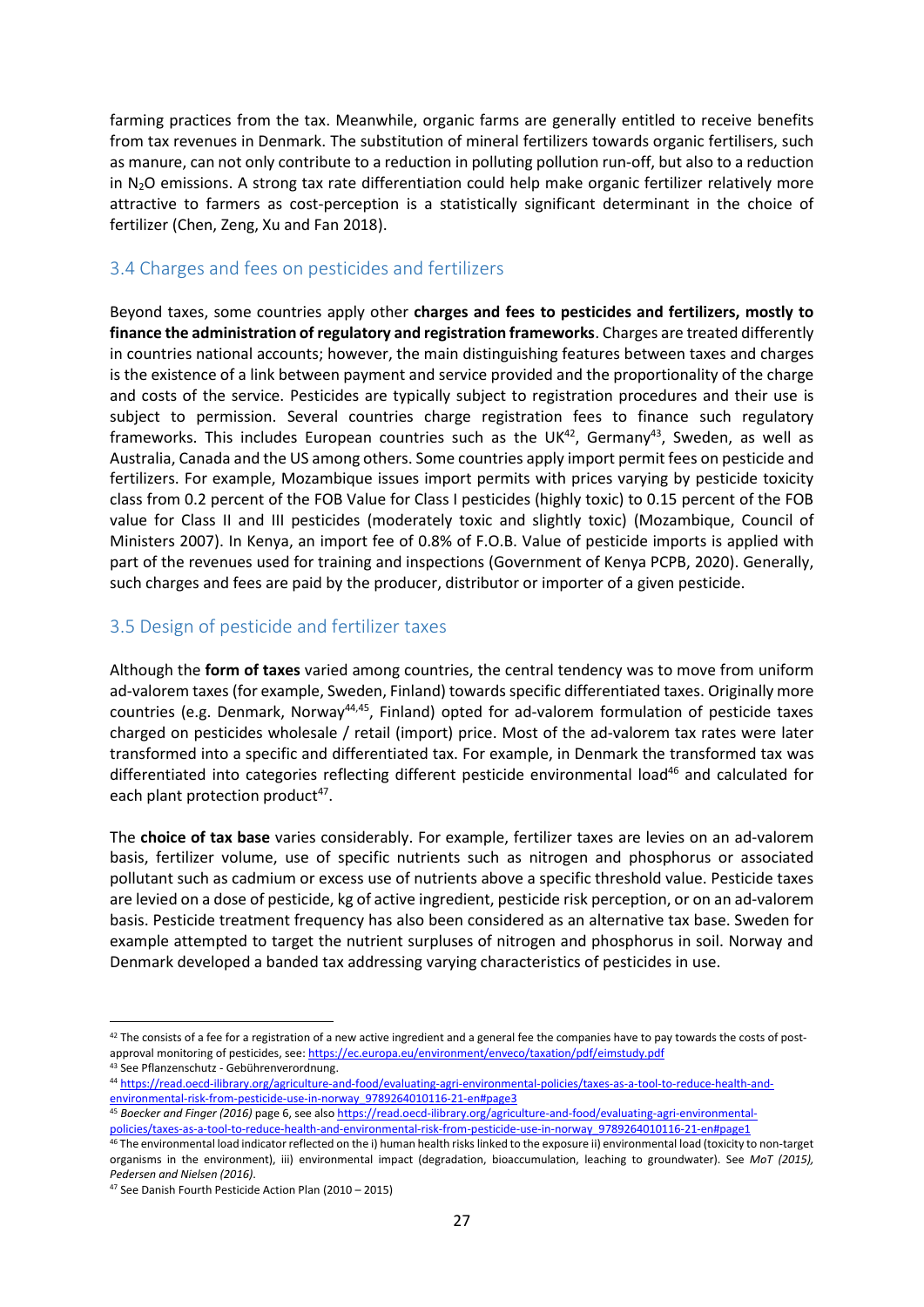Typically, taxes are levied on manufacturers and importers. Exports are exempt from taxes due to their potential negative impact on competitiveness. Commercial and non-commercial pesticide use can be treated differently e.g. in Denmark the governments' intention is to ban pesticide use in private gardens and public areas while in Norway a very high rate of tax (50 to 150-times the base rate) was imposed on private pesticide use. There are also differences in who pays the tax. In France the tax is paid by farmers and collected by pesticide distributors. This practice contrasts with other countries which require manufacturers and importers to pay the tax.

In terms of the **tax rate applied,** some countries classify pesticides according to their public health/environmental risks or toxicity and assign a specific tax rate accordingly, e.g. Norway, Denmark or France where different tax rates are adopted per active substance reflecting its toxicity for human health and the environment taking into the account other characteristics such as its degradability in soils, bioaccumulation and leaching potential.

There are **various challenges in applying taxes on pesticides and fertilizers and inherent trade-offs in the design of such instruments**. To be cost-efficient, the taxes should target the damage caused, while at the same time have low administrative and monitoring costs. However, as the degree of harm/pollution is location specific, this implies that optimal tax rates would be geographical differentiated. However, such complexity increases emission control costs and complicates the design of the tax. Moreover, due to the diffuse character of pollution caused by fertilizers and pesticides, actual pollution is not always proportionate to actual use, see Segerson (1988), Hrubovcak et al. (1990), Hansen (2002). For example, up to a specific threshold, nitrates, unlike pesticides, are an essential nutrient necessary for plant's growth and only considered a pollutant beyond the threshold level.

**These and other challenges have limited the use of such policies to date**. In addition, tax policies continue to face strong opposition linked to concerns of impacts on competitiveness and distribution. Moreover, in some cases, the current policy framework may limit the scope for further consideration of such instruments; for example, European environmental policies are mainly based on regulatory instruments, with frequent use of BAT requirements and emission standards which effectively limits the space for using more flexible economic instruments such as taxes (OECD, 2007, Suton et al. 2011) 48,49 .

Nonetheless, **the use of environmentally related taxation in general is widening in both OECD and non-OECD countries**. In fact, environmentally related taxes, such as taxes on energy products, motor vehicles and transport services, emissions and certain non-point sources represent about a third of the instruments included in a database of 70 OECD and non-OECD economies on Policy Instruments for Environment (PINE) [\(OECD 2017\)](http://www.oecd.org/environment/tools-evaluation/PINE_database_brochure.pdf). Various biodiversity-relevant taxes, including taxes on pesticides, fertilizers, forest products and timber harvests, have been implemented in 49 countries<sup>50</sup> covered in the PINE database with the number of countries adopting such taxes growing steadily since the 1980s (OECD 2018). There is scope for further use of such instruments in other countries which can benefit from the experiences and lessons learnt to date with the design and effective use of such instruments.

<sup>&</sup>lt;sup>48</sup> Sutton et all (2011), The European Nitrogen assessment, Sources, effects and policy perspectives, [https://www.researchgate.net/publication/51997325\\_The\\_European\\_Nitrogen\\_Assessment\\_Sources\\_Effects\\_and\\_Policy\\_Perspectives](https://www.researchgate.net/publication/51997325_The_European_Nitrogen_Assessment_Sources_Effects_and_Policy_Perspectives) <sup>49</sup> OECD (2007), Instrument mixes for environmental policy, OECD, Paris,

Sutton Mark et al. (2011), The European Nitrogen Assessment, sources, effects and policy perspectives

<sup>&</sup>lt;sup>50</sup> The OECD PINE Database covers 70 countries in total: 35 OECD member countries and selected non-OECD economies (although data on these countries might not be comprehensive). To view the full list, refer to the online database.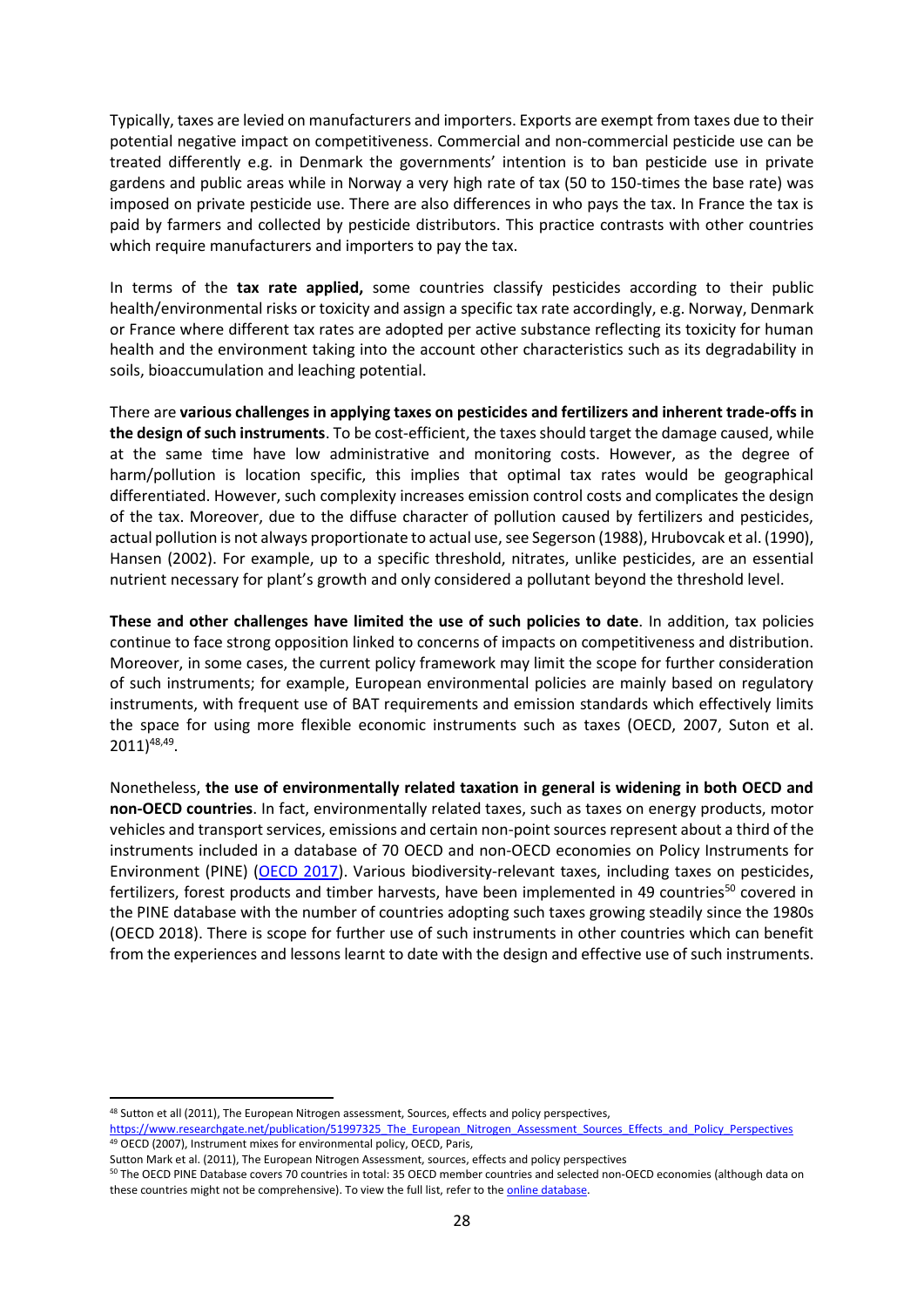### <span id="page-28-0"></span>4. Understanding impacts of taxes and subsidies on pesticides and fertilizers

### <span id="page-28-1"></span>4.1 Insights on the impacts and effectiveness of subsidies for pesticides and fertilizers

This section reviews available assessments of agricultural input subsidies to identify environmental, economic and social impacts, as well as political economy considerations, effectiveness and efficiency of such instruments. It also identifies elements in the design of subsidy programs which impacts their effectiveness such as the degree of targeting, market competition, risk of pollicisation, and fiscal sustainability among others. It is important to keep in mind that timing and external economic conditions are critical in the evaluation of the impact of a given subsidy programs and it is possible to differentiate impacts in different contexts/phases.

The impact of fertilizer and pesticide subsidy programs is linked to their effect on the use/consumption of fertilizers and pesticides. However, it is not a straightforward task to estimate the impact of subsidy programs on total fertilizer and pesticide use which is dependent on various factors including market prices, existing networks, transport infrastructure, adequacy and reliability of supply, and crowdingin/out of commercial fertilizer and pesticide sales, and program diversion. These last two variables are particularly relevant (see Box 7).

#### <span id="page-28-2"></span>**Box 5: Understanding key factors affecting how subsidy programs impact fertilizer and pesticide use**

Whether or not a fertilizer subsidy program leads to an increase in fertilizer use depends on farmers' income, local farming practices and the availability of commercial sales of fertilizers. For example, in relatively poor regions with less commercial networks, **crowding-in** might occur whereby a government intervention increases demand for a subsidized product and as such incentivizes greater private investment in the sector. A study by Liverpool-Tasie (2012) confirmed crowding-in of commercial fertilizer demand in a pilot subsidy scheme in one district of Nigeria. The success of this subsidy scheme was related to the fact that fertilizer vouchers were mainly targeted in areas where private commercial markets were relatively weak and to households that were relatively poor.

**Crowding-out**<sup>51</sup>, whereby, the private sector is pushed out of the market due to government intervention, undermines the effectiveness of subsidies. A study by Xu et al. (2009) in Zambia concluded that in areas where private input distribution systems were active, the distribution of subsidized fertilizer almost totally crowdedout commercial purchases, resulting in no increase in total fertilizer use. In Zambia the degree of crowdingout was largely determined by existing infrastructure for commercial fertiliser supplies. No impact on private markets was observed in regions with minimal infrastructure whereas in other regions, existing commercial activity was almost totally crowded-out.

**Diversion of subsidy programs** is another challenge influencing effectiveness. Diversion refers to fertilizers/subsidies procured by the government for a subsidy program which is illegally diverted at the wholesale level and thus not forwarded through the government subsidy program distribution channels. The magnitude of such diversion is difficult to measure. Some studies have however attempted to quantify this. For example, Mason and Jayne (2013) identify the illicit diversion of Zambia's Fertilizer Support Programme by authorities before it was distributed to intended recipient farmers estimating that between 13 percent and 63 percent of the fertilizer program was diverted based on annual surveys conducted between 2002/2003 and 2011/2012. Similarly, Lunduka et al. (2013) evaluated the Malawi 2009 / 2010 subsidy program and concluded that between 15% and 42% of the fertilizer imported for distribution though the subsidy program was illicitly

<sup>&</sup>lt;sup>51</sup> Many studies attempting to measure the extent of crowding out omit taking into the account the impacts of illegal diversion of program fertilizers. Hence the reported amount of commercially purchased fertilizers can be less than the total amount of fertilizers purchased by farmers through commercial channels. Mason and Jayne (2013) estimate the magnitude of illegal diversion of program fertilizer reaching from 13 % in 2007 / 2008 up to 63 % in 2004 / 2005 in case of Zambia. The magnitude of diversion is difficult to measure. In Malawi 2009 / 2010 the amount of the diverted fertilizers under the subsidy program was estimated between 25% and 42% of the fertilizer imported Lunduka et al. (2013). From Nigeria's subsidy program in the late 2000s reportedly more than 50% of the quantity of fertilizers distributed was likely to have been diverted by the authorities, Liverpool and Takeshima (2013).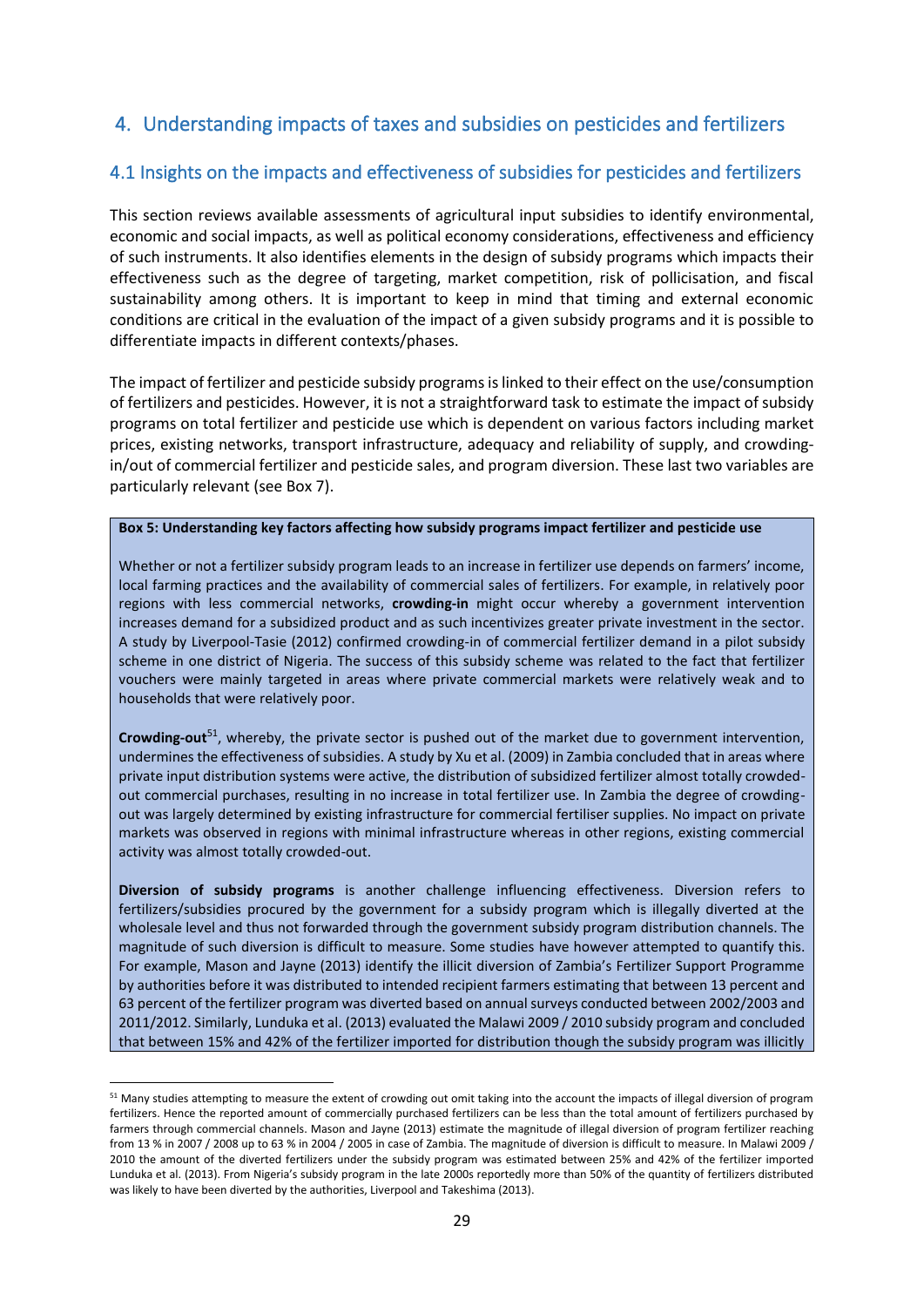diverted. Liverpool and Takeshima (2013) conclude that more than 50% of the quantity of fertilizer distributed through Nigeria's subsidy program in the late 2000s was likely to have been diverted by authorities.

Available literature remains largely divided on the benefit-cost ratio of fertilizer and pesticide subsidy programs. The drawbacks include high fiscal costs, mismanagement of funds, elite capture, and ineffectiveness in reaching poor smallholder farmers. The benefits, although often not achieved due to poor design, involve responding to external pressures (for example, unexpected weather events), addressing food security, increasing use in risk-averse farmers (where use was at suboptimal levels), and propping up the private sector (which would lead to lower input prices in the future).

### <span id="page-29-0"></span>4.1.1 Insights on social impacts including on poverty reduction and gender dynamics

Some evidence indicates that **larger farms (often headed by men) benefit more from subsidy programs than small farmers.** Larger farms have been observed to gain first adopter advantage at the expense of small farms which are often owned by women and landless tenants. Typically, households with larger landholdings are more likely to acquire subsidized fertilizers, although this effect has subsequently lessened. For example, in sub-Saharan African countries, wealthier farmers tended to receive proportionately more subsidized fertilizer than resource-poor households—up to seven times more in the case of Zambia (Dorward et al. 2008, Jayne et al. 2011). Available research indicates that in several countries, wealthier households tended to be beneficiaries of subsidized fertilizers. For example, in Zambia as much as 55 percent of ISP fertilizer has been allocated to only 23 percent of households cultivating larger areas (Jayne and Rashid 2013)<sup>52</sup>. Several studies concluded that in Malawi the most vulnerable households are not sufficiently included in government subsidy programs and that the targeting system is not particularly effective (Lunduka et al. 2013, Chibwana et al. 2014, Holden and Lunduka 2012, Ricker-Gilbert et al. (2011). The concentration of food production in the hands of a small proportion of relatively better-off farm households may explain why rural poverty rates have not declined in either Malawi or Zambia between the early 2000s and 2010 (Ricker-Gilbert et al. 2011 and

There also appears to be **a gender-bias in the targeting of some subsidies.** Female-headed households are likely to receive less subsidized fertilizer than male-headed households, although improvements have been recorded recently (Lunduka et al. 2013). In Malawi female-headed households were less likely to be targeted in practice (Chibwana et al. 2014, Dorward et al. 2008, Ricker-Gilbert et al. 2011. Moreover, studies carried out by Banful (2011) indicate that political considerations played a key role in the targeting of fertilizer subsidies to particular areas. In Tanzania's Kilimanjaro region, decentralized targeting reportedly led to distribution effects that favoured political elites and relatively wealthy households (Pan and Christiaensen 2012).

**Fertilizer use efficiency can also differ among farmers**. Although there is no consensus in the literature on whether larger producers tend to obtain higher crop response rates to fertilizer use, studies by Marenya and Barrett (2009) and Tittonell and Giller (2012) argue that many households in lower income distribution quintiles appear unable to generate a substantial response from subsidized fertilizers. This may be due to yield gaps generated by degraded and poorly responsive soils that make up most poor farmer fields in certain regions. As soils with low carbon content are more pervasive among poor farmers and generally available fertilizers simply do not work on degraded soils, poor farmers might suffer from inferior fertilizer use efficiency (Marenya and Barrett 2009, Tittonell and Giller 2012). Burke (2012), however concluded that no such pattern of gap yield could be identified among smaller Zambian farmers. Capturing the level at which degraded soil quality might affect fertilizer use efficiency in poor farmers is an important point for future research to inform policy

 $52$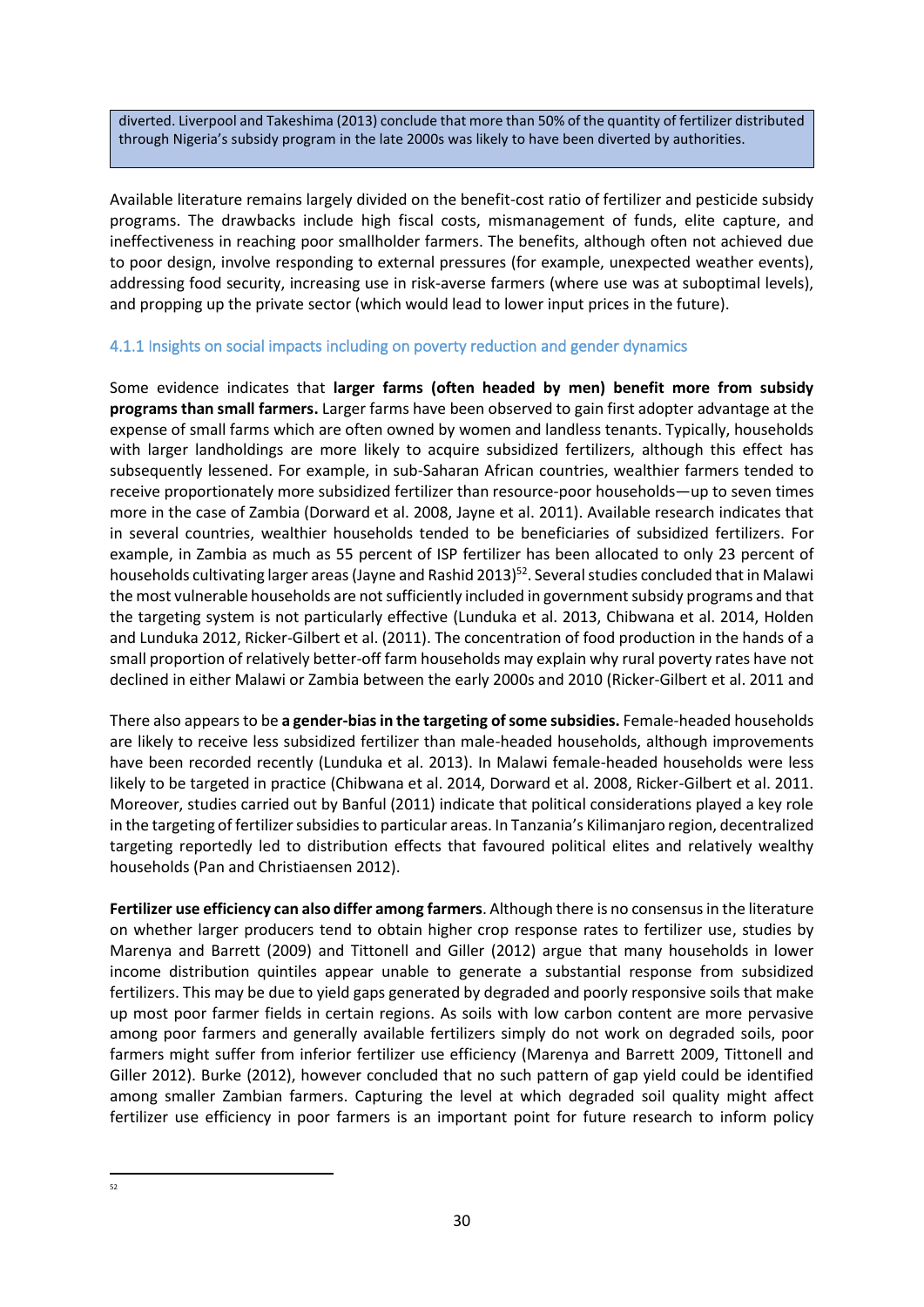makers of the potential trade-offs between promoting efficient use of fertilizers to raise national food supplies (by focusing on larger producers) and reducing rural poverty (by targeting poor smallholders).

**Agricultural input subsidy programs could affect poverty levels through various channels**. Lower fertilizer costs are expected to generate additional demand for fertilizers, improving soil nutrient content leading to higher crop yields and farmers' income. Wider benefits include impacts on commodity prices: as more food crops are produced consumer prices are lowered, strengthening the purchasing power of the poor. Hemming et al. (2018) summarize evidence from 15 experimental and quasi-experimental studies covering Malawi, Nigeria and Zambia and find that fertiliser and seed subsidies are associated with increased use of these inputs, higher agricultural yields and increased income among farm household. They calculate that average income increased by 15 percent for recipients compared to non-recipients of input subsidies. However, their models indicate that the way subsidies are funded, world input prices and beneficiary targeting all have important influences on predicted outcomes. The evidence of fertilizer subsides on poverty overall is limited.

**The distribution effects of subsidies appear to be limited.** Mason and Tembo (2015) estimate the effects of an increase in fertilizer subsidies on smallholder farm household incomes, poverty incidence and poverty severity in Zambia. Their results suggest that although fertilizer subsidies raised incomes and reduced the severity of poverty, the **program had no statistically significant effect on poverty incidence among smallholder farm households** in Zambia. More specifically, the increase in the total household income by approximately 7.7 percent was not large enough or widely distributed enough to reduce the probability of household income falling below the poverty line. Mason and Tembo (2015) outline multiple suggestions on reforming subsidy design to increase participation of poorer householdsincluding improved targeting. The **importance of better targeting** is also supported by Kato and Greely (2016). Their evidence drew from five countries and a detailed study in Ruvuma Region, Tanzania and concluded that both from the efficiency and the poverty reduction perspective, focusing on lower-income households is imperative, as marginal productivity might be expected to increase most on farms using lower levels of input use per hectare, which tend to be smaller lower-income farms.

Furthermore, **it is crucial to assess the efficiency of other policy programs in reducing poverty.** Jayne and Rashid (2013) provide a synthesis of micro-level evidence (after 2005) on input subsidy programs in SSA and conclude that the costs of subsidies not only generally outweigh their benefits, but that at least a partial reallocation of expenditures from fertilizer subsidies to R&D and infrastructure would provide higher returns to agricultural growth and poverty reduction. Moreover, Douillet (2013) assesses the effectiveness of different policies in addressing rural poverty in Malawi and finds that **although input subsidies have increased maize production, they have not had significant effect on rural poverty.** As social welfare payments (cash transfers) appear to compete for the same government funding but have complimentary policy objectives as input subsidies, Douillet argues that it is by combining these two programs: social support for the most vulnerable and productive support for poor farmers that Malawi could better respond to the diverse needs of its population.

#### <span id="page-30-0"></span>4.1.2 Insights on health impacts

In general, input subsidies lower costs to producers which increases the risk of their over- or misuse, with potentially harmful consequences for farmers' and consumers' health and the environment (OECD 2019). Health impacts occur through **ingestion of chemicals accumulated in water or the food chain and through direct exposure**. For example, excess nitrogen and phosphates can leach into groundwater or via surface runoff into waterways (FAO and IWMI, 2017). Globally, 1 in 6 people are at high risk of nitrogen pollution and 1 in 4 people are at high risk of phosphorous pollution, with most of these at-risk people living in developing countries in Asia (White paper by VEOLIA and IFPRI). For example, in several parts of India, unbalanced use and overuse of nitrogenous fertilizers, along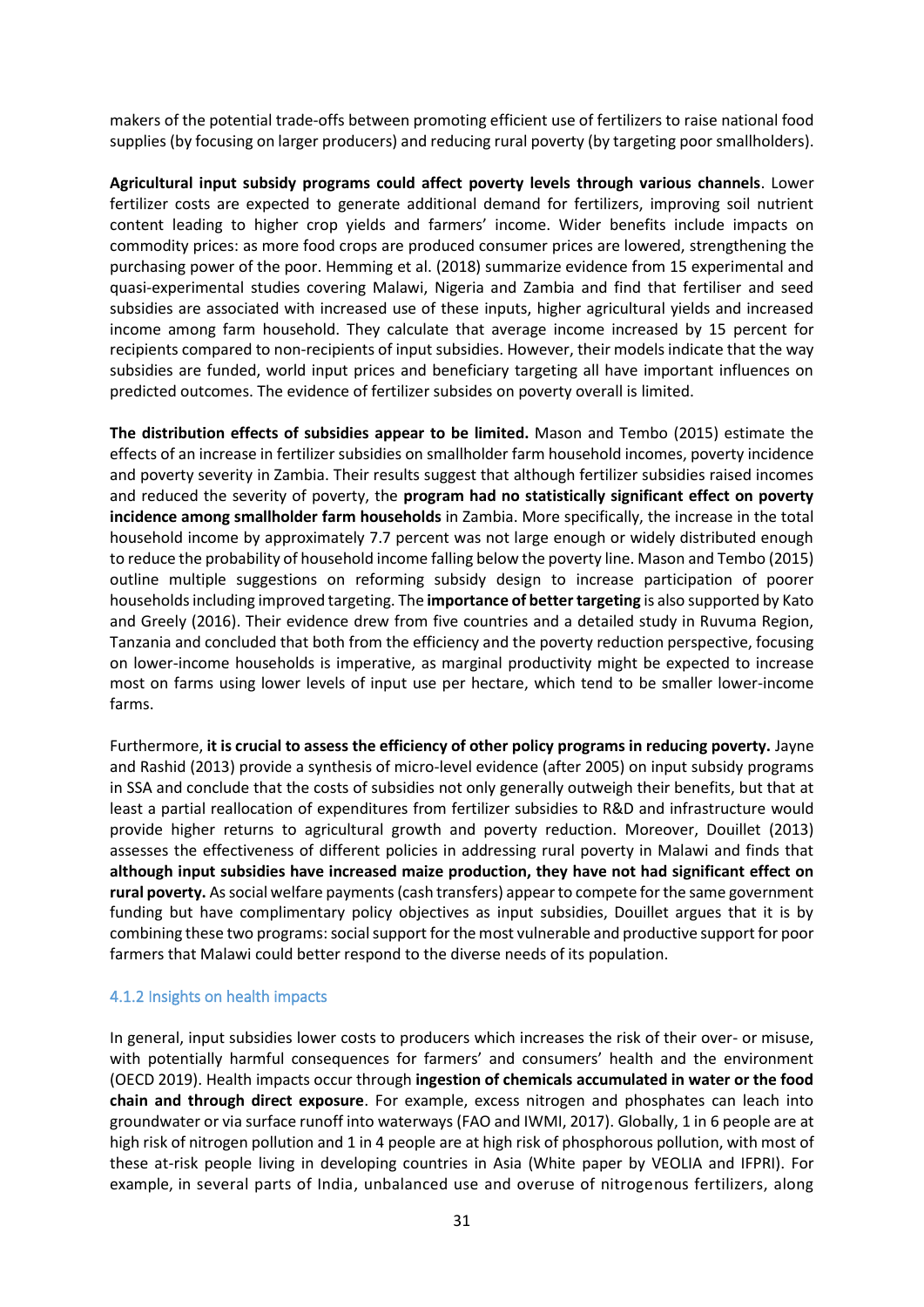with unlined and open storage of livestock wastes, and unsanitary disposal of human wastes have led to high concentrations of NO3 in groundwater (Mukherjee 2012). According to estimates from the Rajiv Gandhi National Drinking Water Mission, the number of households affected by drinking water with NO3 concentration above WHO guidelines increased from 4,003 in 1999 to 19,387 in 2006. Consumption of NO3-contaminated drinking water has methemoglobinemia (blue baby syndrome) as the main acute effect, whereas effects on the thyroid have been reported after longerterm exposure (WHO 2016). Considering that between 85 and 90 percent of the rural population depends on groundwater for drinking purposes, the risks involved are significant and most pronounced for poor and marginal sections of the population (DDWS 2008 as cited in Mukherjee 2012).

Moreover, acute pesticide poisoning causes significant **human morbidity and mortality** worldwide – especially in developing countries, where poor farmers often use highly hazardous pesticide formulations (FAO and IWMI 2017). Pesticides are among the leading causes of death by self-poisoning, particularly in low- and middle-income countries (WHO 2018). Loss of human life and disease incidence due to pesticide poisoning impose significant burdens on national economies.

In addition,**subsidiesfocusing on a single crop can lead to negative impacts on nutrition.** For example, in Zambia, more than 50 percent of the budget of the Ministry of Agriculture is allocated to subsidies mainly for the production and marketing of maize. This has led to a lack of food diversification and monotonous, deficient diets which have contributed to 35 percent of children under the age of five being affected by stunted growth<sup>53</sup>. Excessive focus on maize growers is also observed in Malawi which has been criticised for creating and perpetuating widespread dependency on maize and could lead to a maize poverty trap, increasing smallholder vulnerability to drought and encouraging an unhealthy diet (Harrigan 2008, Holden and Mangisoni 2013).

# <span id="page-31-0"></span>4.1.3 Insights on environmental impacts<sup>54</sup>

As elaborated in a forthcoming report for UNEA-5, the use of pesticides and fertilizers can have adverse effects on the environment leading to soil degradation/acidification, polluting groundwater sources, causing eutrophication of surface waters, affecting biodiversity and contributing to global warming<sup>55</sup>. To what extent subsidies exacerbate these adverse environmental impacts depends to a large extent on how the subsidy program is designed.

Available literature suggests **agricultural input subsidies lower the per unit variable cost of inputs and create strong incentives for increasing the intensity of input use**. Henderson and Lankoski (2019) demonstrate that payments based on variable input use (such as fertilizers and pesticides) lead to an increase in nitrogen runoff at farm level and subsequent deterioration of water quality as well as national-level increases in GHG emissions. A caveat relates to crops with negative nutrient balances (e.g. soybeans) whereby support policies encouraging production of such crops can reduce environmental impacts driven by nutrient surpluses, such as GHG emissions and water quality deterioration (Henderson and Lankoski 2019). As noted in Steenblik (1998), **input subsidies are more prone to input overuse and consequent biodiversity loss**. In India for example, large-scale leaching of

<sup>53</sup> IIED (2019) Sustainable diets for all: Beyond maize – Exploring agricultural diversification in Zambia from different perspectives, Discussion Paper[, https://pubs.iied.org/pdfs/G04422.pdf](https://pubs.iied.org/pdfs/G04422.pdf)

<sup>54</sup> https://www.researchgate.net/publication/286042190 Effects of Pesticides on Environment <http://www.peelregion.ca/health/topics/pesticides/why-reduce/why-reduce4.htm>

<https://foodprint.org/issues/pesticides/?cid=263>

<sup>55</sup> UNEP (2020 forthcoming) Environmental and health effects of pesticides and fertilizers – Review report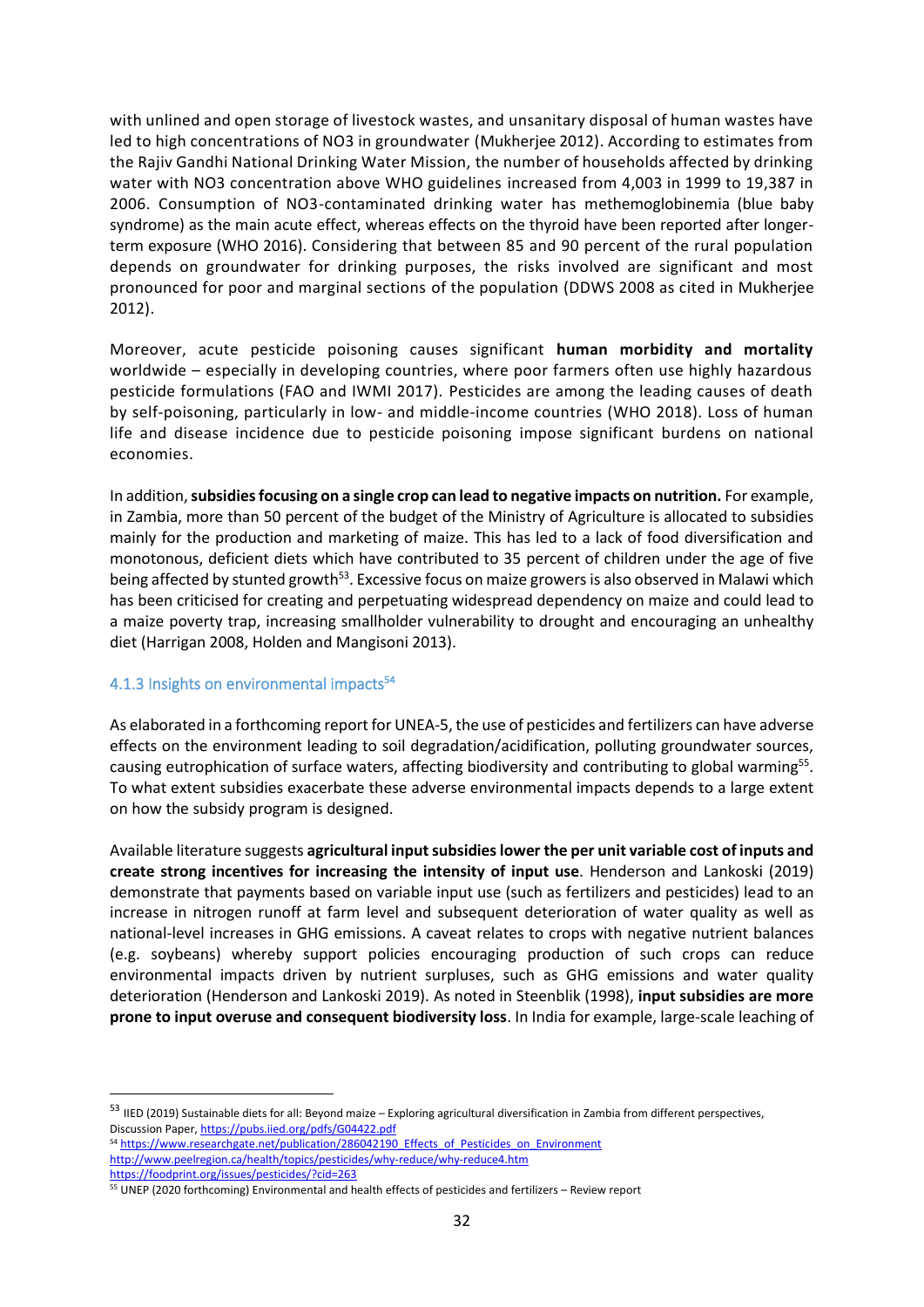nitrogen and pesticides into aquifers was reported in intensively cultivated areas during the post-Green revolution period, leading to environmental damage (Kushwaha 2008<sup>56</sup>, Hazell 2009).

In terms of **impacts on GHG emissions from agriculture**, a study by Laborde, Mamun, Martin and Piñeiro (2019) found that abolishing all coupled subsidies would reduce overall farm output by close to one percent which translates into a reduction of 34 million tons of CO2 equivalent (around -0.6 percent of all agricultural emissions). The largest component of this reduction is from cuts in the use of synthetic fertilizer which make up a significant share of GHG emissions from the agriculture sector – see [Table 6](#page-32-0) below which illustrates the share of GHG emissions from fertilizers in total agricultural emissions for selected countries. These figures illustrate how the share of emissions from fertilizer use is much higher in certain countries, notably China and India both of which have large fertilizer subsidy programs. For example, under the Agricultural Input Comprehensive Subsidies program, China spent a total of \$US 16,590 million US\$ in 2014, while in India under the Fertilizer Subsidy Program the Government has spent approximately US\$ 11,470 million in 2016 (OECD, 2018 cited in Mamun, Martin and Tokgoz 2019).

| Country              | 1995  | 2000  | 2005  | 2010  | 2015  |
|----------------------|-------|-------|-------|-------|-------|
| <b>Brazil</b>        | 0.022 | 0.031 | 0.032 | 0.053 | 0.055 |
| China                | 0.244 | 0.225 | 0.267 | 0.285 | 0.292 |
| Ethiopia             | 0.006 | 0.009 | 0.008 | 0.011 | 0.010 |
| European Union       | 0.161 | 0.162 | 0.164 | 0.166 | 0.175 |
| India                | 0.119 | 0.128 | 0.142 | 0.171 | 0.178 |
| <b>United States</b> | 0.205 | 0.197 | 0.205 | 0.205 | 0.223 |
| World                | 0.109 | 0.109 | 0.118 | 0.128 | 0.134 |
|                      |       |       |       |       |       |

<span id="page-32-0"></span>**Table 6: Share of GHG emissions from synthetic fertilizers in total agricultural emissions (CO2eq)** 

**Source:** Mamun, Martin and Tokgoz 2019

However, lowering GHG emissions through reduced use of fertilizers **could entail potential trade-offs with other objectives such as biodiversity**. If the policy objective is to increase overall agricultural output, under the current paradigm of agricultural production, this would require either changing the amount of land in agricultural use or more intensive use of inputs such as fertilizers and labour (Laborde, Mamun, Martin and Piñeiro 2019). The extension of agricultural lands hassignificant impacts on GHG emissions, biodiversity and protected areas with the conversion of forests, rainforests, and wetlands to agricultural production (Laborde, Mamun, Martin and Piñeiro 2019, Mamun, Martin and Tokgoz 2019).

**Such potential trade-offs can be addressed through complimentary instruments designed to meet multiple policy objectives**. As noted in Laborde, Mamun, Martin and Piñeiro (2019), "*the best solution to the problem of achieving both efficiency, environmental and nutritional goals would involve three instruments for these three goals. One instrument set might involve tariffs designed to target efficiency of resource allocation; emission taxes designed to discourage production of more emission-intensive goods; and consumption taxes to target nutritional goals".* Supporting research on technology improvements and practices to reduce emissions can also contribute to multiple objectives without setting in motion offsetting effects. Moreover, switching to organic fertilizer would be a way to decrease GHG emissions as synthetic fertilizers are the single most important input contributor to total GHG emissions from the agriculture sector (Laborde, Mamun, Martin and Piñeiro 2019).

<sup>56</sup> hwaha, Niru,2008."Agriculture in India: Land use and sustainability", International Journal of Rural Studies, 15(1);1-10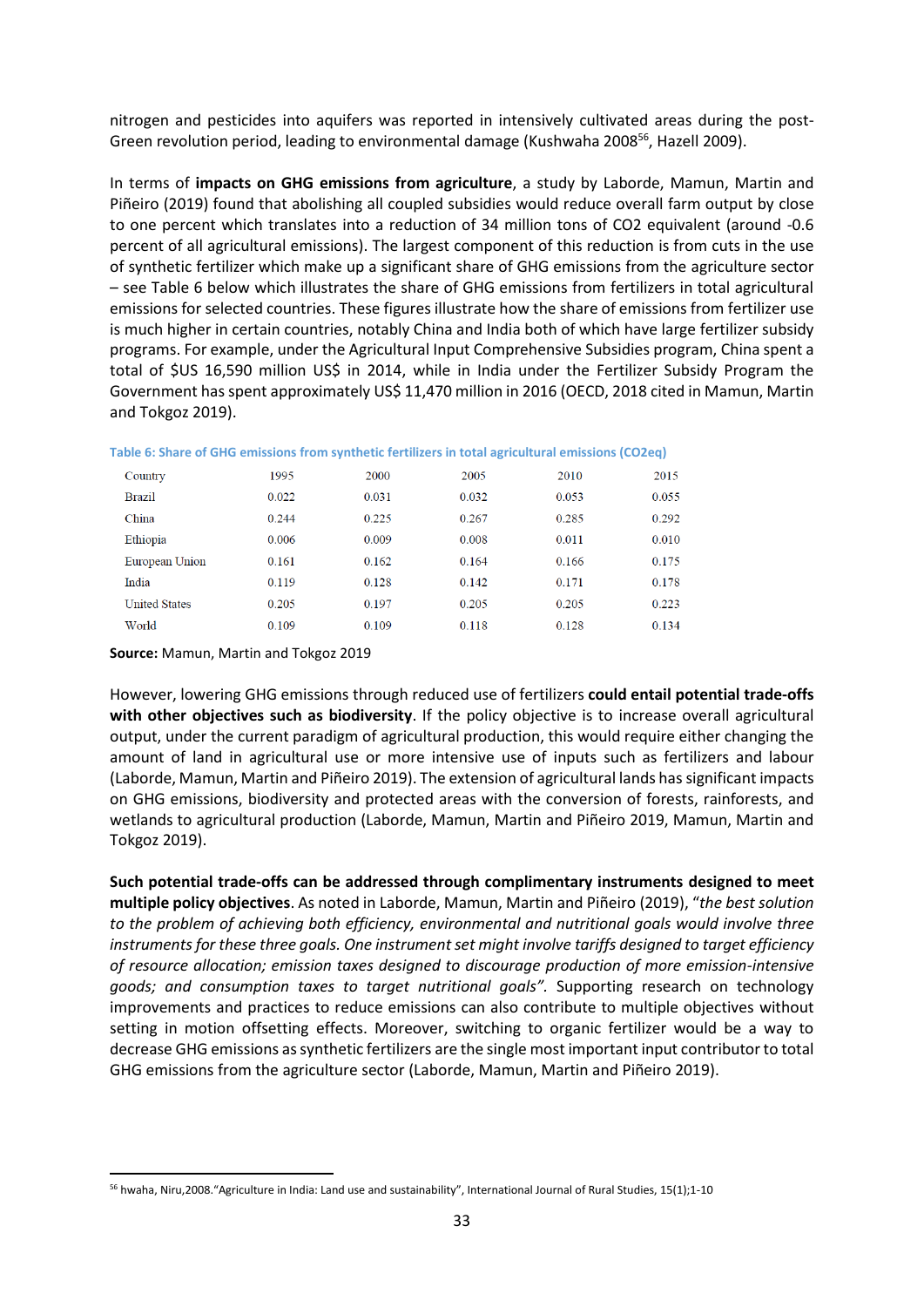#### <span id="page-33-1"></span>**Box 6: Environmental impacts of fertilizer and pesticide subsidy programs**

Agricultural input subsidies lower the cost of inputs creating strong incentives for increasing their use intensity (Henderson and Lankoski 2019). Since excessive use of pesticides and fertilizers can have adverse effects on the environment, subsidies on pesticides and fertilizers can contribute to soil degradation, pollution of groundwater sources, biodiversity degradation and global warming.

Modelling studies have shown that subsidies for pesticides and fertilizers **increase nitrogen runoff** at farm level, lead to subsequent **deterioration of water quality** and national-level **increases in GHG emissions**  (Henderson and Lankoski 2019).

In terms of impacts on GHG emissions, modelling studies have shown that if all coupled subsidies are abolished, overall farm output would fall by 1 percent, resulting in a **reduction of around 0.6 percent of all agricultural GHG emissions.** The largest component of this reduction is from cuts in the use of synthetic fertilizer which make up a significant share of GHG emissions from the agriculture sector (Laborde, Mamun, Martin and Piñeiro, 2019).

#### <span id="page-33-0"></span>4.1.4 Insights on economic impacts

Fertilizer and pesticide subsidies also have fiscal implications, **accounting for a large share of public resources and reducing funds for other development priorities**. For example, in India, fertilizer subsidies accounted for the second-largest government transfer at over INR 700 billion (US\$10 billion) in the 2018/19 (IMF, 2019). Reforming such subsidies can lead to significant fiscal savings for Governments – see Box 9.

Input subsidies also entail **foregone public expenditures on investments that could have provided greater payoffs to agricultural growth and poverty reduction.** For example, Fan et al. (2008) used empirical evidence across different states in India and over time to estimate the returns in agricultural GDP from government expenditures. By differentiating between investments (roads, education, irrigation infrastructure, and agricultural research and development) and subsidies (fertiliser, credit, irrigation and energy), the study tracks differences in marginal utility of expenditure. The returns on subsidies for irrigation, credit and fertilizer were positive in the earlier years of the green revolution (1960-1970) but then declined and finally resulted in negative returns in the 1990s. Meanwhile, roads, agricultural R&D and education continued to give the highest returns. Fan et al. (2009) conclude that as input subsidies are in direct competition with investments with positive marginal returns, they undermine welfare maximization.

#### <span id="page-33-2"></span>**Box 7: Fertilizer Subsidy Savings through Zero Budget Natural Farming, Andhra Pradesh**

The government of India allocates a significant portion of its budget to agricultural subsidies – with fertilizer subsidies being the most dominant, amounting to close to USD 9,758 million in 2018–19 and expected to increase by 14 percent in 2019-20 to USD 11,110 million. In Andhra Pradesh alone the annual outlay on fertilizer subsidies was US\$490 million in 2017-18.

The Zero Budget Natural Farming project (ZBNF) being implemented by the state of Andhra Pradesh, aims to incorporate 6 million farmers and 8 million hectares of land to synthetic- and chemical-free agriculture by 2024. The estimated avoided fertiliser consumption from ZBNF varies by crop type. For rice, the estimated reduction of fertilizers ranges between 83 and 99 percent. For groundnuts, there is an expected reduction of almost 70 percent in urea and 91 per cent in DAP. Meanwhile, for maize, there is an expected reduction of 84 and 79 percent in urea and DAP respectively.

The benefits of ZBNF are multi-fold and include: a) provision of low cost bio-inoculants, b) consistent yields, c) restoration of ecosystem services, d) conservation of biodiversity on farms, e) use of local seeds, f) multicropping with tree cover, g) ability of farms to withstand extreme climatic events, h) safe and nutritious food,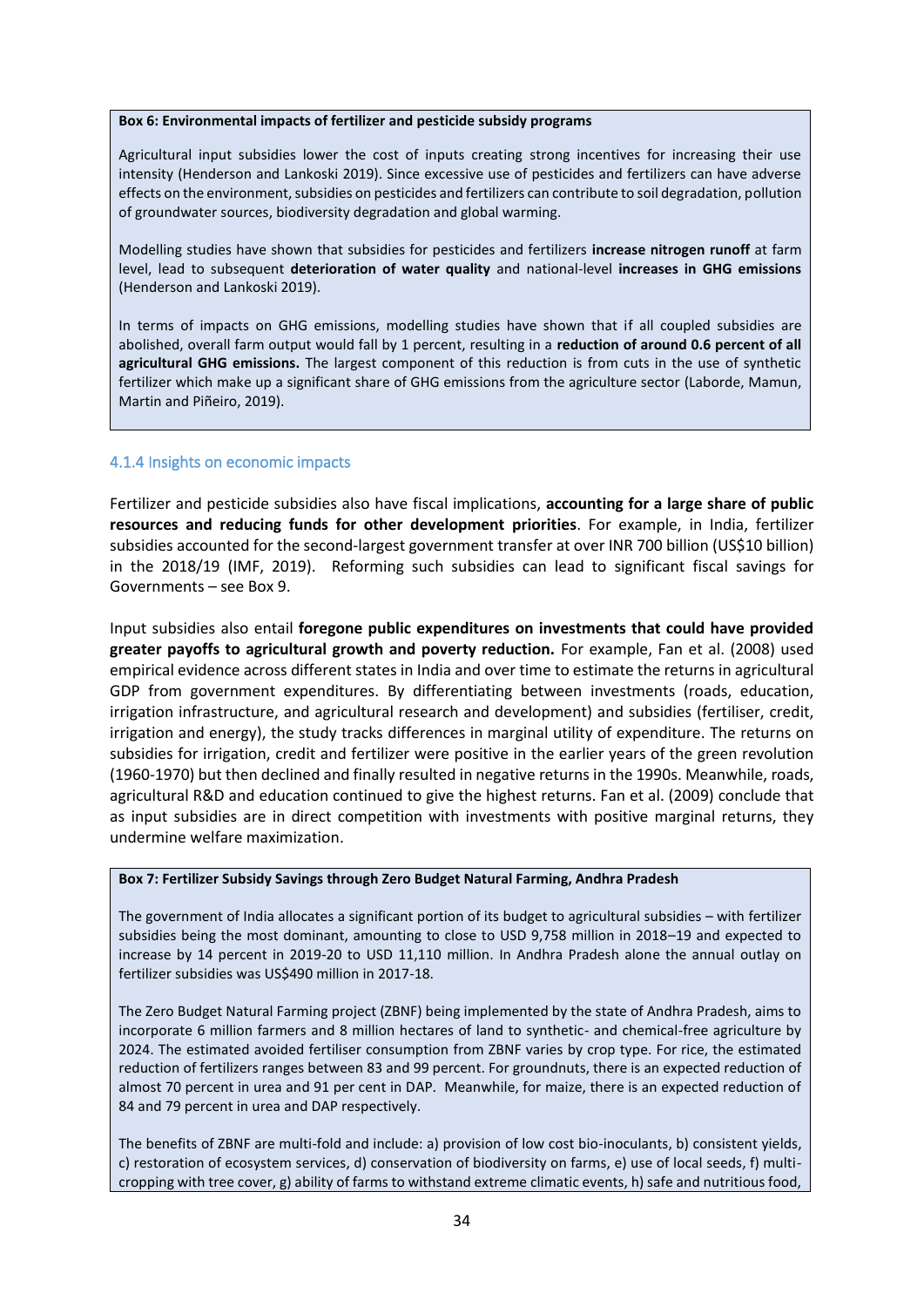i) improvements in health and j) empowerment of women farmers. The potential fiscal savings from the reduction in fertilizer subsidies will depend on the take-up of the program with estimated savings ranging from **US\$72 million to USD\$300 million**.

**Source:** Gupta, Tripathi and Dholakia 2020.

The health effects of using pesticides and fertilizers can lead to further economic impacts through **magnified health care costs and reduced productivity** in the labour market, among others. For example, the estimated annual illness costs of acute poisonings in Nepalese farmers due to pesticide use was nearly one third of total annual health-care costs. In Parana, Brazil, for each dollar spent on pesticides, approximately \$1.28 may be spent on health care and sick leave arising from occupational poisoning (WHO 2016).

Subsidies, to the extent that they provide incentives to increase production, impact agricultural trade balances either by reducing import requirements or increasing exports from the subsidizing country. The resulting increase in supply on global markets may lead to a reduction in global prices which in turn affects domestic market prices. Proponents have thus argued, especially in the SSA context, that input subsidies can reduce food prices and thereby benefit Africa's population— including poor farmers— who are buyers or net buyers of staple foods (Jayne and Rashid 2013). However, the few rigorous applied studies measuring the effects of fertilizer and pesticide subsidies on food prices in Malawi, Nigeria, and Zambia have found very weak and small effects on food prices (Takeshima and Liverpool 2013, Ricker-Gilbert 2012 as cited in Jayne and Rashid 2013). The **impact of input subsidies on food prices and food security thus remains ambiguous** and depends on numerous factors including the national context.

Other economic impacts of subsidies relate to issues of **smuggling, leakage and hoarding** of subsidized fertilizersfaced by some countries. Such practices result in either no increase in fertilizer use or inflated prices for targeted recipients. For example, in some Asian countries black markets for fertilizers flourished when fertilizer use was subsidized with many reports revealing how farmers resort to buying agricultural inputs on black markets at inflated prices and the widespread smuggling of fertilizers, e.g. from Bangladesh to India.

### <span id="page-34-0"></span>4.2 Insights on the impacts and effectiveness of taxes on pesticides and fertilizers

It is challenging to assess the impact of pesticide and fertilizer taxes given their relative recent introduction in only a handful of countries. Impacts depend on tax design including the structure of incentives created, tax rates adopted, the demand price elasticity<sup>57</sup>, and precision in targeting among other factors. The use of tax revenues, influence on public awareness and the signalling function of taxes are other important impact channels. Moreover, as countries often introduce a complex package of policies to address the use and management of pesticides and fertilizers, it is difficult to disentangle the contributions of specific instruments from the impact of the wider policy package. Political economy also plays an important role as efficient design needs to be aligned with political viability<sup>58</sup>.

Several studies suggest the overall impacts of these taxes as currently designed has been rather limited to date and there is a broad perception that existing tax rates have been too low to foster significant changes in the use of fertilizers and pesticides or their environmental or health impacts. In Sweden for

<sup>57</sup> Demand price elasticity determines the percentage change of demand for any commodity due to a 1% change in price of the same commodity (own price elasticity) or any other commodity (cross-price elasticity). Lower elasticities limit the effectiveness of taxes in achieving pollution reductions. In the case of fertilizers and pesticides estimated values of own price demand elasticities are generally low. Values of own price elasticities are typically higher in the long term.

<sup>58</sup> [https://tidsskrift.dk/scandinavian\\_political\\_studies/article/view/32930/31309](https://tidsskrift.dk/scandinavian_political_studies/article/view/32930/31309)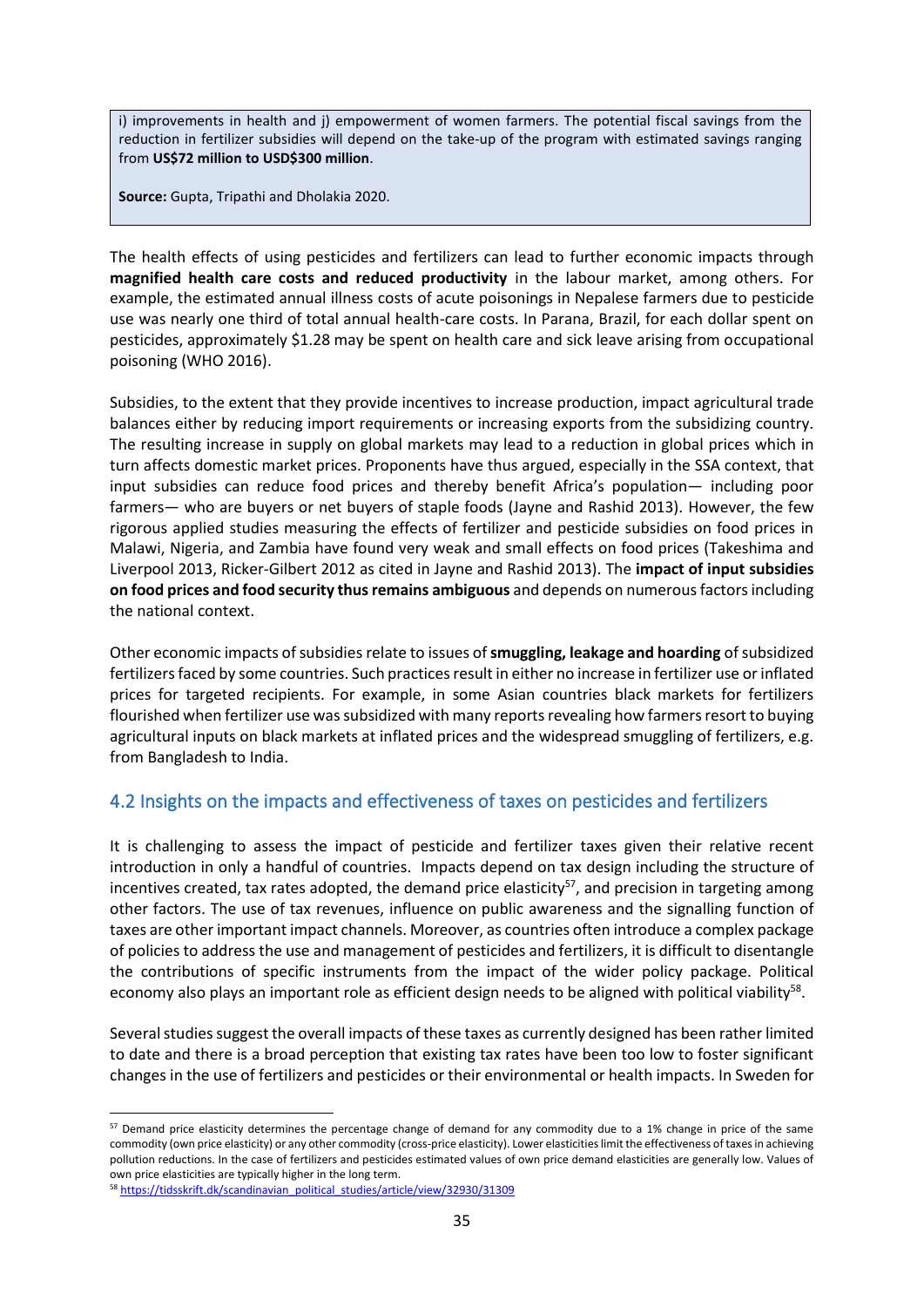example, marginal tax rates adopted have not been enough to generate the needed incentives to change behaviour (Sainteny 2011, Lavraut et al 2013). However, the impacts and effectiveness of these taxes varies across countries (see case boxes on Denmark and Norway) and depends on several factors as elaborated below.

#### <span id="page-35-1"></span>**Box 8: Norwegian Pesticide Tax (1999)**

The Norwegian pesticide tax is strongly aligned with the polluter pays principle. The tax was adopted in 1988 and subsequently updated in 1999. The new tax is area-based and differentiates between 7 bands of pesticides, based on their health and environmental risks. The human health criteria are based on the intrinsic properties of the pesticide and the exposure during mixing, while the environmental criteria consider toxicity of the pesticide in aquatic and terrestrial ecosystems and the leaching potential amongst others.

The base tax rate is fixed and uniform for all products; it started at NOK 20 and then increased to NOK 25. The base rate is then multiplied by a factor that varies by band—the factor increases proportionally to the risk the product poses. This tax design reflects the objective of reducing the use of pesticides that represent the greatest risk to human health and the environment (Institute for European Environmental Policy 2014).

However, the environmental impact and the effectiveness of Norway's pesticide tax have been challenging to measure as many variables influence the amount of pesticide sales. For example, both stockpiling (after announcement of a tax) and exceptions to sowing patterns obscured the effects of the tax on pesticide sales. Nevertheless, health and environmental risks were also assessed based on the trade of pesticides and are estimated to have reduced by approximately 35 percent compared to the 1996-1997 baseline period. (Rorstad 2005 as cited in IEEP 2014). Moreover, the annual income from the pesticide tax was around NOK 20 million and has increased to about NOK 60 million (EUR 7.2 million) a year (PAN Europe 2005 as cited in IIEP 2014). Overall, the banded tax system is considered effective as it not only encourages the more conservative use of pesticides but also provides an incentive to use less harmful products (OECD, 2010).

The **effectiveness of pesticide taxes in reducing the use of harmful products depends on various factors including price elasticities which vary depending on the product type, timeframe and type of farming.** As illustrated in [Table 7](#page-35-0) below, demand elasticities of pesticides are generally low ('relatively inelastic') and thus not very responsive to price changes. However, elasticities are typically higher in the longer term, thus, taxes are more likely to lead to a change in behaviour in the longer term as demand becomes less inelastic and farmers/consumers become more responsive to price changes. Demand elasticities for pesticides also vary across different types of farming, with arable farming generating the most elastic demand for pesticides while special crops growers have significantly less elastic demand compared to aggregate pesticide demand Böcker and Finger (2016). Thissuggests**taxes will lead to a reduction in pesticide use in the long-term (as elasticities increase),** with more of a reduction expected in arable farming compared to special crop production, (although pesticide application intensity is higher in the latter).

| Study          | Country             | <b>Elasticity value</b> | Demand         | Remarks |
|----------------|---------------------|-------------------------|----------------|---------|
| Aaltink (1992) | <b>Netherlands</b>  | $-0.21$ (short run)     | all pesticides |         |
|                |                     | $-0.22$ (long run)      |                |         |
| Dubberke and   | Germany             |                         |                |         |
|                |                     | $-0.78$ (long run)      | all pesticides |         |
| Schmitz (1993) | Schleswig-Holstein  | $-1.78$ (long run)      |                |         |
|                | Lower Saxony        | $-0,50$ (long run)      |                |         |
|                | North Rhine         | $-1.60$ (long run)      |                |         |
|                | Westphalia          |                         |                |         |
|                | Hesse               | $-1.38$ (long run)      |                |         |
|                | Rhineland-Platinate | $-1.90$ (long run)      |                |         |
|                |                     | $-1.42$ (long run)      |                |         |

#### <span id="page-35-0"></span>**Table 7: Review of demand own price elasticities for pesticides**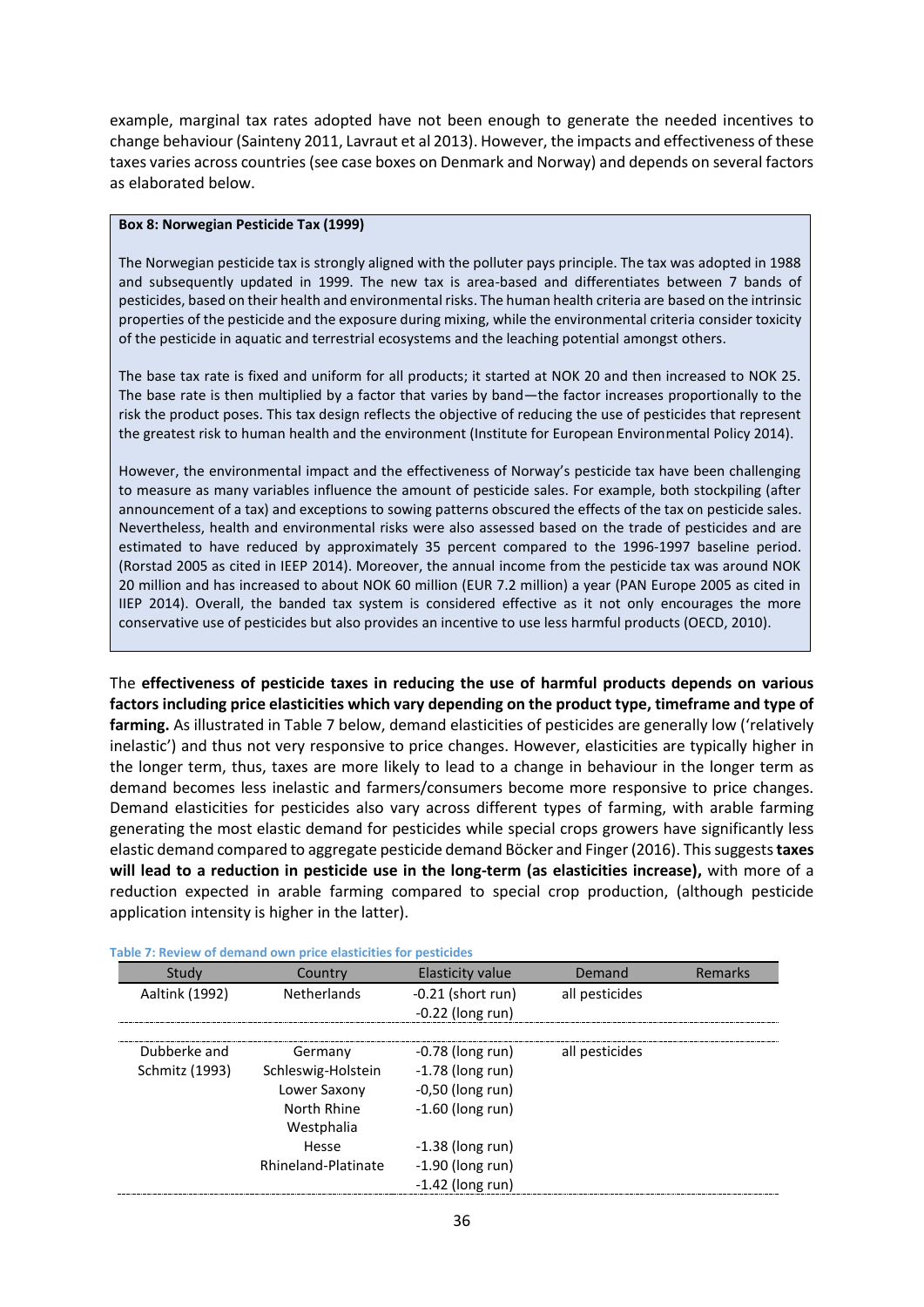|                  | Baden-      |                        |                              |               |
|------------------|-------------|------------------------|------------------------------|---------------|
|                  | Württenberg | $-1.53$ (long run)     |                              |               |
|                  | Bavaria     | $-1.37$ (long run)     |                              |               |
|                  | Saarland    |                        |                              |               |
| Dubgaard (1987)  | Denmark     | $-0.3$                 | Pesticides                   |               |
| Dubgaard (1991)  |             | -0.7 (long term)       | <b>Herbicides</b>            | $1971 - 1985$ |
|                  |             | -0.8 (long term)       | Fungicides /<br>insecticides | $1971 - 1985$ |
| Ecotec (1997)    | UK          | $-0.5$ to $-0.7$ (long | Herbicides                   | for cereal    |
|                  |             | term)                  |                              | grass weed    |
|                  |             |                        |                              |               |
| Green (1994)     | Sweden      |                        |                              |               |
|                  |             | $-0.93$ (long run)     | <b>Herbicides</b>            |               |
|                  |             | $-0.52$ (long run)     | <b>Fungicides</b>            |               |
|                  |             | $-0.39$ (long run)     | Insecticides                 |               |
| Johnsson (1991)  | Sweden      | $-0.30$                | Insecticides                 | filed         |
|                  |             | $-0.40$                | fungicides                   | experiments   |
| Oskam (1997)     | EU          | $-0.2$ to $-0.5$       | pesticides                   |               |
|                  |             |                        |                              |               |
| Randleman (1993) | US          | $-1.74$                | aggregate for                | 1948 - 1989   |
|                  |             |                        | pesticides                   | time series   |
| Russel, Smith,   | UK          | $-1.12$ (medium run)   |                              | $1989 - 1993$ |
| Goodwin (1997)   |             | $-1.09$ (medium run)   |                              | panel data    |
| Schulze (1983)   | Germany     | $-0.50$                | <b>Fungicides</b>            | LP model      |

Sources: Agne 2000, Bocker and Finger 2017.

It is **even more challenging to assess the impacts of fertilizer taxes** since environmental damage caused by fertilizer run-off varies strongly depending on the receiving environment at local level. The effectiveness of fertilizer taxes in addressing local nitrogen (N) problems has also been questioned as the weak relationship between N and P surpluses in agriculture and actual N and P losses from agriculture reduces the effectiveness of a fertilizer tax in achieving reductions in nutrient surpluses (van Zeijts (1999*)*. Nonetheless, there is **some evidence that using taxes (or phasing out VAT exemptions) on chemical fertilizers decreases their overall use.** An evaluation of programs in Austria, Finland and Sweden to institute a levy on nitrogen revealed they led to an overall reduction in use of 15 percent (Rougoor, Zeijts, Hofreither, and Backman 2001). The greatest reductions were achieved when the taxes were combined with other policy instruments and when the revenues raised were reinvested to promote sustainable alternatives. Some improvements in groundwater quality were associated with fertilizer taxes implemented in the Netherlands and Sweden (Westhoek et al. 2004). The Swedish fertilizer tax also led to a reduction in the excessive application of fertilizers and reductions in phosphorus and cadmium content.

As noted above, the effectiveness of pesticide and fertilizer taxes depends on their design. However, the **design of such instruments faces several challenges including setting the right tax rate and tax base**. Taxes which are set too high may encourage an increase in illicit imports / smuggling, while taxes which are too low may not have any effect on behaviour. Most countries levy specific rates per kg of active substance (e.g. Sweden, France). However, taxing on a per-volume basis of active substance does not differentiate for pesticide load and ignores new, low-dose products which are effective at lower quantities though potentially more toxic (Söderholm, 2009); thus, reductions in sales or use quantity are not a sufficient indicator of the effectiveness of a tax.

The effective design of taxes is further complicated by the fact that both pesticides and fertilizers are dispersed non-point pollutants. The approach to taxing diffuse pollutants is still quite recent with most countries relying on **command and control measures** given difficulties in implementing a tax that reflects damage from non-point source emissions, such as pesticides or pollution caused by nitrate and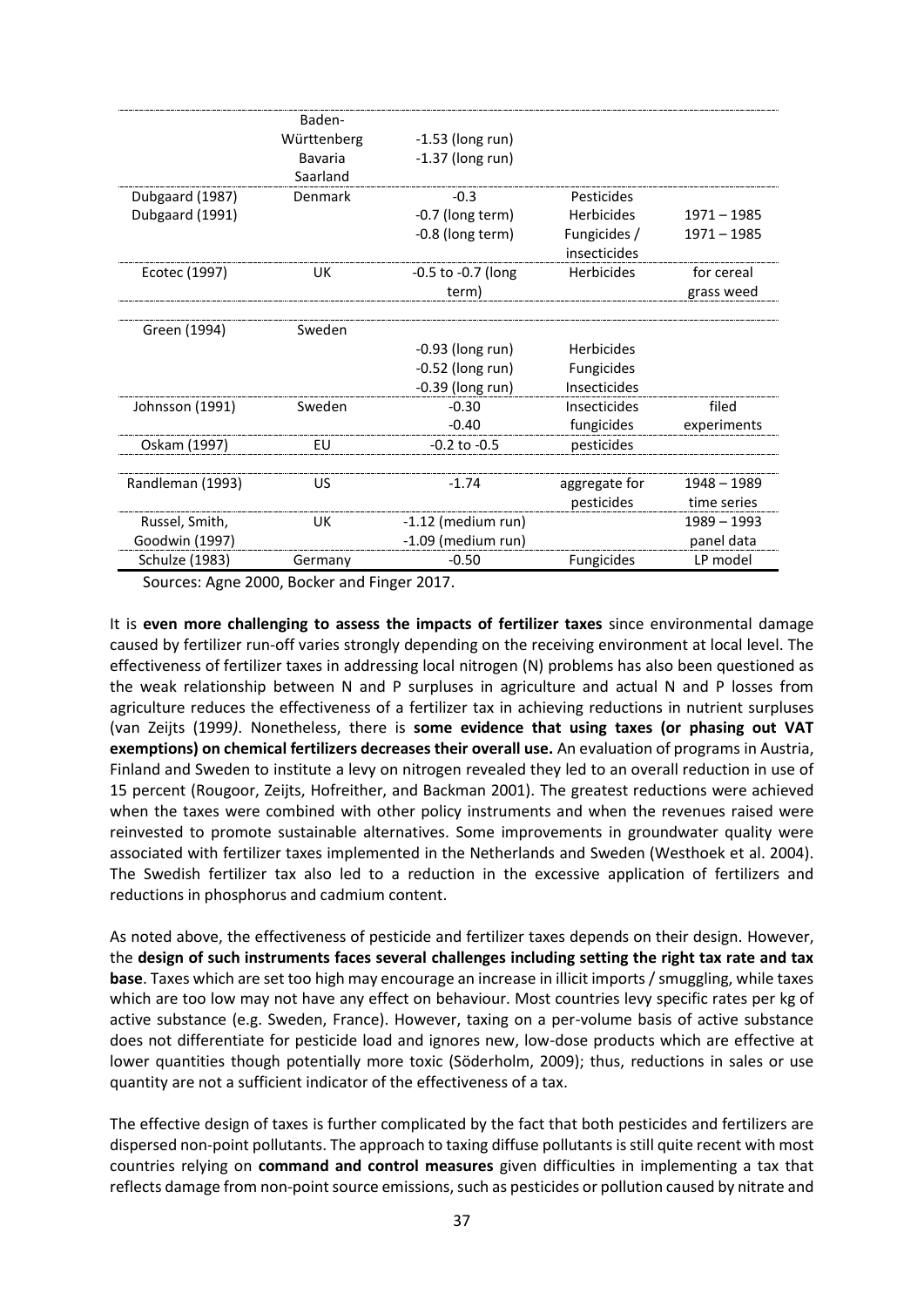phosphorus run-off (Segerson, 1988, Hrubovcak et al. 1990, Hansen 2002). Some countries rely on **voluntary measures**, for example Finland and Sweden have adopted voluntary agri-environmental measures through their rural development programs (RDP's) while the EU supports voluntary agrienvironmental measures under its Common Agricultural Policy (see Svanbäck, et al., 2019).

**Political economy considerations** are other critical factors in the effectiveness of pesticide and fertilizer taxes. In all countries where such instruments have been adopted, there have been concerns about the negative impact on competitiveness of farmers on global markets. Addressing such concerns and distributional impacts are critical to ensure political feasibility and often requires close engagement and negotiation with affected stakeholders. For example, in Denmark it took nearly eight years to implement the pesticides tax from the time the topic first appeared on the political agenda (Daugbjerg 1992, Daugbjerg 1998). Experiences in European countries highlight the importance of the revenue re-distribution mechanism in ensuring acceptance of the tax. Such mechanisms enable the compensation of farmers most affected by a tax on pesticides/fertilizers (see Box 6 on Denmark). Communication campaigns financed by tax revenues can also help build public support for policies aimed at decreasing the use of fertilizers and pesticides.

#### <span id="page-37-0"></span>**Box 9: Danish tax on pesticides**

In Denmark, a tax on pesticides was first introduced in 1996 and increased in 1998. In 2013 the pesticide tax system was reformed so that the level of each approved pesticide is calculated based on the human health risks, environmental load (toxicity to non-target individuals) and environmental fate (bioaccumulation, degradation, leaching to groundwater) as follows:

- Health tax: 107 kr./kg pesticide pr. unit environmental load index
- Environmental effect tax: 107 kr./kg active substance pr. unit environmental load index
- Environmental behaviour tax: 107 kr./kg active substance pr. unit environmental load index
- Basic tax: 50 kr./kg active substance (Kingdom of Denmark, Ministry of Taxation 2017).

The pesticide load indicator is a measure of the load on human health, nature and groundwater. The objective was to reduce the pesticide load by 40 per cent before 2016. With a significant reduction in the sales of pesticides, the largest impact of the reformed tax has been environmental. Overall, the load decreased for all cases except fungicides where the health indicator is positive (Pedersen and Nielsen 2019, Kingdom of Denmark, Ministry of Taxation 2017).

The pesticides tax raises over DKK 650 million annually (EUR 87 million) with revenues reimbursed to the agricultural sector (primarily through reduced land value tax) (Pedersen 2016). This reimbursement mechanism has helped reduce resistance to the tax among farmers. The government also earmarks funds for research on health effects of pesticides with the overarching objective being to limit the use of pesticides, minimise the load of pesticides on nature, the environment and health, and to develop alternative methods to control and prevent plant diseases, weeds, and pests (Kingdom of Denmark, Ministry of Environment and Food 2017).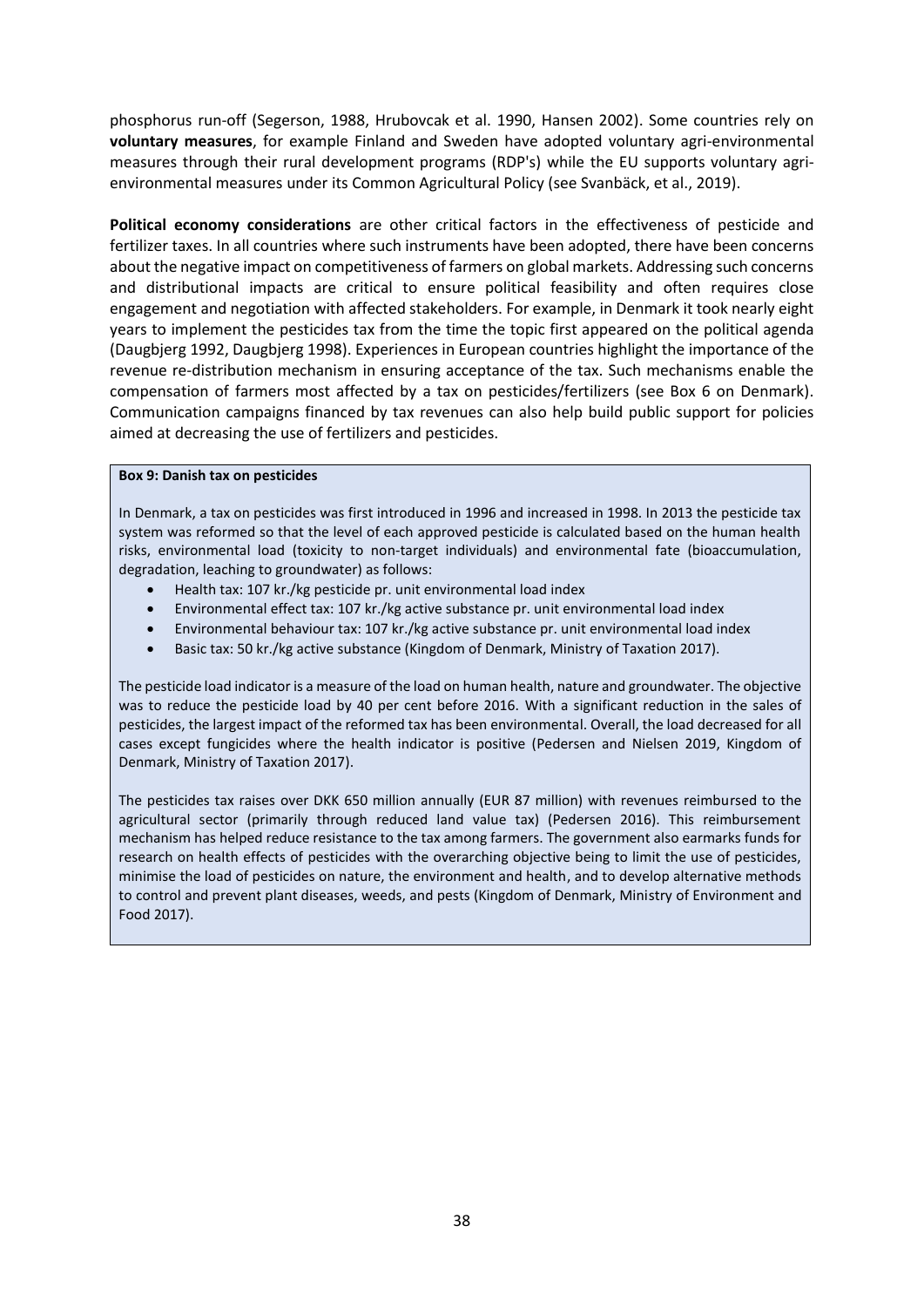# <span id="page-38-0"></span>5. Lessons learnt and policy insights

As set out in this paper, there are various fiscal policies including subsidies and taxes affecting activities in the agriculture sector. Certain types of fiscal policies can support agricultural development, for example through investments in innovation and infrastructure, and/or strengthen capacities to address environmental challenges, for instance by providing incentives for the adoption of climatesmart practices. However, certain types of fiscal policies can be inefficient or ineffective in their design and implementation; and undermine progress on sustainability and climate action. For various political economy considerations, governments often favour input subsidies over investment in public goods such as agricultural research and development. The impacts and effectiveness of these input subsidy programs depend on various factors and the political-economy context in which they operate.

### <span id="page-38-1"></span>5.1 Lessons from subsidy reform

**Many countries have made steps towards reforming their producer subsidy programs**. For example, OECD countries have significantly reduced coupled agricultural subsidies over the past two decade. Growing recognition of the high fiscal costs of subsidy programmes and the need to reduce fiscal expenditures have provided the strongest incentive to reform subsidy programs in many countries. Reform efforts have also been driven by increasing awareness of the limitations of central planning approaches, pressure from international organizations such as the World Bank and the IMF, changes in macroeconomic and trade policy, growing recognition of the distributional impacts and limited effectiveness of the subsidy programs.

In **Asia**, the first major reforms of agricultural input programs began in the 1980s. Bangladesh phased out its fertilizer subsidies between 1978 – 1983. Indonesia phased out most pesticide subsidies in 1986- 1989 and removed fertilizer subsidies in 1999. The Philippines and Sri Lanka removed fertilizer subsidies in 1988-1990. Turkey removed completely fertilizer and pesticide subsidies in 2001. These reforms were driven by various factors including fiscal pressures (see Box 10 on case of Indonesia).

#### <span id="page-38-2"></span>**Box 10: Phasing out pesticide subsidies in Indonesia**

During the Green Revolution, Indonesia invested heavily in irrigation infrastructure and production, storage, and distribution facilities for seed, fertilizer and chemical pesticides. It enabled farmers to purchase seed on credit through the Village Cooperative (KUD) if they accepted the entire prescribed package of seeds, fertilizers and pesticides. National expenditures on pesticide subsidies rose from US\$50 million per year in the 1970s to over US\$150 million per year in the mid-1980s. In 1984, fifteen years after launching the national rice intensification program, Indonesia reached its goal of self-sufficiency in rice, however, it faced overwhelming and resurgent pest outbreaks, in particular of brown planthopper (BPH).

In the 1980s, Indonesia began to reduce support to the agriculture sector, including the removal of pesticide subsidies. The reform was accompanied by a well-funded and widely disseminated national programme of Integrated Pest Management (IPM) to maintain rice production and farm incomes. This program introduced the innovative Farmer Field School model of agro-ecosystem-based experiential learning to promote informed crop management that was radically different from the agricultural intensification and extension approach which characterised the Green Revolution that preceded it.

Following the reform, pesticide applications halved in the country, reducing toxin releases in the environment and negative impacts on biodiversity and human health. At the same time, rice production grew by three million tons over four years. The reform also led to US\$ 100 million in fiscal savings.

However, government support for the program wavered after 1999 during the *reformasi* era and between 2000 and 2012, the total value of pesticide imports increased from US\$ 50 million to just under US\$300 million. By 2014, rice farmers were using more pesticides than ever, correlated with a resurgence of BPH.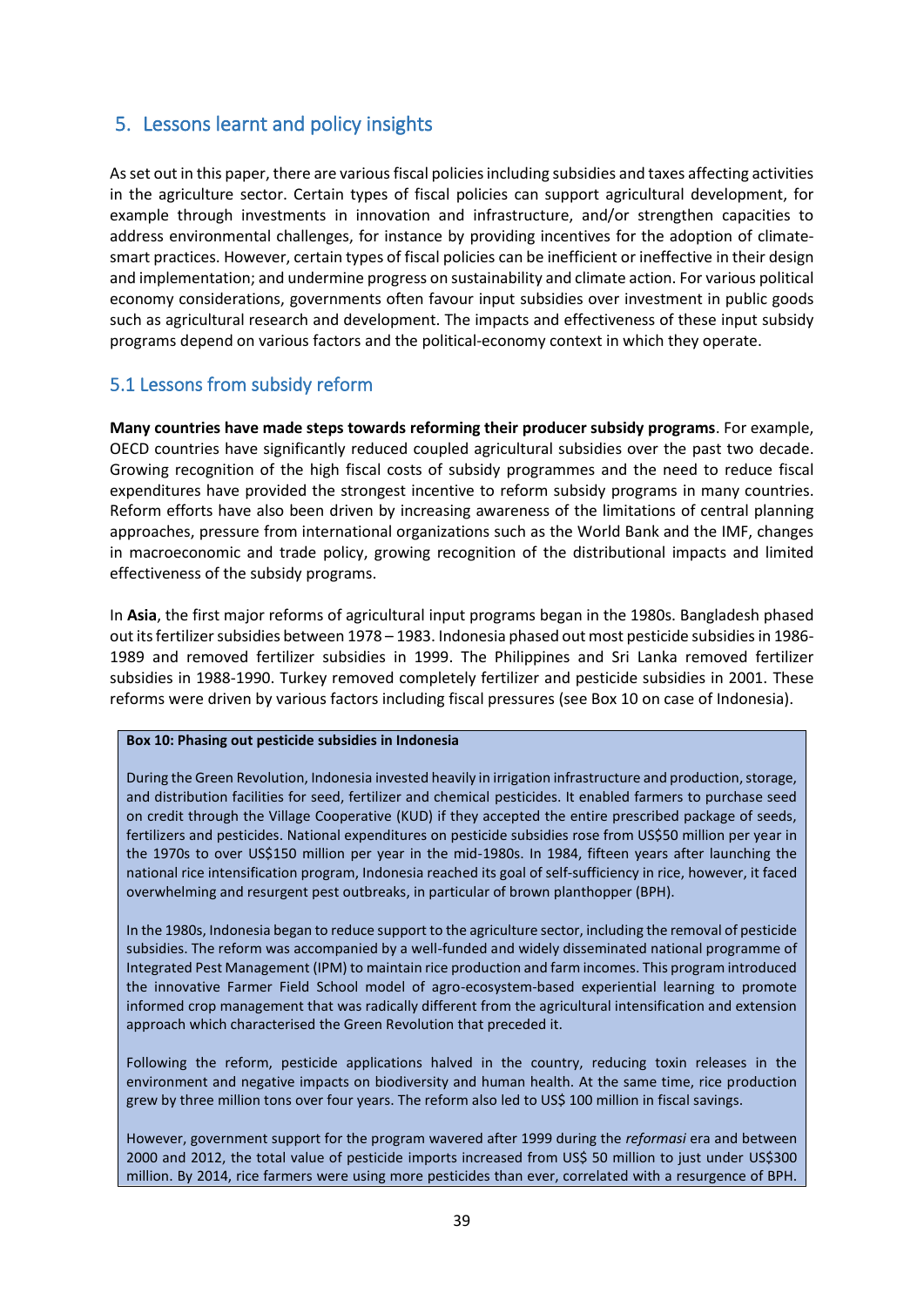Crop losses in high-production areas have been significant, approaching or even surpassing the 1985–1986 outbreak that led to the establishment of the national IPM program. The experience of Indonesia provides an important cautionary note about the sustainability of government supported IPM programs and the importance of designing self-sustaining agronomic practices with a long-term horizon.

**Source:** Thorburn 2015

Among **sub-Saharan African countries**, implementation of structural adjustments programs in the 1980s provided a major impulse to reform agriculture subsidy programs. However, the sudden dismantling of agricultural input subsidy programmes and liberalised agricultural input markets had a negative impact on smallholder farmers as the disappearance of national supply channels following privatisation of state-controlled commodity boards and the removal of government subsidies led to a significant drop in input use for cash crops, contributing to declines in quality and yields (Crawford et al. 2006, Baltzer and Hansen 2011, Bumb 1995, Bumb and Baanante 1996, IFDC 2001a). This experience highlights the **importance of a well-managed process of phasing out/reforming input subsidies** which offers farmers clear incentives to transition to more sustainable agricultural practices.

With the shift towards market-based development, governments have been turning to other types of support including **better-targeted support**, public investments in infrastructure and research, and soil fertility restoration, among others. For example, as part of the "smart subsidy" programs of the 1990s, some countries—Nigeria, Zambia, and Zimbabwe reconfigured their subsidies to better target intended beneficiaries – see Box 11 on experience in Zambia. <sup>59</sup> Since 2014, several governments have reformed (Malawi and Ghana)<sup>60</sup> or temporarily discontinued (Ghana<sup>61</sup> and Tanzania<sup>62</sup>) their agricultural input subsidy programmes.

#### <span id="page-39-0"></span>**Box 11: Reforming fertilizer subsidies in Zambia through better targeting**

According to analysis by Xu, Guan, Jayne (2009), recommended fertilizer application rates in two specific years was often unprofitable reflecting a market failure that kept fertilizer use below optimal levels for sustained agricultural productivity growth. However, since 2013, adjustments have been made to the Farmer Input Support Programme (FISP) and other government input subsidy programs to improve household and national food security; raise incomes ofsmall-scale farmers and ensure access to agricultural inputs by small-scale farmers. The program's intended beneficiaries are farmers that work on less than 5ha of land. The subsidy shoulders between 50 and 75 percent of input costs and will be progressively scaled down over time.

The reformed program has been criticised for allocating more subsidized inputs to wealthier households (within the 5ha cut-off, those working on 2+ha). To address this, the program will pilot a system of evouchers that have been effective in Nigeria in delivering inputs directly to recipients' mobile phones. The initiative is expected to reduce crowding-out and to promote the development of a private input sector. To address the issue of low maize-fertilizer response rates, studies have recommended promoting other complementary inputs and management practices including conservation farming that could help reduce pressure on fallow land.

**Sources:** Xu, Guan, Jayne 2009, Mason, Jayne and Mofya-Mukuka 2013, Kato and Greely 2013.

<sup>59</sup><https://openknowledge.worldbank.org/bitstream/handle/10986/6650/390370AFR0Fert101OFFICIAL0USE0ONLY1.pdf?sequence=1> page 32

<sup>60</sup> Houssou, N., Andam, K., Asante-Addo, C., 2017. "Can Better Targeting Improve the Effectiveness of Ghana's Fertilizer Subsidy Program? Lessons from Ghana and Other Countries South of the Sahara", IFPRI Discussion Paper 1605:<http://ebrary.ifpri.org/cdm/ref/collection/p15738coll2/id/131068 >.

<sup>&</sup>lt;sup>61</sup> Kato and Greeley (2016)

<sup>62</sup> (Mather and Ndyetabula, 2016)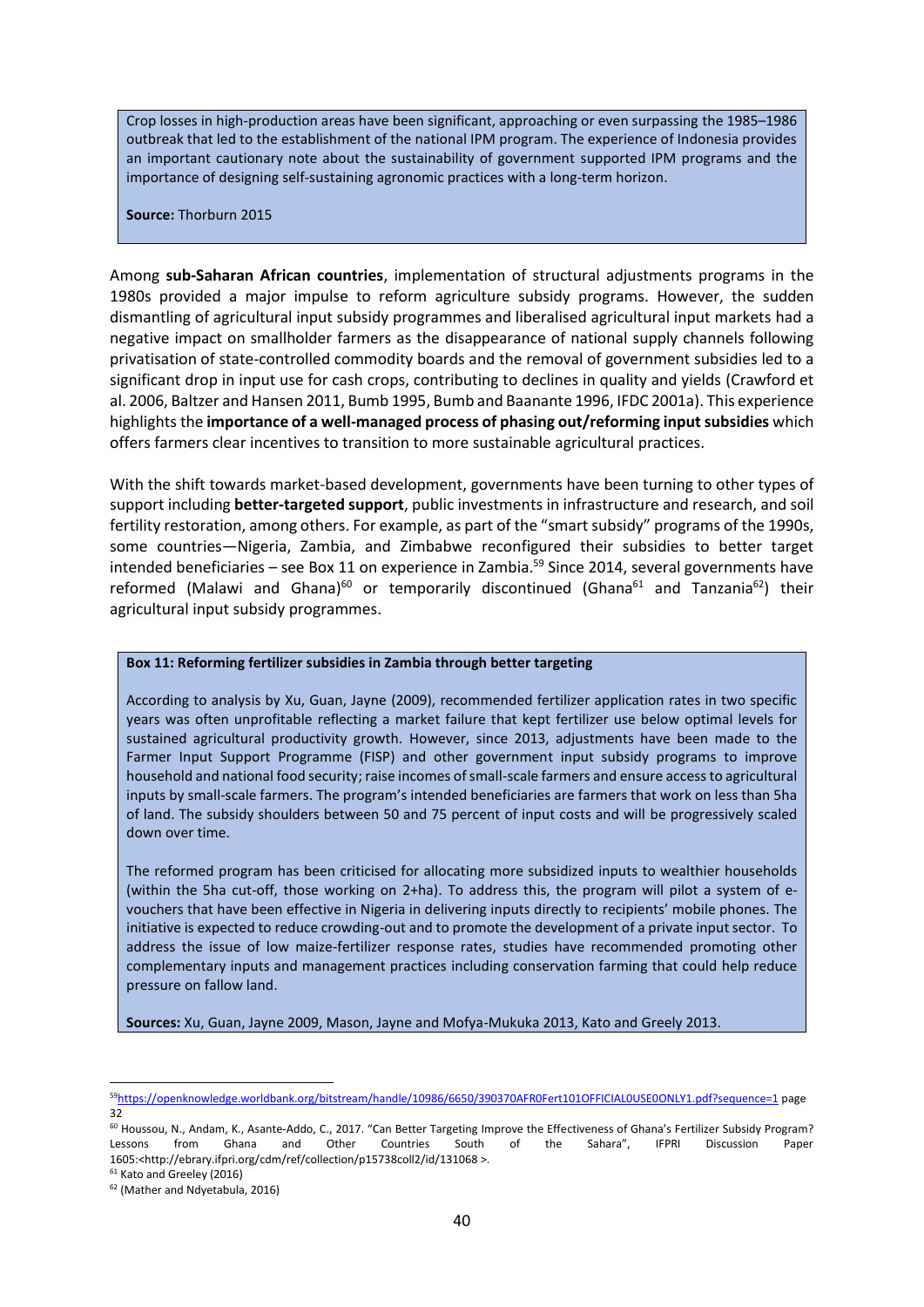In some cases, subsidy programs were preventing the development of the private/commercial sector for fertilizers and certain countries undertook **subsidy reforms to correct such market failures.** For example, the Bangladesh Agricultural Development Corporation initiated a reform at the retail level liberalizing prices and removing subsidies. At the same time wholesale prices remained uniform and controlled. As a result, despite the removal of subsidies, the rapid growth of fertilizer use continued<sup>63</sup>. This contrasts to the situation in other countries including Ghana, Nigeria, Poland, Russia, Venezuela, and Zambia where fertilizer use decreased significantly following subsidy removal. The response of the private sector to subsidy reform has generally been weak in Sub-Saharan Africa except for Kenya<sup>64</sup>.

### <span id="page-40-0"></span>5.2 Insights on the design of subsidies and taxes on pesticides and fertilizers

Based on literature reviewed for this paper and country experiences to date, it is apparent that the efficiency and effectiveness of agricultural input subsidies largely depends on how subsidy programs are designed and implemented. A critical first step in the design of subsidy programs is **identifying clear policy objectives.** Adopting conflicting policy objectives or the vague formulation of policy objectives may lead to potential trade-offs (Pan and Christiansen 2012). The approach to subsidy implementation will largely depend on the final policy objective. For example, when the policy goal is to increase agricultural productivity and income, input vouchers could be distributed among poor smallholders who are unable to purchase fertilizers at market prices to minimize crowding out of commercial supplies. However, if the policy goal is to boost aggregate output, the most efficient users of fertilizers should receive priority access to the subsidy program to ensure maximum effect based on a detailed assessment of the most efficient producers.

Overall, **fiscal policies are most effective as part of a toolbox of complementary policies** such as regulations, awareness and communication campaigns. Working together this toolbox can effectively stimulate the systemic and behavioural changes needed to prevent and reduce pollution and associated health impacts. It is particularly important for fiscal instruments addressing fertilizer and pesticide use to incentivize appropriate use and discourage mis- and over-use of such potentially harmful products. Thus, much of the literature (Dreshcel et al 2001, Tittonell and Giller 2012 as cited in Jayne and Rashid 2013) strongly advises linking fiscal instruments with farmer training and education programs to improve the efficiency with which farmers use fertilizers and pesticides, within the context of more comprehensive soil fertility management programs and integrated pest management programs.

Moreover, fiscal policies can play an important role in **broader packages to address wider policy objectives including on climate change**. For example, as part of its contribution to the Paris Climate Agreement, New Zealand's Climate Change Response (Zero Carbon) Amendment Act 2019 introduces several farm-level levies including a producer/importer level levy on fertilizers to reduce nitrogen oxide emissions ( $N_2$ O) in particular (FAIRR 2020). A new policy document published in China in response to the 2030 Sustainable Development Agenda sets out a comprehensive vision for agriculture which includes restructuring agricultural subsidies and reducing the use of chemical fertilizers. While the impact of these new policies is still unclear, a study based on 13,000 field experiments across the main agro-ecological zones in China suggests that with the right incentives and training, farmers can improve crop yields by an average of 11 percent, decrease use of fertilizers per crop by 15 percent, saving approximately \$1.2 billion on nitrogen (World Economic Forum 2020).

**Clear targeting is another critical factor determining effectiveness of subsidies.** In certain parts of the world, such as sub-Saharan Africa, where the use of fertilizers remains at suboptimal levels, using welltargeted input subsidiesin cases where market failures are well-identified may be justified. Introducing

<sup>63</sup> See Sidhu (1992), IFDC (1994).

<sup>64</sup> <https://openknowledge.worldbank.org/bitstream/handle/10986/6650/390370AFR0Fert101OFFICIAL0USE0ONLY1.pdf?sequence=1>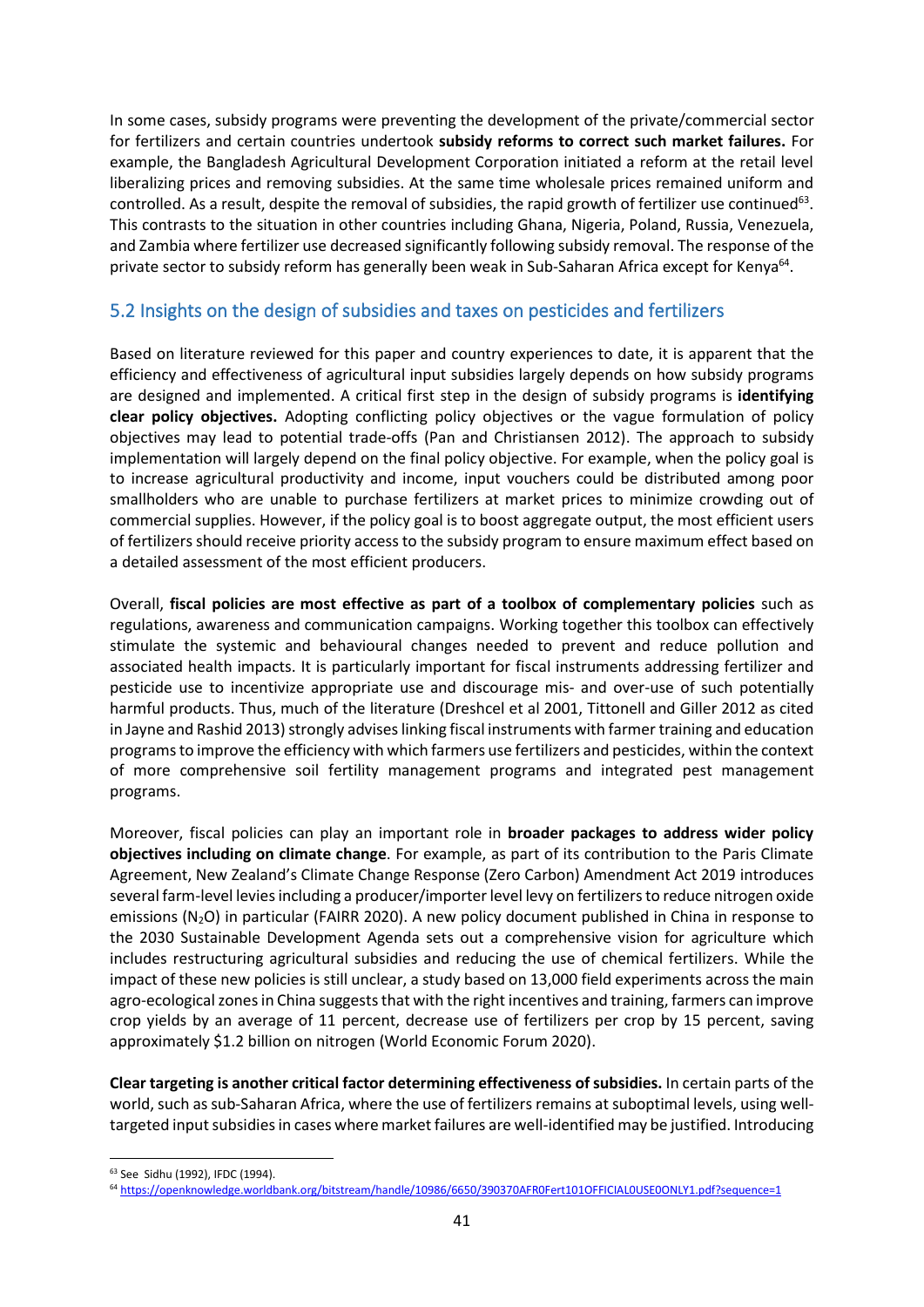subsidies in areas where crop-fertilizer productivity is low may not be justified as greater welfare maximization can be achieved through investment in alternatives such as infrastructure, agricultural R&D, and land conservation. There is thus a need to evaluate the next-best alternative and internalize environmental and health costs in a cost-benefit analysis before the introduction of input subsidy programs.

In general, transitioning from input subsidies to de-coupled agricultural support is associated with reduced environmental degradation and pollution and consequently improved health outcomes. In cases **where the use of subsidies is justified but the current design of subsidies is not effective, a reform/repurposing should be considered.** This should be informed by an analysis of losers and beneficiaries and based on consultations with affected stakeholders. **Support should be repurposed and designed in a way that rewards sustainable behaviour or creates positive incentives**. For example, in contrast to input subsidies, agri-environmental payments for complying with fertiliser application constraints (for cereals and oilseeds) consistently decrease levels of nitrogen application and improves environmental outcomes for water quality and GHG emissions (Henderson and Lankoski 2019).

**How subsidy programmes are designed can also lead to distributional impacts** with powerful/large farmers benefitting more from the support than smaller farmers (e.g. Bangladesh). For example, subsidy rates differentiated by the final market destination of specific crops, e.g. higher fertilizer subsidies paid to export crops than subsidies paid to food crops such as rice, may result in poor smallholder farmers losing out due to their budgetary constraints. Such distributional impacts should be clearly identified and communicated to build support for reform by debunking myths on the purported beneficiaries of subsidy programs.

In countries suffering from mis- and over- use of pesticides and fertilizers and consequent nutrient surpluses, **taxes on the production/consumption of pesticides and fertilizers could be considered**. Given own price elasticities, analysis suggests such taxes will lead to a reduction in pesticide use in the long-term (as demand elasticities increase) with more of a reduction expected in arable farming compared to special crop production, although in the latter pesticide application rates per hectare are higher. It is worth nothing that even in the countries where fertilizer use is still at suboptimal levels, using **fiscal instruments to incentivize a switch from chemical to organic fertilizer (i.e. tax reductions for organic fertilizers) could yield environmentally positive results** by encouraging the use of the less polluting alternatives.

For such taxes to be effective, attention must be paid to the **design of the tax** including the tax rates applied which should reflect damage/risks to the environment and human health, as in the case of the banded tax system in Norway (see box 5). Some economists propose adopting fertilizer taxes on a graduated scale where a tax is not levied if fertilizer application rates are sufficiently low, however, the tax rises sharply with higher/excessive application levels, which could lead to runoff and leaching. If designed as a sliding scale, the tax would burden the agriculture sector less overall, but would lead to the same reductions in use. Assessing the toxicity of a commodity is also useful for **setting targets and measuring impact of such taxes**. For example, the pesticide load indicator is a measure of the load on human health, nature and groundwater that was used to set objectives of the Danish pesticide tax (see box 6). The objective was to reduce the pesticide load by 40 per cent before 2016 and with the sales of pesticides reducing significantly, the load decreased for all cases except fungicides (Pedersen and Nielsen 2019, Kingdom of Denmark, Ministry of Taxation 2017).

Another critical factor for successful implementation of a tax is careful analysis and effectively addressing **political-economy concerns**. Typically, NGOs and the scientific/academic community are strong supporters of such taxes while farmers associations generally resist proposals to adopt taxes on fertilizers and pesticides. Most concerns are based on competitiveness grounds while distributional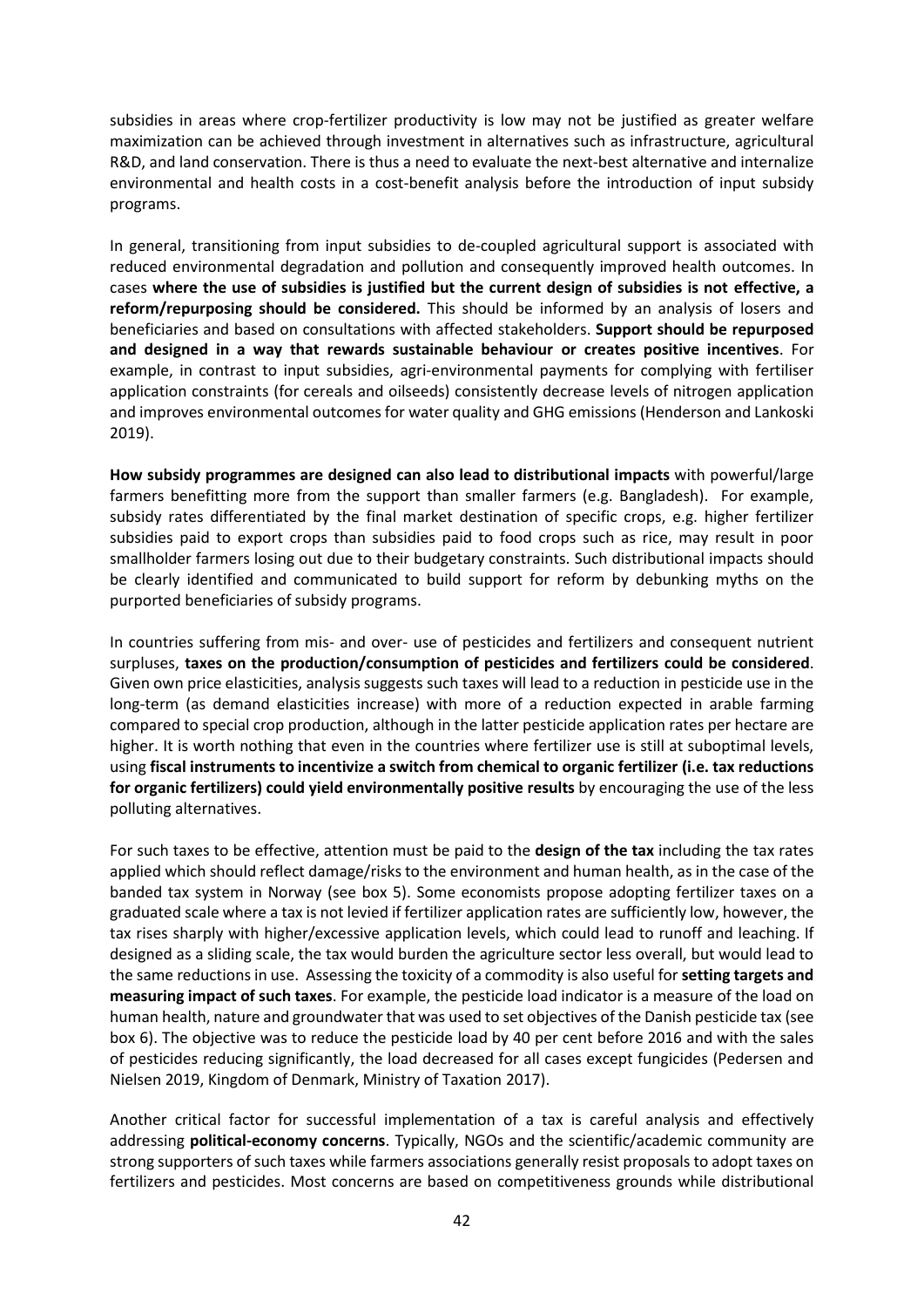aspects also play an important role. As a result of these concerns, current taxes on fertilizers and pesticides often include a **mechanism to redistribute tax revenues** (e.g. in some countries financing export subsidies) as a form of compensation for farmers (e.g. in Austria). Earmarking tax revenue for further environmental uses and/or rebating it to the affected population and/or the sector have been found to increase public acceptance (see Danish pesticide tax, Box 6). Such revenue redistribution mechanisms can help ensure political viability of the tax by addressing its distributional impacts and contribute to policy goals, see e.g. Andersen  $(1994)^{65}$ .

The use of such taxes has been limited to a handful of countries to date, reflecting various concerns including competitiveness and distributional impacts. Nonetheless, growing recognition of the environmental and health costs from uncontrolled use of fertilizers and pesticide will provide further pressure for more efficient policies to address these impacts and well-designed taxes on pesticides and fertilizers can play an important role going forward. When carefully designed such instruments can provide a cost-effective tool to prevent and reduce pollution and associated health impacts from the use of pesticides and fertilizers, complementing other policy measures as part of a wider, comprehensive approach. Such fiscal instruments could also contribute to other policy objectives including on climate change by helping to reduce GHG emissions from the agriculture sector. There is also scope for wider use of other types of fiscal incentives such as reduced tax rates on organic fertilizers to encourage the adoption of sustainable farming practices and reward certain types of activities such as ecosystems restoration, storing carbon, and creating positive incentives through payment for ecosystem services (PES) schemes as part of a comprehensive approach to a sustainable food systems transformation.

<sup>65</sup> Andersen M.S., (1994), Governance by green taxes. Making pollution prevention pay, Manchester University Press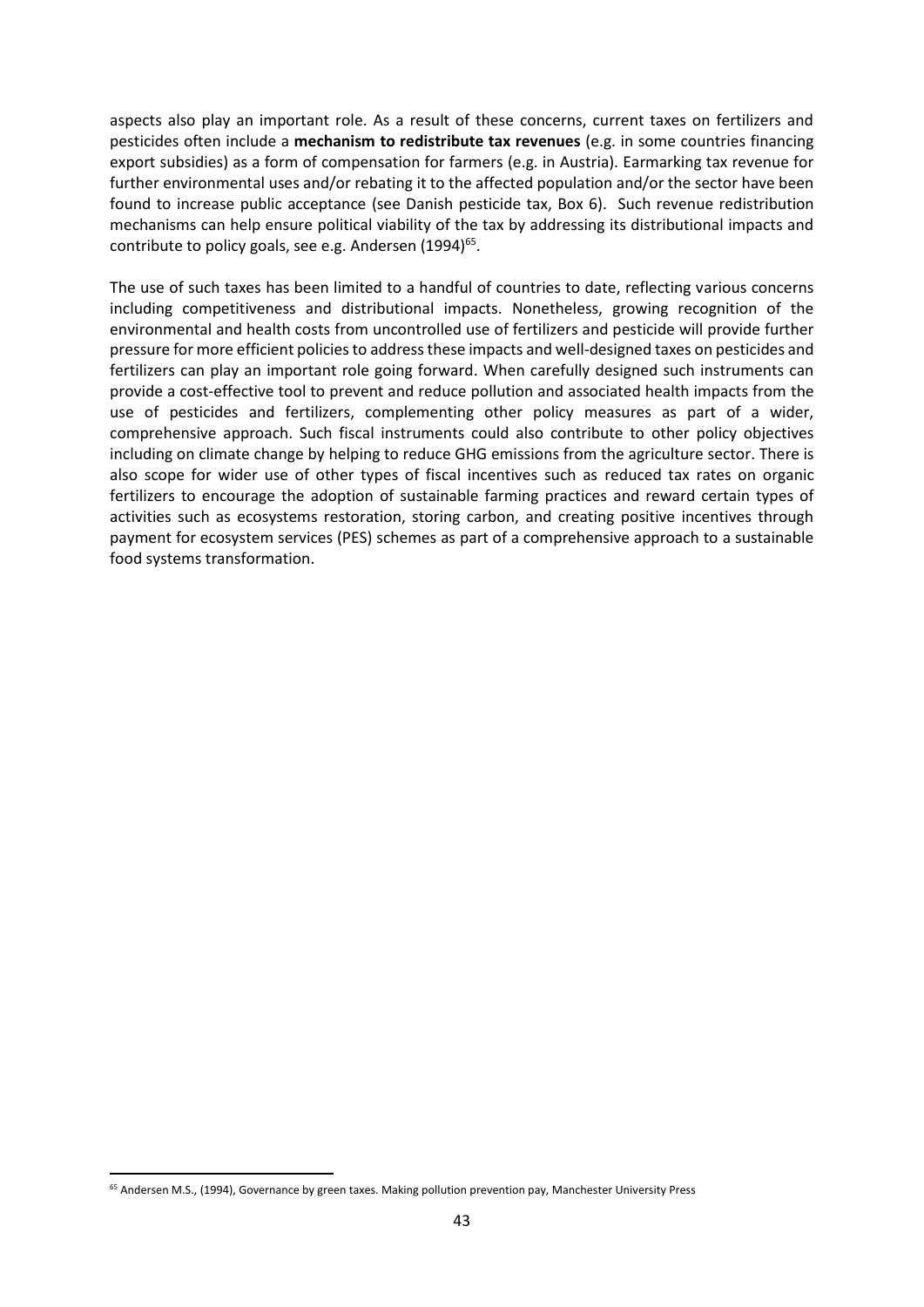### <span id="page-43-0"></span>6. References

- An International Center for Soil Fertility and Agricultural Development (IFDC). (2006). Input Subsidies and Agricultural Development: Issues and Options for Developing and Transitional Economies [Background paper to Africa Fertilizer Summit 2006]. Available at: http://www.interreseaux.org/IMG/pdf/15 Bumb et al--Input Subsidies and Agric Dev.pdf.
- Baltzer, Kenneth. (2012). Evaluation Study: Agricultural input subsidies in Sub-Saharan Africa. Published by DANIDA. Retrieved through: https://www.oecd.org/derec/49231998.pdf.
- Gregory D.I., Bumb, D.L. (2006). Factors Affecting Supply of Fertilizer in Sub-Saharan Africa. Agriculture and Rural Development Department, Discussion Paper 24, World Bank, Washington.
- Morris M., Kelly V.A., Kopicki R.J., Byerlee D. (2007). Fertilizer use in African agriculture. Lessons learned and good practice guidelines. Directions in Development, Agriculture and Rural Development, The World Bank, Washington.
- FAIRR. (2020). Assessing climate-related risks in the global meat industry [PowerPoint Presentation].
- FAOSTAT. (2019). Compare Data [webpage]. Available at: http://www.fao.org/faostat/en/#compare.
- Food and Agriculture Organisation of the United Nations. (2017). The future of food and agriculture: Trends and challenges. Retrieved through: http://www.fao.org/3/a-i6583e.pdf.
- Food and Agriculture Organisation of the United Nations and International Water Management Institute. (2017). Water pollution from agriculture: a global review. Rome, Italy.
- Fresco L. (2003). Plant nutrients: what we know, guess and do not know, Assistant Director-General. Agriculture Department Food and Agriculture Organization of the United Nations (FAO) IFA/FAO AGRICULTURE CONFERENCE Rome.
- Hernandez M.A., Torero M. (2010). Fertilizer Market Situation: Market Structure, Consumption and Trade Patterns, and Pricing Behaviour. Markets, Trade, and Institutions Division, International Food Policy Research Institute (IFPRI).
- Chirwa C., Andrew Dorward (2013), Agricultural input subsidies: changing theory and practice
- Gardner Bruce L., (1987), The economics of agricultural policies,
- World Health Organization. (2009). "The WHO Recommended Classification of Pesticides by Hazard." Geneva, Switzerland.
- Antle, J.M., Cole, D.C., & Crissman, C.C. (1998). Further evidence on pesticides, productivity and farmer health: Potato production in Ecuador. Agr Econ, 18(2), 199–207.
- Agne, Stefan. (2000). The Impact of Pesticide Taxation on Pesticide Use and Income in Costa Rica's Coffee Production. Chapter 7: The Econometric Estimation of Pesticide Demand. *Pesticide Policy Project Publication Series*, Hannover, Germany.
- Antle, J.M., & Pingali, P.L. (1994). Pesticides, Productivity, and Farmer Health: A Philippine Case Study. Am J Agr Econ, 76, 418–430.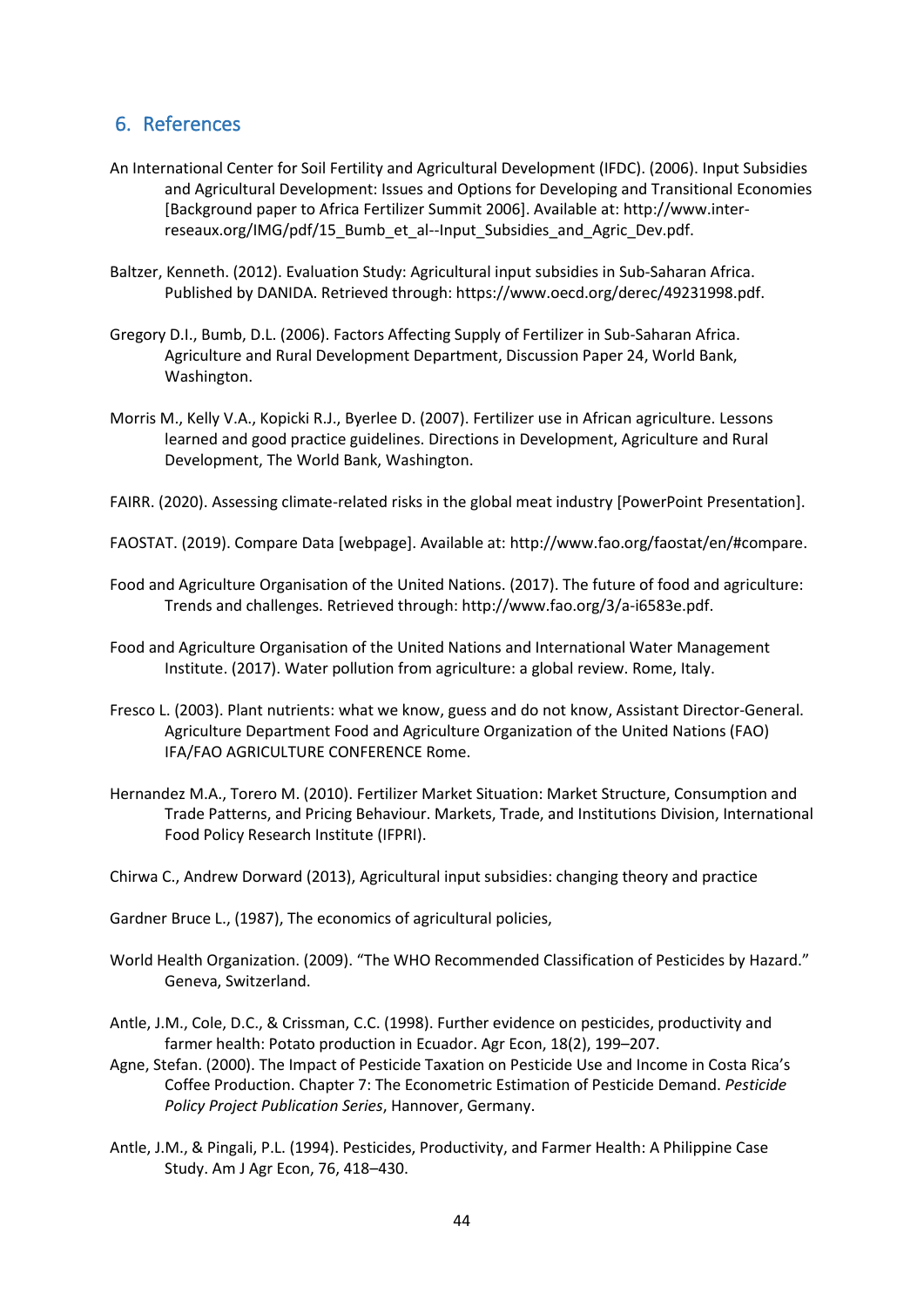- Böcker, Thomas Gerd and Robert Finger. (2016). A Meta-Analysis on The Own-Price Elasticity Of Demand For Pesticides [56th Annual Conference, Bonn, Germany], German Association of Agricultural Economists (GEWISOLA).
- Chen, X., D. Zheng, Y. Xu and X. Fan. (2018). Perceptions, Risk Attitude and Organic Fertilizer Investment: Evidence from Rice and Banana Farmers in Guangxi, China. *Sustainability* 10, doi:10.3390/su10103715.
- Chirwa C., Andrew Dorward (2013), Agricultural input subsidies: changing theory and practice
- Crawford, Jayne, and Kelly (2006). Alternative Approaches for Promoting Fertilizer Use in Africa." Agriculture and Rural Development Discussion Paper 22, World Bank, Washington, DC.
- Crawford, E. W., T. Jayne, and V. Kelly. 2006. Alternative Approaches for Promoting Fertilizer Use in Africa, with Particular Reference to the Role of Fertilizer Subsidies. World Bank, Agriculture and Rural Development Discussion Paper.
- Culliney, T., Pimentel, D., & Pimentel, M. (1992). Pesticides and natural toxicants in foods. Agr Ecosyst Environ, 41, 126-150.
- Debra, K. 2002. "Agricultural Subsidies in Sub-Saharan Africa: A Reflection." PowerPoint presentation made at the Second Regional Meeting of Agro-Inputs Trade Associations in West and Central Africa, Mercure Sarakawa Hotel, Lomé, Togo, December 5–6. IFDC Africa Division.
- Denning, G., P. Kabambe, P. Sanchez, A. Malik, R. Flor, R. Harawa, P. Nkhoma, C. Zamba, C. Banda, C. Magombo, M. Keating, J. Wangila, J. Sachs. 2009. Input Subsidies to Improve Smallholder Maize Productivity in Malawi: Toward an African Green Revolution. Plos Biology,7(1)
- Dorward, A., and E. Chirwa. 2011. The Malawi Agricultural Input Subsidy Programme: 2005/06 to 2008/09. International Journal of Agricultural Sustainability,16:232–247
- Druilhe, Z. and J. Barreiro-Hurlé 2012. Fertilizer subsidies in sub-Saharan Africa. SA Working Paper No. 12-04. Food and Agriculture Organization of the United Nations, Rome.
- European Commission. (1997). Commission Communication of 26 March 1997 on environmental taxes and charges in the Single Market. Available through: [https://eur-lex.europa.eu/legal](https://eur-lex.europa.eu/legal-content/EN/TXT/HTML/?uri=LEGISSUM:l28058&from=IT)[content/EN/TXT/HTML/?uri=LEGISSUM:l28058&from=IT.](https://eur-lex.europa.eu/legal-content/EN/TXT/HTML/?uri=LEGISSUM:l28058&from=IT)
- Food and Agriculture Organization of the United Nations and the World Health Organization. (2014). The International Code of Conduct on Pesticide Management. Available through: [http://www.fao.org/fileadmin/templates/agphome/documents/Pests\\_Pesticides/Code/Code](http://www.fao.org/fileadmin/templates/agphome/documents/Pests_Pesticides/Code/Code_ENG_2017updated.pdf) [\\_ENG\\_2017updated.pdf.](http://www.fao.org/fileadmin/templates/agphome/documents/Pests_Pesticides/Code/Code_ENG_2017updated.pdf)
- Food and Agriculture Organization of the United Nations and the World Health Organization. (2019). International Code of Conduct for the Sustainable Use and Management of Fertilizers. Available through[: http://www.fao.org/3/ca5253en/ca5253en.pdf.](http://www.fao.org/3/ca5253en/ca5253en.pdf)

Fenner, K., Canonica, S., Wackett, L.P., & Elsner, M. (2013). Evaluating Pesticide Degradation in the Environment: Blind Spots and Emerging Opportunities. Science, 341, 752-758.

Gardner Bruce L., (1987), The economics of agricultural policies, McGraw-Hill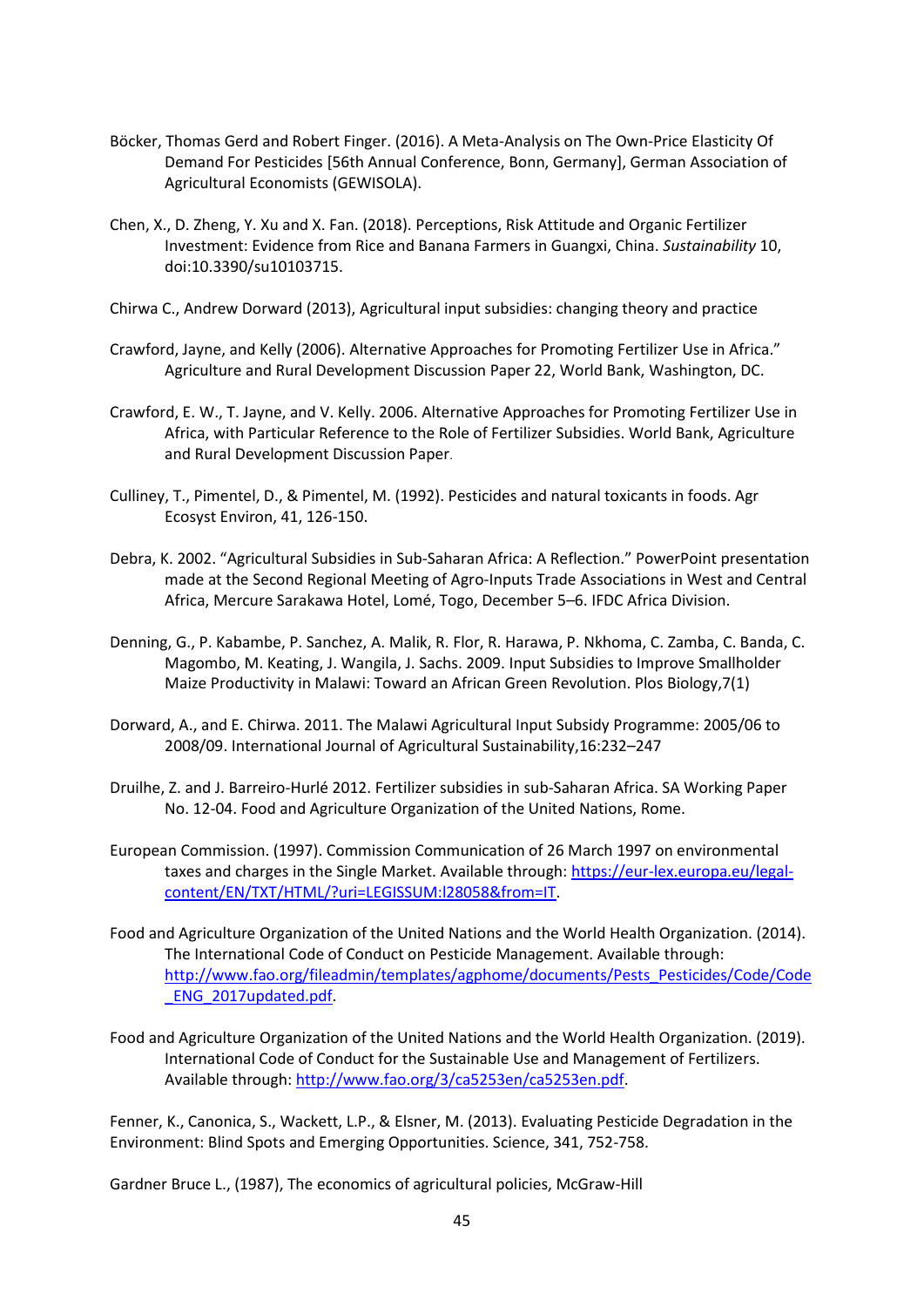- GERRITSE, Ronald (1990), "Producer subsidies: issues and arguments", in Producer subsidies (Ronald Gerritse, ed.), pp. 134-153, Pinter Publishers, London and New York
- Government of Kenya (2020), Pest Control Products Board THE PEST CONTROL PRODUCTS ACT(Cap. 346), Available through:<http://www.pcpb.go.ke/pcpb-fees/>
- Gupta, N., S. Tripathi, and H. Dholakia. (2020). Can Zero Budget Natural Farming Save Input Costs and Fertiliser Subsidies? Evidence from Andhra Pradesh. Council on Energy, Environment and Water (CEEW). Available through[: https://www.ceew.in/sites/default/files/zero.pdf.](https://www.ceew.in/sites/default/files/zero.pdf)
- Hemming, D.J, E. Chirwa, A. Dorward, H.J Ruffhead, R. Hill, J. Osborn, L. Langer, :. Harman, H. Asaoka, C. Coeffey, D. Philips. (2018). Agricultural input subsidies for improving productivity, farm income, consumer welfare and wider growth in low and lower-middle-income countries: a systematic review. *Campbell Systematic Reviews* 14 (4).
- Hopper, D., 1993. Indian Agriculture and Fertilizer: An Outsider's Observations. Keynote Address to the Fertiliser Association of India (FAI) Seminar on Emerging Scenarios in Fertilizer and Agriculture: Global Dimensions in New Delhi, India.
- Institute for European Environmental Policy. (2014). Environmental Tax Reform in Europe: Opportunities for the Future. Annexes to the Final Report. Brussels, Belgium.
- Jayne Thomas S., Nicole M. Masona, William J. Burkeb, Joshua Arigac, (2018), Review: Taking stock of Africa's second-generation agricultural input subsidy programs, Food Policy 75 (2018) 1–14
- IFDC (2003) "Input Subsidies and Agricultural Development: Issues and Options for Developing and Transitional Economies. [http://www.inter-reseaux.org/IMG/pdf/15\\_Bumb\\_et\\_al--](http://www.inter-reseaux.org/IMG/pdf/15_Bumb_et_al--Input_Subsidies_and_Agric_Dev.pdf) [Input\\_Subsidies\\_and\\_Agric\\_Dev.pdf](http://www.inter-reseaux.org/IMG/pdf/15_Bumb_et_al--Input_Subsidies_and_Agric_Dev.pdf)
- International Monetary Fund. 2019. India: Country Report No. 19/385. Retrieved through: https://www.imf.org/~/media/Files/Publications/CR/2019/1INDEA2019001.ashx.

Johnson, M., Hazell, P., & Gulati, A. (2003). The Role of Intermediate Factor Markets in Asia's Green Revolution: Lessons for Africa? Am J Agr Econ, 85(5), 1211–1216.

Johnston, B.F., & Mellor, J.W. (1961). The Role of Agriculture in Economic Development. Am Econ Rev, 51(4), 566–593.

- Jayne, T. S. and Shahidur and Rashid. (2013). Input Subsidy Programs in Sub-Saharan Africa: A Synthesis of Recent Evidence. *Agricultural Economics 44* (6): 547-562.
- Kato, Tamahi and Martin Greely. (2016). Agricultural Input Subsidies in Sub-Saharan Africa. Institute of Development Studies Bulletin 47(2). Retrieved through: https://bulletin.ids.ac.uk/index.php/idsbo/article/view/2716/html.
- Laborde, D., A. Mamun, W. Martin and V. Piñeiro. 2019. Modelling the Impacts of Agricultural Support Policies on Greenhouse Gas Emissions from Agriculture. IFPRI.
- Mason NM, Jayne Tet al. (2013). Zambia's input subsidy programs. Agricultural Economics 44: 613– 628.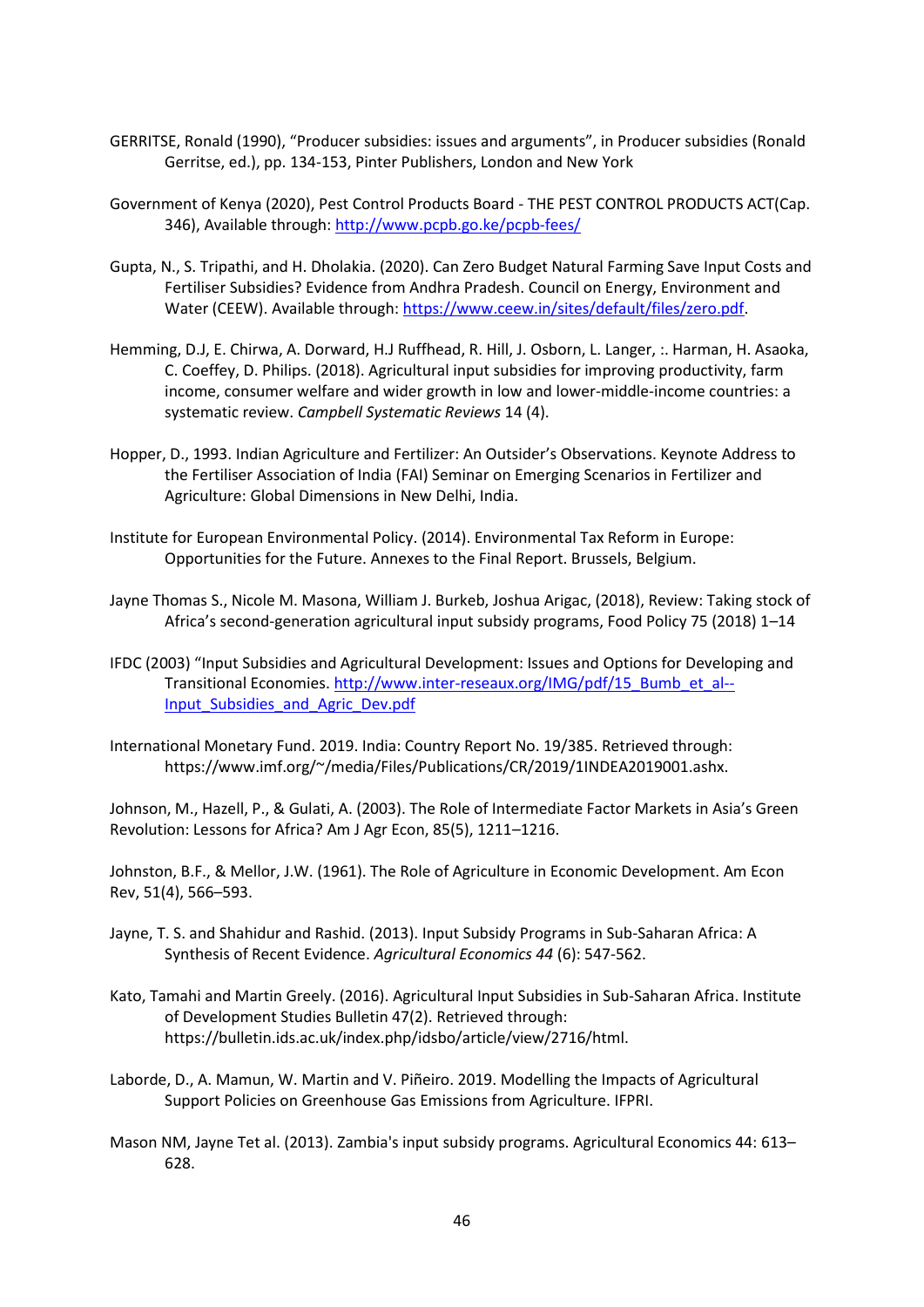Mamun, A., W. Martin, S. Tokgoz. 2019. Reforming Agricultural Subsidies for Improved Environmental Outcomes. IFPRI.

McArthur, J.W., & McCord, G.C. (2014). "Fertilizing growth: Agricultural inputs and their effects in economic development." Global Economy and Development Working Paper No. 77. Brookings Institute: Washington, DC.

- Minde, I. J., and P. Ndlovu. 2007b. How to make agricultural subsidies smart. Paper Prepared for Contribution to the Ministerial Seminar, Maputo, Mozambique, 8 June 2007, Regional Strategic Analysis and Knowledge Support System for Southern Africa (ReSAKSS-SA).
- Minde, I., Jayne, T.S., Crawford, E., Ariga, J., Govereh, J., 2008. Promoting fertilizer use in Africa: Current issues and empirical evidence from Malawi, Zambia, and Kenya, Regional Strategic Analysis and Knowledge Support System for Southern Africa. (ReSAKSS) Working Paper No. 13. ReSAKSS, Pretoria, South Africa.
- Morris Michaal, Valerie A. Kelly, Ron J. Kopicki, Derek Byerleee, (2007), Fertilizer use in African agriculture: Lessons learned and good practice guidelines Washington, D.C.: World Bank.
- Mozambique, Council of Ministers. (2007). Pesticides Management Regulation. Available through : https://www.masa.gov.mz/wp-content/uploads/2018/06/PESTICIDES-MANAGEMENT-REGUTATION.pdf.
- NEPAD Planning and Coordinating Agency. (2011). The Abuja Declaration on Fertilizers for an African Green Revolution: Status of Implementation at Regional and National Level. Available through[: https://africafertilizer.org/wp-content/uploads/2017/04/Seventh-Progress-Report](https://africafertilizer.org/wp-content/uploads/2017/04/Seventh-Progress-Report-on-the-Abuja-Declaration-on-Fertilizers-for-an-African-Green-Revolution.pdf)[on-the-Abuja-Declaration-on-Fertilizers-for-an-African-Green-Revolution.pdf.](https://africafertilizer.org/wp-content/uploads/2017/04/Seventh-Progress-Report-on-the-Abuja-Declaration-on-Fertilizers-for-an-African-Green-Revolution.pdf)

Organisation for Economic Co-operation and Development. 1998. Improving the Environment through Reducing Subsidies (Parts I and II), OECD Publications, Paris.

- Organisation for Economic Co-operation and Development. 2017. Environmental Fiscal Reform: Progress, Prospects and Pitfalls. Retrieved through: [https://www.oecd.org/tax/tax](https://www.oecd.org/tax/tax-policy/environmental-fiscal-reform-G7-environment-ministerial-meeting-june-2017.pdf)[policy/environmental-fiscal-reform-G7-environment-ministerial-meeting-june-2017.pdf.](https://www.oecd.org/tax/tax-policy/environmental-fiscal-reform-G7-environment-ministerial-meeting-june-2017.pdf)
- Organisation for Economic Co-operation and Development. 2018. Tracking Economic Instruments and Finance for Biodiversity. Available through: [https://www.oecd.org/environment/resources/Tracking-Economic-Instruments-and-Finance](https://www.oecd.org/environment/resources/Tracking-Economic-Instruments-and-Finance-for-Biodiversity.pdf)[for-Biodiversity.pdf.](https://www.oecd.org/environment/resources/Tracking-Economic-Instruments-and-Finance-for-Biodiversity.pdf)
- Organisation for Economic Co-operation and Development. 2019. [Agricultural Policy Monitoring and](https://www.oecd-ilibrary.org/agriculture-and-food/agricultural-policy-monitoring-and-evaluation_22217371)  [Evaluation report.](https://www.oecd-ilibrary.org/agriculture-and-food/agricultural-policy-monitoring-and-evaluation_22217371) OECD Publishing, Paris.
- Organisation for Economic Co-operation and Development. (n.d. a). OECD iLibrary [webpage]. Available through[: https://www.oecd-ilibrary.org/taxation/tax/indicator](https://www.oecd-ilibrary.org/taxation/tax/indicator-group/english_76e12892-en)[group/english\\_76e12892-en.](https://www.oecd-ilibrary.org/taxation/tax/indicator-group/english_76e12892-en)
- Organisation for Economic Co-operation and Development. (n.d. b). Glossary of tax terms. [webpage]. Available through: [https://www.oecd.org/ctp/glossaryoftaxterms.htm.](https://www.oecd.org/ctp/glossaryoftaxterms.htm)
- Organisation for Economic Co-operation and Development and Food and Agriculture Organisation. (2019). OECD-FAO Agricultural Outlook 2019-2028, OECD Publishing, Paris/Food and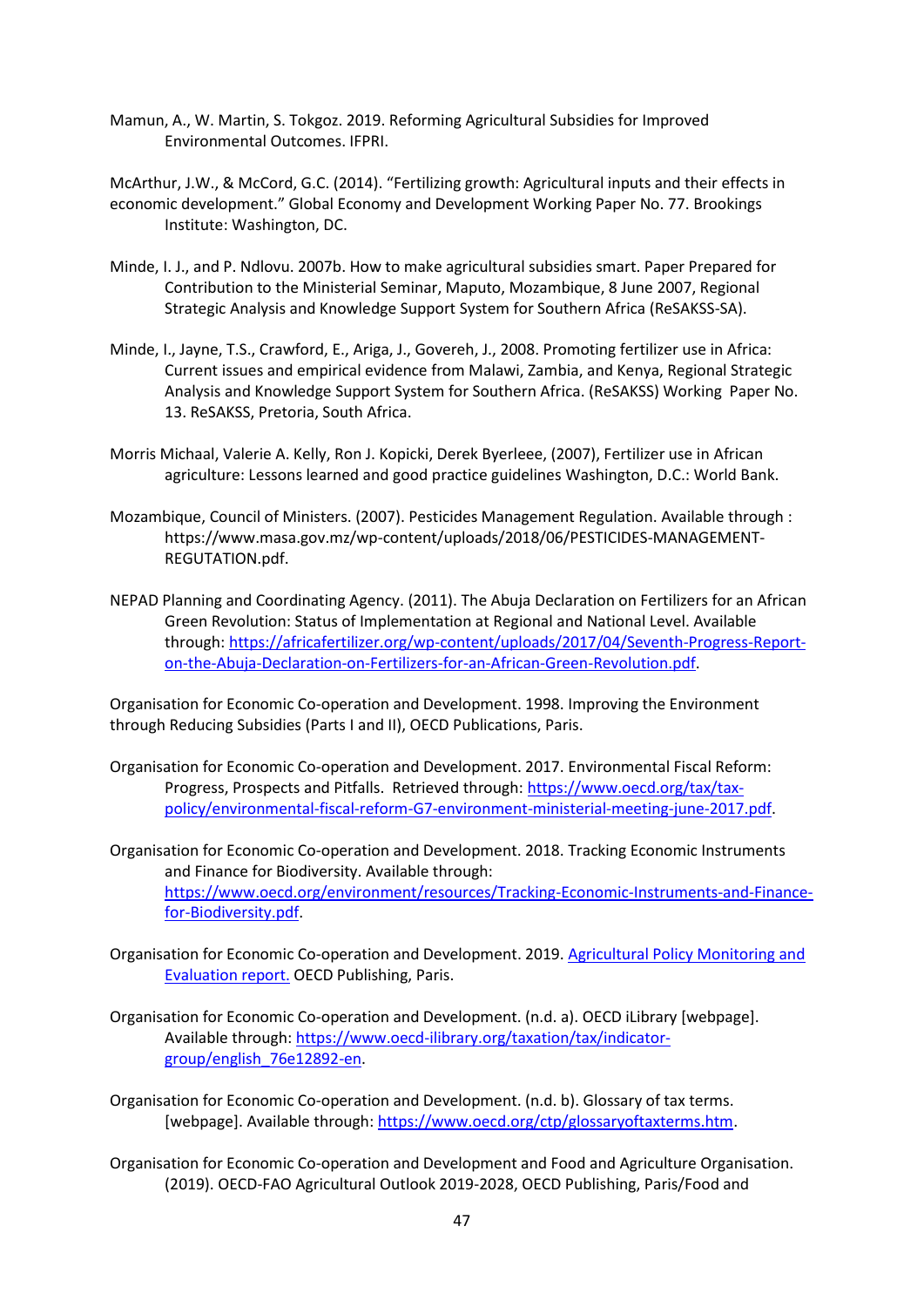Agriculture Organization of the United Nations, Rome. Retrieved through: https://doi.org/10.1787/agr\_outlook-2019-en

Pieters, Jan and Helen Mountford (1999, forthcoming), "Can we tell a perverse subsidy if we see one?", in Greening the Budget, Edward Elgar, Cheltenham, Glousteshire, United Kingdom.

- Pimentel, D., 2009. Environmental and economic costs of the application of pesticides primarily in the United States. In: Peshin, R., Dhawan, A.K. (Eds.), Integrated Pest Management: Innovation-Development Process. Springer Science + Business Media,
- Racke, K. (2003). Release of pesticides into the environment and initial concentrations in soil, water, and plants. Pure Appl Chem, 75(11-12), 1905-1916.
- Rotterdam Convention Secretariat. (2017). Rotterdam Convention on the Prior Informed Consent Procedure for Certain Hazardous Chemical and Pesticides in International Trade. Available through: [http://www.pic.int/TheConvention/Overview/TextoftheConvention/tabid/1048/language/en](http://www.pic.int/TheConvention/Overview/TextoftheConvention/tabid/1048/language/en-US/Default.aspx) [-US/Default.aspx.](http://www.pic.int/TheConvention/Overview/TextoftheConvention/tabid/1048/language/en-US/Default.aspx)
- Svanbäck, A., M. McCrackin, D. Swaney, H. Linefur, G. Gustafsson, R. Howarth, and C. Humborg. (2019). Reducing agricultural nutrient surpluses in a large catchment–Links to livestock density. *Science of the Total Environment* 648: 1549-1559.
- Sachs, J. 2012. How Malawi Fed Its Own People. New York Times Op-Ed piece, April 19, 2012
- Scherr, S. 2003. Securing Protected Areas and Ecosystem Services in the Face of Global Change. Working Group 1, Understanding Global Change: Socioeconomic Factors. World Resources Institute: Washington, D.C.
- Schultz, T.W. (1964). Transforming Traditional Agriculture. New Haven: Yale University Press.
- Sheahan Megan, Christopher B. Barrett, Casey Goldvale, (2017), Human health and pesticide use in Sub-Saharan Africa, Agricultural economics
- Steenblik, Ronald. (1998). Subsidy Reform: Doing More to Help the Environment by Spending Less on Activities that Harm It. Presented at IUCN's 50th Anniversary Symposium, Fontainebleau France, November 1998.
- Sutton, Mark & Howard, Clare & Erisman, Jan Willem. (2011). The European Nitrogen Assessment: Sources, Effects and Policy Perspectives. 10.1017/CBO9780511976988.

The Economics of Ecosystems and Biodiversity (TEEB). (2015). TEEB for Agriculture & Food: an interim report[, http://www.teebweb.org/agriculture-and-food/interim-report/](http://www.teebweb.org/agriculture-and-food/interim-report/)

- Thorburn, Craig. 2015. The Rise and Demise of Integrated Pest Management in Rice in Indonesia. *Insects,* 6, pp. 381-408. doi:10.3390/insects6020381
- Tomich, T.P., Kilby, P., Johnston, B.F., 1995. Transforming Agrarian Economies: Opportunities Seized, Opportunities Missed. Cornell University Press, New York.
- Travisi, C.M., Nijkamp, P., 2008. Valuing environmental and health risk in agriculture: a choice experiment approach to pesticides in Italy. Ecol. Econ. 67, 598–607.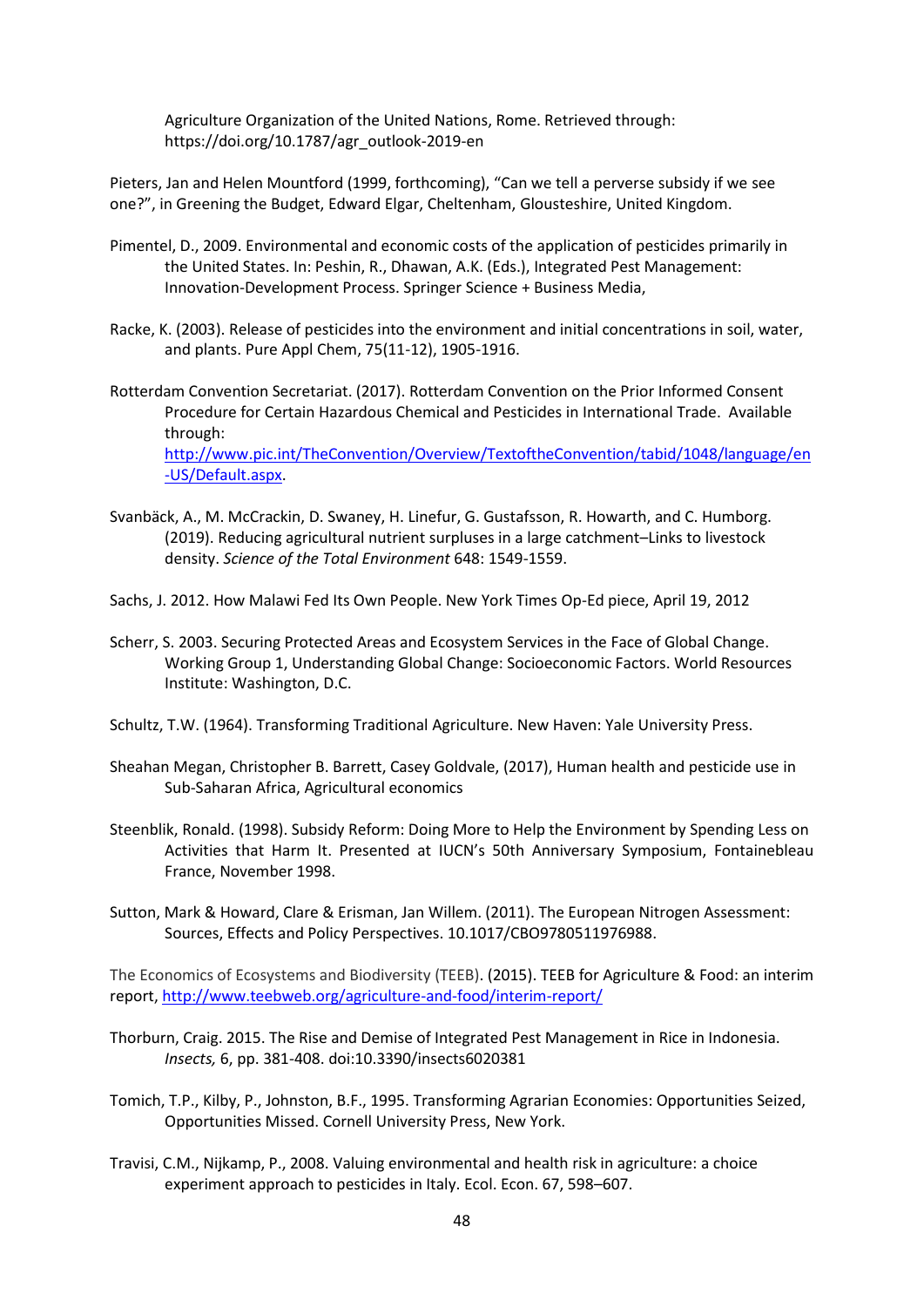- Transnational to Combat Illicit Trade. (2019). Mapping the Impact of Illicit Trade on the Sustainable Development Goals. Retrieved through: [https://unctad.org/meetings/en/Contribution/DITC2019\\_TRACIT\\_IllicitTradeandSDGs\\_fullrep](https://unctad.org/meetings/en/Contribution/DITC2019_TRACIT_IllicitTradeandSDGs_fullreport_en.pdf) [ort\\_en.pdf.](https://unctad.org/meetings/en/Contribution/DITC2019_TRACIT_IllicitTradeandSDGs_fullreport_en.pdf)
- United Nations Environment Programme. (2017). Towards a Pollution-Free Planet Background Report. Available at: http://wedocs.unep.org/bitstream/handle/20.500.11822/21800/UNEA\_towardspollution\_lo ng%20version\_Web.pdf?sequence=1&isAllowed=y.
- United Nations Department of Economic and Social Affairs Population. (2019). Interactive Dataset. Available at: [https://population.un.org/wpp/.](https://population.un.org/wpp/)

van der Werf, H. (1996). Assessing the impact of pesticides on the environment. Agr Ecosyst Environ, 60, 81-96.

- Veolia and the International Food Policy Research Institute. (n.d.—white paper). The murky future of global water quality: New global study projects rapid deterioration in water quality.
- Waterfield, G., & Zilberman, D. (2012). Pest management in food systems: An economic perspective. Annu Rev Env Resour, 37, 223-247.

Weisenburger, D.D. (1993). Human health effects of agrichemical use. Hum Pathol, 24(6), 571– 576.

- World Bank. 2007a. World Development Report 2008: Agriculture for Development. Washington, DC: World Bank.
- World Bank. 2007b. World Bank Assistance to Agriculture in Sub-Saharan Africa: An IEG Review. Independent Evaluation Group, Washington, DC, World Bank.
- World Health Organization. 2016. The Public Health Impact of Chemicals: Knowns and Unknowns. Retrieved through: [http://apps.who.int/iris/bitstream/handle/10665/206553/WHO\\_FWC\\_PHE\\_EPE\\_16.01\\_eng.](http://apps.who.int/iris/bitstream/handle/10665/206553/WHO_FWC_PHE_EPE_16.01_eng.pdf?sequence=1) [pdf?sequence=1](http://apps.who.int/iris/bitstream/handle/10665/206553/WHO_FWC_PHE_EPE_16.01_eng.pdf?sequence=1)
- World Health Organisation. (2016). Nitrate and Nitrite in Drinking-water Background document for development of WHO Guidelines for Drinking-water Quality. Available through: [https://www.who.int/water\\_sanitation\\_health/dwq/chemicals/nitrate-nitrite](https://www.who.int/water_sanitation_health/dwq/chemicals/nitrate-nitrite-background-jan17.pdf)[background-jan17.pdf.](https://www.who.int/water_sanitation_health/dwq/chemicals/nitrate-nitrite-background-jan17.pdf)
- Yanggen, D., V. Kelly, T. Reardon, A. Naseem, M. Lundberg, M. Maredia, J. Stepanek, and M. Wanzala. 1998. "Incentives for Fertilizer Use in Sub-Saharan Africa: A Review of Empirical Evidence on Fertilizer Response and Profitability." International Development Working Paper 70, Department of Agricultural Economics, Michigan State University, East Lansing.
- W. J. Burke, T. S. Jayne, and J. Govereh, (2009) "Do Input Subsidy Programs 'Crowd In' or 'Crowd Out' Commercial Market Development? Modelling Fertilizer Demand in a Two-Channel Marketing System. *"Agricultural Economics* 40 (1): 79–94.